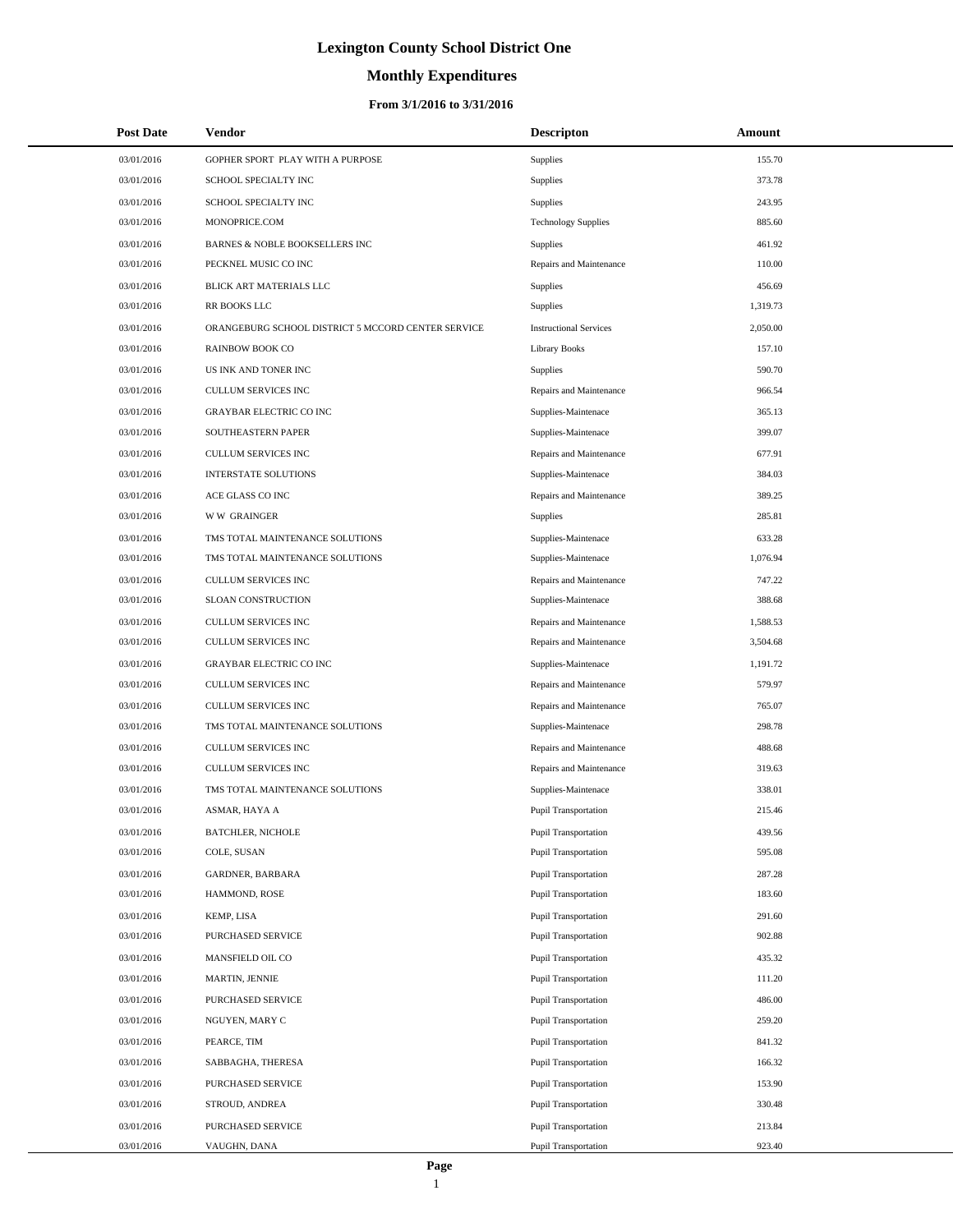# **Monthly Expenditures**

| <b>Post Date</b> | Vendor                                             | <b>Descripton</b>             | Amount    |
|------------------|----------------------------------------------------|-------------------------------|-----------|
| 03/01/2016       | RANDOM DRUG SCREENS INC                            | Other Prof & Tech Service     | 2,260.00  |
| 03/01/2016       | <b>APPLE INC</b>                                   | <b>Technology Supplies</b>    | 904.15    |
| 03/01/2016       | DIGITAL OFFICE SOLUTIONS INC                       | Repairs and Maintenance       | 926.01    |
| 03/01/2016       | <b>GROVE MEDICAL</b>                               | Supplies                      | 140.28    |
| 03/01/2016       | <b>NCS PEARSON</b>                                 | Supplies                      | 1,483.56  |
| 03/01/2016       | <b>GALLS LLC</b>                                   | Supplies                      | 1,405.88  |
| 03/01/2016       | EMBASSY SUITES CHARLESTON CONVENTION CENTER        | Travel                        | 821.60    |
| 03/01/2016       | AIKIDO ACADEMY OF SELF DEFENSE                     | Other Prof & Tech Service     | 450.00    |
| 03/01/2016       | BLICK ART MATERIALS LLC                            | Pupil Activity                | 258.51    |
| 03/01/2016       | WEST MUSIC CO                                      | Pupil Activity                | 728.19    |
| 03/01/2016       | SCHOOL SPECIALTY INC                               | Pupil Activity                | 594.87    |
| 03/01/2016       | FORMS AND SUPPLY INC (FSI)                         | Pupil Activity                | 102.72    |
| 03/01/2016       | T AND T SPORTS                                     | Pupil Activity                | 297.46    |
| 03/02/2016       | OUR EYES WERE OPENED INC                           | Supplies                      | 200.00    |
| 03/02/2016       | SCHOLASTIC LIBRARY PUBLISHING (SCHOOL AND LIBRARY  | Software Renewal/Agreemen     | 1,200.00  |
| 03/02/2016       | BLICK ART MATERIALS LLC                            | Supplies                      | 146.88    |
| 03/02/2016       | SCHOOL SPECIALTY INC                               | Supplies                      | 340.93    |
| 03/02/2016       | HP INC                                             | <b>Technology Supplies</b>    | 640.93    |
| 03/02/2016       | <b>BAKER, TIMMOTHY EARL</b>                        | <b>Instructional Services</b> | 150.00    |
| 03/02/2016       | HARBISON, RICHARD                                  | <b>Instructional Services</b> | 150.00    |
| 03/02/2016       | REED, ELIZABETH A                                  | <b>Instructional Services</b> | 150.00    |
| 03/02/2016       | ACCENT CONNECTIONS LLC                             | <b>Instructional Services</b> | 225.00    |
| 03/02/2016       | FOLLETT SCHOOL SOLUTIONS INC                       | Library Books                 | 123.24    |
| 03/02/2016       | FOLLETT SCHOOL SOLUTIONS INC                       | Library Books                 | 307.96    |
| 03/02/2016       | CONVERSE COLLEGE                                   | Inst Prog Improvement         | 245.00    |
| 03/02/2016       | ADVANCE EDUCATION INC                              | Dues and Fees                 | 750.00    |
| 03/02/2016       | DUFF WHITE AND TURNER LLC                          | Legal Services                | 5,090.25  |
| 03/02/2016       | SCE&G                                              | <b>Public Utilities</b>       | 20,688.87 |
| 03/02/2016       | SCE&G                                              | <b>Public Utilities</b>       | 53,777.65 |
| 03/02/2016       | SCE&G                                              | <b>Public Utilities</b>       | 11,080.96 |
| 03/02/2016       | <b>BARNES PROPANE</b>                              | Energy                        | 385.00    |
| 03/02/2016       | SCE&G                                              | <b>Public Utilities</b>       | 7.831.95  |
| 03/02/2016       | SCE&G                                              | <b>Public Utilities</b>       | 21,581.63 |
| 03/02/2016       | SCE&G                                              | <b>Public Utilities</b>       | 23,467.83 |
| 03/02/2016       | SCE&G                                              | <b>Public Utilities</b>       | 16,608.32 |
| 03/02/2016       | SCE&G                                              | <b>Public Utilities</b>       | 12,172.10 |
| 03/02/2016       | SCE&G                                              | <b>Public Utilities</b>       | 12,509.88 |
| 03/02/2016       | CITY ELECTRIC SUPPLY CO                            | Supplies-Maintenace           | 765.64    |
| 03/02/2016       | PALMETTO PROPANE                                   | Energy                        | 328.34    |
| 03/02/2016       | DECKER EQUIPMENT SCHOOL FIX                        | Supplies                      | 671.14    |
| 03/02/2016       | SCE&G                                              | <b>Public Utilities</b>       | 877.09    |
| 03/02/2016       | SCE&G                                              | <b>Public Utilities</b>       | 593.69    |
| 03/02/2016       | SCE&G                                              | <b>Public Utilities</b>       | 8,546.20  |
| 03/02/2016       | SCE&G                                              | <b>Public Utilities</b>       | 120.34    |
| 03/02/2016       | CASCADE WATER SERVICES                             | Repairs and Maintenance       | 107.00    |
| 03/02/2016       | SC DEPARTMENT OF EDUCATION OFFICE OF TRANSPORTATIO | Pupil Transportation          | 5,227.50  |
| 03/02/2016       | HAIGLER III, THOMAS I                              | Other Prof & Tech Service     | 180.00    |
| 03/02/2016       | BURNS, JENNIFER L                                  | Other Prof & Tech Service     | 120.00    |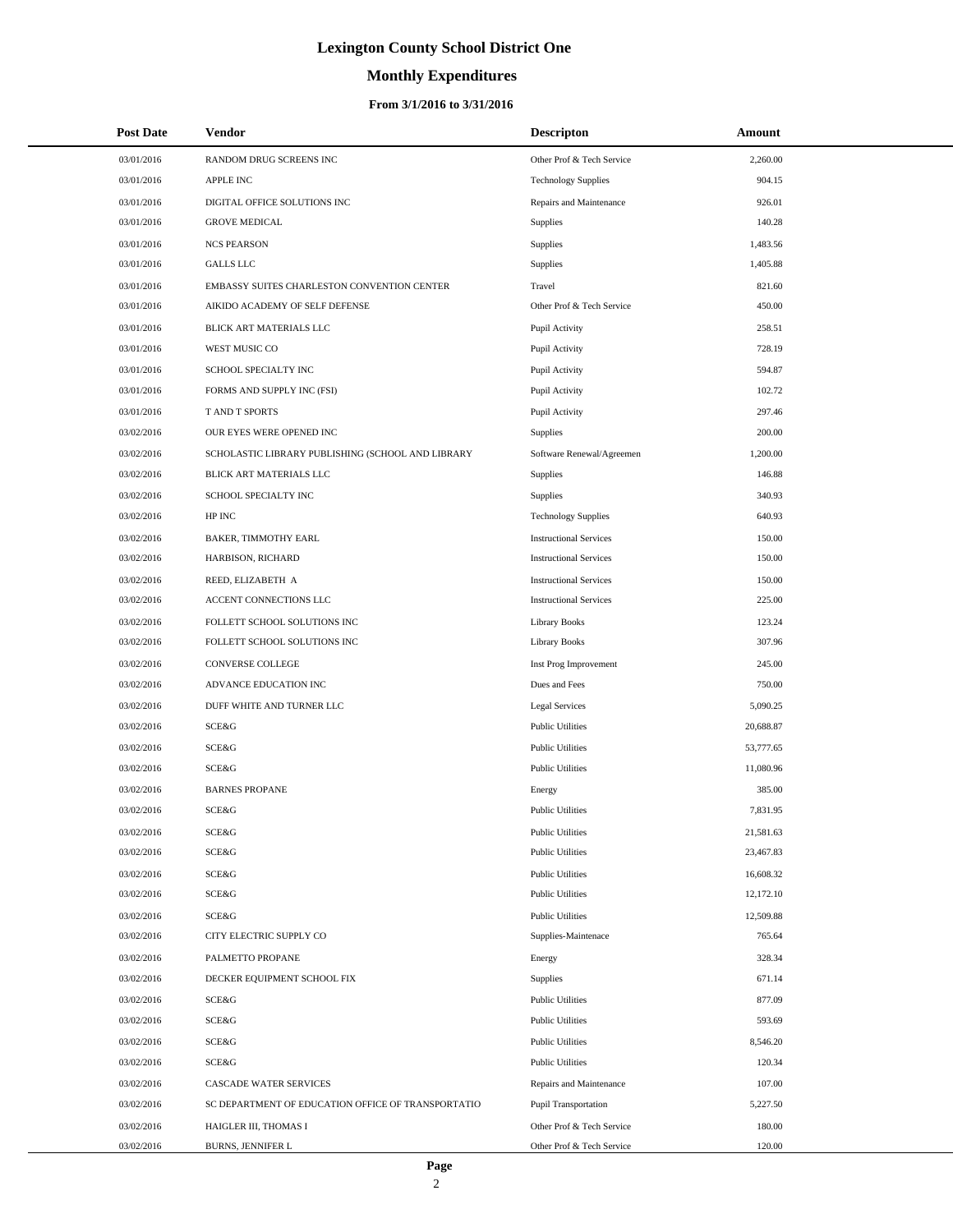# **Monthly Expenditures**

| <b>Post Date</b> | Vendor                                         | <b>Descripton</b>          | Amount    |
|------------------|------------------------------------------------|----------------------------|-----------|
| 03/02/2016       | SMITH, THOMAS ALVIN                            | Other Prof & Tech Service  | 180.00    |
| 03/02/2016       | FRANKLIN COVEY CO (EDUCATION DIV)              | Other Prof & Tech Service  | 21,856.31 |
| 03/02/2016       | <b>COMPORIUM</b>                               | Communication              | 6,458.46  |
| 03/02/2016       | <b>COMPORIUM</b>                               | Communication              | 505.12    |
| 03/02/2016       | <b>COMPORIUM</b>                               | Communication              | 162.23    |
| 03/02/2016       | <b>COMPORIUM</b>                               | Communication              | 354.80    |
| 03/02/2016       | <b>COMPORIUM</b>                               | Communication              | 172.91    |
| 03/02/2016       | <b>COMPORIUM</b>                               | Communication              | $-182.02$ |
| 03/02/2016       | <b>COMPORIUM</b>                               | Communication              | 199.77    |
| 03/02/2016       | <b>COMPORIUM</b>                               | Communication              | 311.05    |
| 03/02/2016       | <b>COMPORIUM</b>                               | Communication              | 187.16    |
| 03/02/2016       | <b>COMPORIUM</b>                               | Communication              | 191.46    |
| 03/02/2016       | <b>COMPORIUM</b>                               | Communication              | 178.05    |
| 03/02/2016       | <b>COMPORIUM</b>                               | Communication              | 296.61    |
| 03/02/2016       | <b>COMPORIUM</b>                               | Communication              | 177.13    |
| 03/02/2016       | <b>COMPORIUM</b>                               | Communication              | 226.20    |
| 03/02/2016       | <b>COMPORIUM</b>                               | Communication              | 936.14    |
| 03/02/2016       | <b>COMPORIUM</b>                               | Communication              | 153.41    |
| 03/02/2016       | <b>COMPORIUM</b>                               | Communication              | 347.98    |
| 03/02/2016       | <b>COMPORIUM</b>                               | Communication              | 191.55    |
| 03/02/2016       | <b>COMPORIUM</b>                               | Communication              | 157.90    |
| 03/02/2016       | <b>COMPORIUM</b>                               | Communication              | 336.57    |
| 03/02/2016       | <b>COMPORIUM</b>                               | Communication              | 445.25    |
| 03/02/2016       | <b>COMPORIUM</b>                               | Communication              | 241.03    |
| 03/02/2016       | <b>COMPORIUM</b>                               | Communication              | 177.07    |
| 03/02/2016       | <b>COMPORIUM</b>                               | Communication              | 232.56    |
| 03/02/2016       | <b>COMPORIUM</b>                               | Communication              | 166.97    |
| 03/02/2016       | <b>COMPORIUM</b>                               | Communication              | 166.51    |
| 03/02/2016       | <b>COMPORIUM</b>                               | Communication              | 127.31    |
| 03/02/2016       | <b>COMPORIUM</b>                               | Communication              | 117.84    |
| 03/02/2016       | <b>COMPORIUM</b>                               | Communication              | 269.35    |
| 03/02/2016       | <b>COMPORIUM</b>                               | Communication              | 614.61    |
| 03/02/2016       | <b>COMPORIUM</b>                               | Communication              | 221.12    |
| 03/02/2016       | <b>LAMAR CO</b>                                | Advertising                | 2,150.00  |
| 03/02/2016       | AMERICAN SIGN AND DISPLAY CO                   | Printing and Binding       | 1,466.97  |
| 03/02/2016       | <b>ASCD</b>                                    | Supplies                   | 210.29    |
| 03/02/2016       | THE EDUCATIONAL GROUP INC                      | Other Prof & Tech Service  | 4,000.00  |
| 03/02/2016       | ADAIR PIANO LLC                                | Pupil Activity             | 250.00    |
| 03/02/2016       | <b>BSN SPORTS</b>                              | Pupil Activity             | 341.56    |
| 03/02/2016       | <b>BURGER, BRADLEY L</b>                       | Pupil Activity             | 130.00    |
| 03/02/2016       | SHANKS, TYRONE                                 | Pupil Activity             | 130.00    |
| 03/02/2016       | HP INC                                         | <b>Technology Supplies</b> | 244.60    |
| 03/03/2016       | SC DEPARTMENT OF CORRECTIONS DIV OF INDUSTRIES | Printing and Binding       | 425.67    |
| 03/03/2016       | FORMS AND SUPPLY INC (FSI)                     | Supplies-Immersion         | 788.86    |
| 03/03/2016       | TRIUNE MARKETING CO                            | Supplies                   | 954.98    |
| 03/03/2016       | FORMS AND SUPPLY INC (FSI)                     | Supplies                   | 2,475.34  |
| 03/03/2016       | SCHOOL SPECIALTY INC                           | Supplies                   | 464.60    |
| 03/03/2016       | FORMS AND SUPPLY INC (FSI)                     | Supplies                   | 2,476.22  |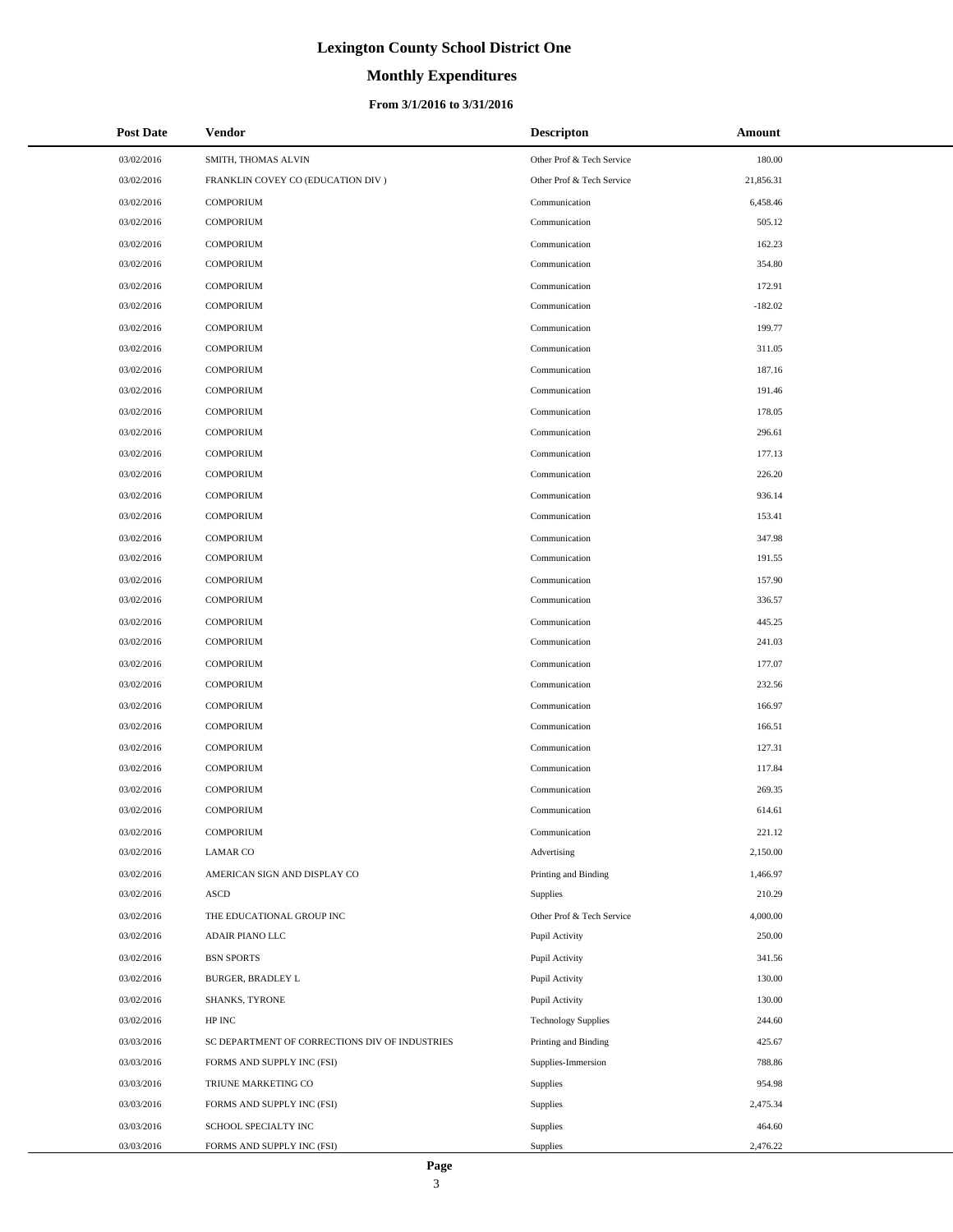# **Monthly Expenditures**

| <b>Post Date</b> | Vendor                                             | <b>Descripton</b>             | Amount   |
|------------------|----------------------------------------------------|-------------------------------|----------|
| 03/03/2016       | DAVIDSON COLLEGE                                   | Travel                        | 875.00   |
| 03/03/2016       | US INK AND TONER INC                               | Supplies                      | 132.22   |
| 03/03/2016       | BLICK ART MATERIALS LLC                            | Supplies                      | 705.66   |
| 03/03/2016       | <b>SC HOSA</b>                                     | Travel                        | 240.00   |
| 03/03/2016       | ROSNER, ZOE                                        | <b>Instructional Services</b> | 150.00   |
| 03/03/2016       | PURCHASED SERVICE                                  | Travel                        | 218.05   |
| 03/03/2016       | PURCHASED SERVICE                                  | Travel                        | 175.55   |
| 03/03/2016       | <b>RAINBOW BOOK CO</b>                             | <b>Library Books</b>          | 977.46   |
| 03/03/2016       | SC DEPARTMENT OF CORRECTIONS DIV OF INDUSTRIES     | Supplies                      | 313.72   |
| 03/03/2016       | FOLLETT SCHOOL SOLUTIONS INC                       | <b>Library Books</b>          | 149.51   |
| 03/03/2016       | PURCHASED SERVICE                                  | Travel                        | 106.92   |
| 03/03/2016       | PURCHASED SERVICE                                  | Travel                        | 151.20   |
| 03/03/2016       | PURCHASED SERVICE                                  | Travel                        | 106.65   |
| 03/03/2016       | SMITH AND JONES JANITORIAL SUPPLIES AND EQUIP INC  | Supplies-Maintenace           | 124.12   |
| 03/03/2016       | TMS TOTAL MAINTENANCE SOLUTIONS                    | Supplies-Maintenace           | 153.34   |
| 03/03/2016       | STATE DEPARTMENT OF EDUCATION LEX DIST ONEBUS SHOP | Repairs and Maintenance       | 1,200.00 |
| 03/03/2016       | FRANKLIN, TIMOTHY WILLIAM                          | Other Prof & Tech Service     | 180.00   |
| 03/03/2016       | SNUFFER, ROBERT                                    | Other Prof & Tech Service     | 120.00   |
| 03/03/2016       | RICCIARDI, CHRISTOPHER                             | Other Prof & Tech Service     | 180.00   |
| 03/03/2016       | BONNETTE, THOMAS JAMES                             | Other Prof & Tech Service     | 180.00   |
| 03/03/2016       | LOOKABILL, JOHN T                                  | Other Prof & Tech Service     | 180.00   |
| 03/03/2016       | BLACK, CALEB JAMES                                 | Other Prof & Tech Service     | 120.00   |
| 03/03/2016       | CABLE AND CONNECTIONS                              | <b>Technology Supplies</b>    | 106.95   |
| 03/03/2016       | FORMS AND SUPPLY INC (FSI)                         | Supplies                      | 788.86   |
| 03/03/2016       | SCHOOL SPECIALTY INC                               | Supplies                      | 458.31   |
| 03/03/2016       | PURCHASED SERVICE                                  | Travel                        | 331.56   |
| 03/03/2016       | PURCHASED SERVICE                                  | Travel                        | 133.38   |
| 03/03/2016       | GIRL SCOUTS OF SC MOUNTAINS TO MIDLANDS            | Other Prof & Tech Service     | 450.00   |
| 03/03/2016       | SWALLIE, LEE                                       | Other Prof & Tech Service     | 800.00   |
| 03/03/2016       | SHERATON DALLAS HOTEL                              | Travel                        | 688.11   |
| 03/03/2016       | <b>PURCHASED SERVICE</b>                           | Travel                        | 156.27   |
| 03/03/2016       | RUFUS ORNDUFF REF INC                              | Repairs and Maintenance       | 180.60   |
| 03/03/2016       | <b>US FOODS</b>                                    | Supplies                      | 624.96   |
| 03/03/2016       | <b>US FOODS</b>                                    | Food                          | 7,100.70 |
| 03/03/2016       | <b>US FOODS</b>                                    | Supplies                      | 501.35   |
| 03/03/2016       | <b>US FOODS</b>                                    | Food                          | 3,576.45 |
| 03/03/2016       | RUFUS ORNDUFF REF INC                              | Repairs and Maintenance       | 336.50   |
| 03/03/2016       | <b>US FOODS</b>                                    | Supplies                      | 1,051.04 |
| 03/03/2016       | <b>US FOODS</b>                                    | Food                          | 5,079.33 |
| 03/03/2016       | <b>US FOODS</b>                                    | Supplies                      | 760.70   |
| 03/03/2016       | <b>US FOODS</b>                                    | Food                          | 5,331.54 |
| 03/03/2016       | RUFUS ORNDUFF REF INC                              | Repairs and Maintenance       | 137.50   |
| 03/03/2016       | <b>US FOODS</b>                                    | Supplies                      | 305.00   |
| 03/03/2016       | <b>US FOODS</b>                                    | Food                          | 4,008.17 |
| 03/03/2016       | <b>US FOODS</b>                                    | Supplies                      | 576.84   |
| 03/03/2016       | <b>US FOODS</b>                                    | Food                          | 6,633.84 |
| 03/03/2016       | <b>US FOODS</b>                                    | Supplies                      | 104.91   |
| 03/03/2016       | <b>US FOODS</b>                                    | Food                          | 1,109.44 |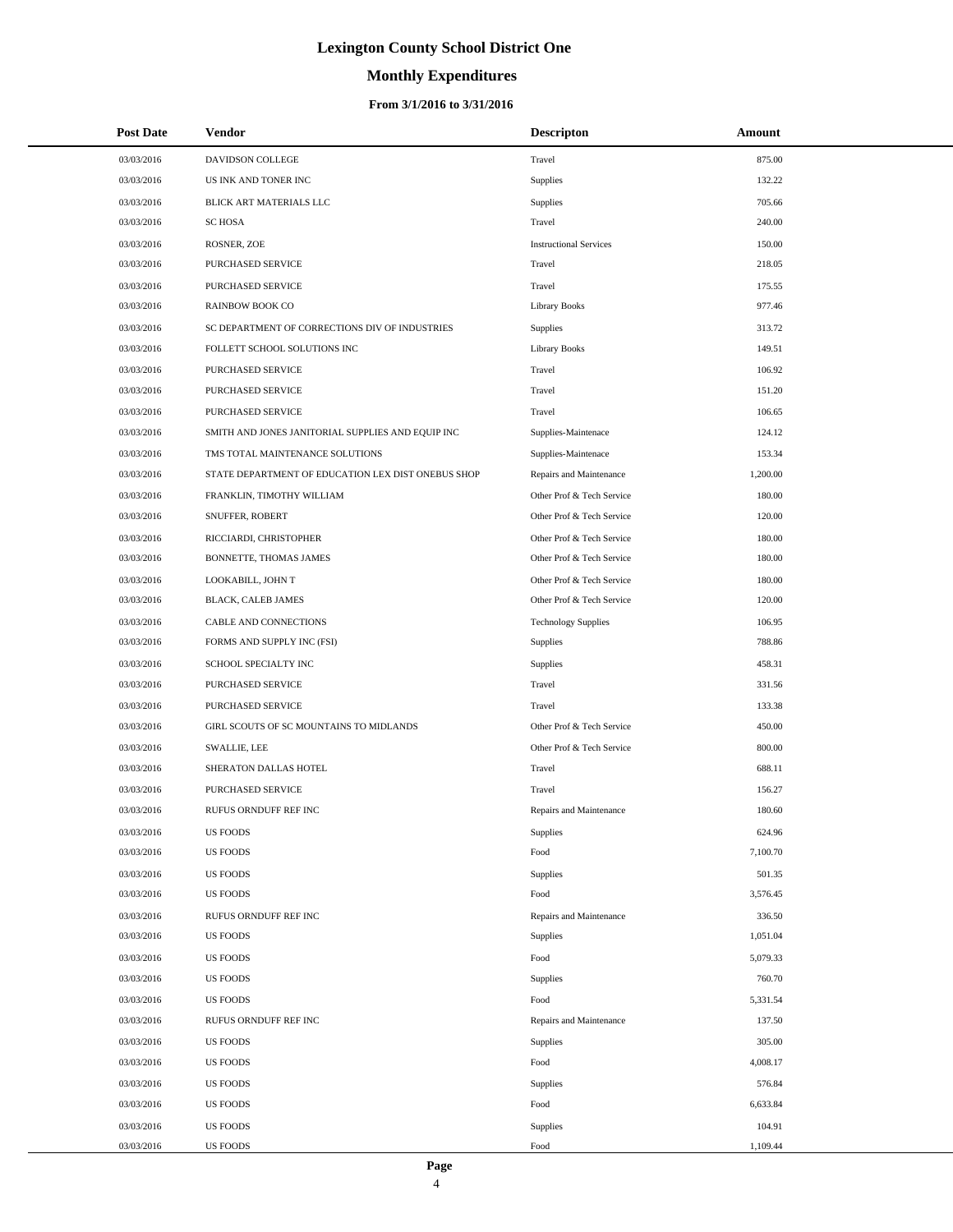# **Monthly Expenditures**

## **From 3/1/2016 to 3/31/2016**

| <b>Post Date</b> | <b>Vendor</b>         | <b>Descripton</b>       | Amount   |
|------------------|-----------------------|-------------------------|----------|
| 03/03/2016       | <b>US FOODS</b>       | Supplies                | 495.51   |
| 03/03/2016       | US FOODS              | Food                    | 4,439.43 |
| 03/03/2016       | <b>US FOODS</b>       | Supplies                | 962.40   |
| 03/03/2016       | <b>US FOODS</b>       | Food                    | 5,335.71 |
| 03/03/2016       | <b>US FOODS</b>       | Supplies                | 1,011.68 |
| 03/03/2016       | US FOODS              | Food                    | 7,938.91 |
| 03/03/2016       | RUFUS ORNDUFF REF INC | Repairs and Maintenance | 442.37   |
| 03/03/2016       | US FOODS              | Supplies                | 521.44   |
| 03/03/2016       | <b>US FOODS</b>       | Food                    | 5,452.98 |
| 03/03/2016       | <b>US FOODS</b>       | Supplies                | 595.95   |
| 03/03/2016       | <b>US FOODS</b>       | Food                    | 4,026.36 |
| 03/03/2016       | US FOODS              | Supplies                | 264.72   |
| 03/03/2016       | <b>US FOODS</b>       | Food                    | 2,995.98 |
| 03/03/2016       | <b>US FOODS</b>       | Supplies                | 757.76   |
| 03/03/2016       | US FOODS              | Food                    | 9,508.25 |
| 03/03/2016       | US FOODS              | Supplies                | 285.58   |
| 03/03/2016       | <b>US FOODS</b>       | Food                    | 2,992.53 |
| 03/03/2016       | US FOODS              | Supplies                | 728.34   |
| 03/03/2016       | <b>US FOODS</b>       | Food                    | 4,181.13 |
| 03/03/2016       | US FOODS              | Supplies                | 312.96   |
| 03/03/2016       | <b>US FOODS</b>       | Food                    | 2,579.59 |
| 03/03/2016       | <b>US FOODS</b>       | Supplies                | 415.30   |
| 03/03/2016       | US FOODS              | Food                    | 2,182.03 |
| 03/03/2016       | US FOODS              | Supplies                | 424.80   |
| 03/03/2016       | <b>US FOODS</b>       | Food                    | 4,949.20 |
| 03/03/2016       | <b>US FOODS</b>       | Supplies                | 206.61   |
| 03/03/2016       | <b>US FOODS</b>       | Food                    | 3,366.75 |
| 03/03/2016       | <b>US FOODS</b>       | Supplies                | 674.88   |
| 03/03/2016       | <b>US FOODS</b>       | Food                    | 2,545.64 |
| 03/03/2016       | RUFUS ORNDUFF REF INC | Repairs and Maintenance | 254.35   |
| 03/03/2016       | <b>US FOODS</b>       | Supplies                | 678.70   |
| 03/03/2016       | <b>US FOODS</b>       | Food                    | 3,625.95 |
| 03/03/2016       | <b>US FOODS</b>       | Supplies                | 773.91   |
| 03/03/2016       | <b>US FOODS</b>       | Food                    | 2,512.81 |
| 03/03/2016       | US FOODS              | Supplies                | 771.52   |
| 03/03/2016       | US FOODS              | Food                    | 6,214.95 |
| 03/03/2016       | <b>US FOODS</b>       | Supplies                | 593.53   |
| 03/03/2016       | US FOODS              | Food                    | 1,925.14 |
| 03/03/2016       | US FOODS              | Supplies                | 407.55   |
| 03/03/2016       | US FOODS              | Food                    | 2,355.69 |
| 03/03/2016       | <b>US FOODS</b>       | Supplies                | 505.57   |
| 03/03/2016       | <b>US FOODS</b>       | Food                    | 2,993.61 |
| 03/03/2016       | RUFUS ORNDUFF REF INC | Repairs and Maintenance | 103.13   |
| 03/03/2016       | US FOODS              | Supplies                | 408.59   |
| 03/03/2016       | <b>US FOODS</b>       | Food                    | 4,848.00 |
| 03/03/2016       | <b>US FOODS</b>       | Supplies                | 398.07   |
| 03/03/2016       | <b>US FOODS</b>       | Food                    | 9,359.30 |
| 03/03/2016       | US FOODS              | Supplies                | 370.16   |

 $\overline{a}$  $\overline{\phantom{a}}$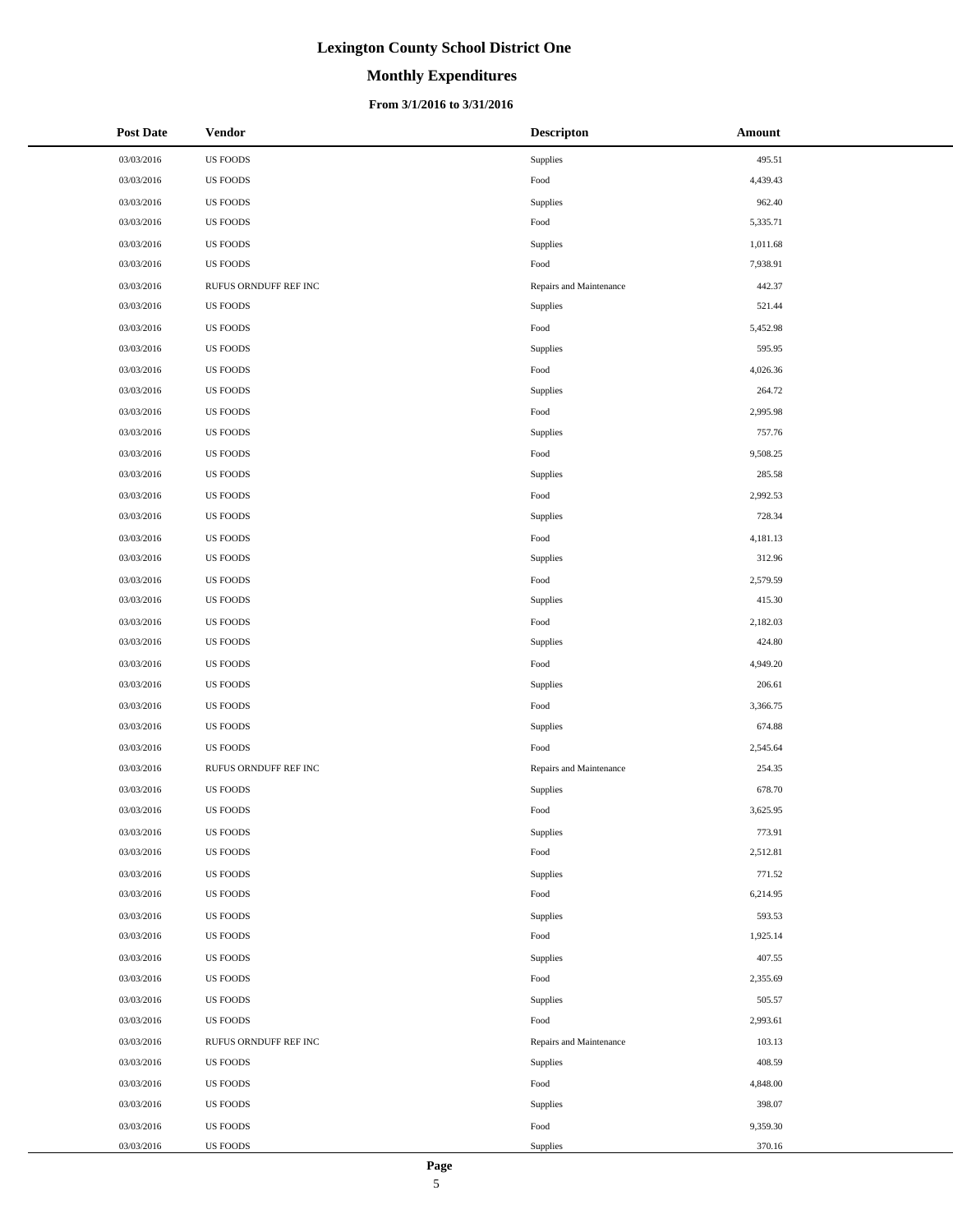# **Monthly Expenditures**

| <b>Post Date</b> | Vendor                                             | <b>Descripton</b>          | Amount   |
|------------------|----------------------------------------------------|----------------------------|----------|
| 03/03/2016       | <b>US FOODS</b>                                    | Food                       | 2,072.61 |
| 03/03/2016       | <b>APPLE INC</b>                                   | Pupil Activity             | 2,031.93 |
| 03/03/2016       | FORMS AND SUPPLY INC (FSI)                         | Pupil Activity             | 130.58   |
| 03/03/2016       | FORMS AND SUPPLY INC (FSI)                         | Pupil Activity             | 473.31   |
| 03/03/2016       | <b>RAINBOW BOOK CO</b>                             | Pupil Activity             | 271.53   |
| 03/03/2016       | HENRY SCHEIN INC MEDICAL SPECIAL MARKETS           | Pupil Activity             | 517.61   |
| 03/03/2016       | <b>BSN SPORTS</b>                                  | Pupil Activity             | 1,091.40 |
| 03/03/2016       | <b>LIZARD'S THICKET INC</b>                        | Pupil Activity             | 881.68   |
| 03/03/2016       | <b>BSN SPORTS</b>                                  | Pupil Activity             | 1,904.31 |
| 03/03/2016       | <b>BSN SPORTS</b>                                  | Pupil Activity             | 6,025.17 |
| 03/03/2016       | PINE PRESS OF LEXINGTON INC                        | Pupil Activity             | 552.66   |
| 03/04/2016       | KURTZ BROS DBA BENDER BURKOT EAST COAST SCHOOL SUP | Supplies                   | 683.90   |
| 03/04/2016       | FORMS AND SUPPLY INC (FSI)                         | Supplies                   | 275.18   |
| 03/04/2016       | <b>APPLE INC</b>                                   | <b>Technology Supplies</b> | 221.49   |
| 03/04/2016       | PINE GROVE INC                                     | Tuition                    | 2,024.60 |
| 03/04/2016       | PURCHASED SERVICE                                  | Supplies                   | 191.98   |
| 03/04/2016       | FOLLETT SCHOOL SOLUTIONS INC                       | <b>Library Books</b>       | 574.50   |
| 03/04/2016       | FOLLETT SCHOOL SOLUTIONS INC                       | <b>Library Books</b>       | 1,610.24 |
| 03/04/2016       | PURCHASED SERVICE                                  | Travel                     | 342.52   |
| 03/04/2016       | EDVENTURE-GA LLC                                   | Travel                     | 725.00   |
| 03/04/2016       | PURCHASED SERVICE                                  | Travel                     | 1,383.50 |
| 03/04/2016       | CALICO INDUSTRIES INC                              | Supplies-Maintenace        | 274.72   |
| 03/04/2016       | SMITH AND JONES JANITORIAL SUPPLIES AND EQUIP INC  | Supplies-Maintenace        | 138.33   |
| 03/04/2016       | PALMETTO PROPANE                                   | Energy                     | 709.97   |
| 03/04/2016       | CAROLINA TURFGRASS SALES & LANDSCAPE SUPPLY        | Supplies-Maintenace        | 120.00   |
| 03/04/2016       | CITY ELECTRIC SUPPLY CO                            | Supplies-Maintenace        | 122.37   |
| 03/04/2016       | SMITH AND JONES JANITORIAL SUPPLIES AND EQUIP INC  | Supplies-Maintenace        | 2,262.67 |
| 03/04/2016       | SMITH AND JONES JANITORIAL SUPPLIES AND EQUIP INC  | Supplies-Maintenace        | 170.14   |
| 03/04/2016       | SMITH AND JONES JANITORIAL SUPPLIES AND EQUIP INC  | Supplies-Maintenace        | 864.91   |
| 03/04/2016       | SMITH AND JONES JANITORIAL SUPPLIES AND EQUIP INC  | Supplies-Maintenace        | 436.32   |
| 03/04/2016       | CITY OF WEST COLUMBIA WATER COLLECTION DIVISION    | <b>Public Utilities</b>    | 920.50   |
| 03/04/2016       | CAROLINA TURFGRASS SALES & LANDSCAPE SUPPLY        | Supplies-Maintenace        | 1,284.00 |
| 03/04/2016       | SMITH AND JONES JANITORIAL SUPPLIES AND EQUIP INC  | Supplies-Maintenace        | 843.03   |
| 03/04/2016       | SMITH AND JONES JANITORIAL SUPPLIES AND EQUIP INC  | Supplies-Maintenace        | 157.69   |
| 03/04/2016       | SMITH AND JONES JANITORIAL SUPPLIES AND EQUIP INC  | Supplies-Maintenace        | 562.07   |
| 03/04/2016       | TOWN OF LEXINGTON                                  | Other Prof & Tech Service  | 9,387.42 |
| 03/04/2016       | TOWN OF LEXINGTON                                  | Other Prof & Tech Service  | 9,387.42 |
| 03/04/2016       | FRANKLIN, TIMOTHY WILLIAM                          | Other Prof & Tech Service  | 180.00   |
| 03/04/2016       | STROCK, BENJAMIN H                                 | Other Prof & Tech Service  | 180.00   |
| 03/04/2016       | FORMS AND SUPPLY INC (FSI)                         | Supplies                   | 126.22   |
| 03/04/2016       | TELCOM OF SOUTH CAROLINA INC                       | Repairs and Maintenance    | 210.00   |
| 03/04/2016       | TIME FOR KIDS                                      | Supplies                   | 762.72   |
| 03/04/2016       | PURCHASED SERVICE                                  | Travel                     | 199.20   |
| 03/04/2016       | THE NATIONAL PAIDEIA CENTER                        | Inst Prog Improvement      | 2,000.00 |
| 03/04/2016       | PURCHASED SERVICE                                  | Travel                     | 128.00   |
| 03/04/2016       | PURCHASED SERVICE                                  | Travel                     | 128.00   |
| 03/04/2016       | PURCHASED SERVICE                                  | Travel                     | 413.60   |
| 03/04/2016       | PURCHASED SERVICE                                  | Travel                     | 184.39   |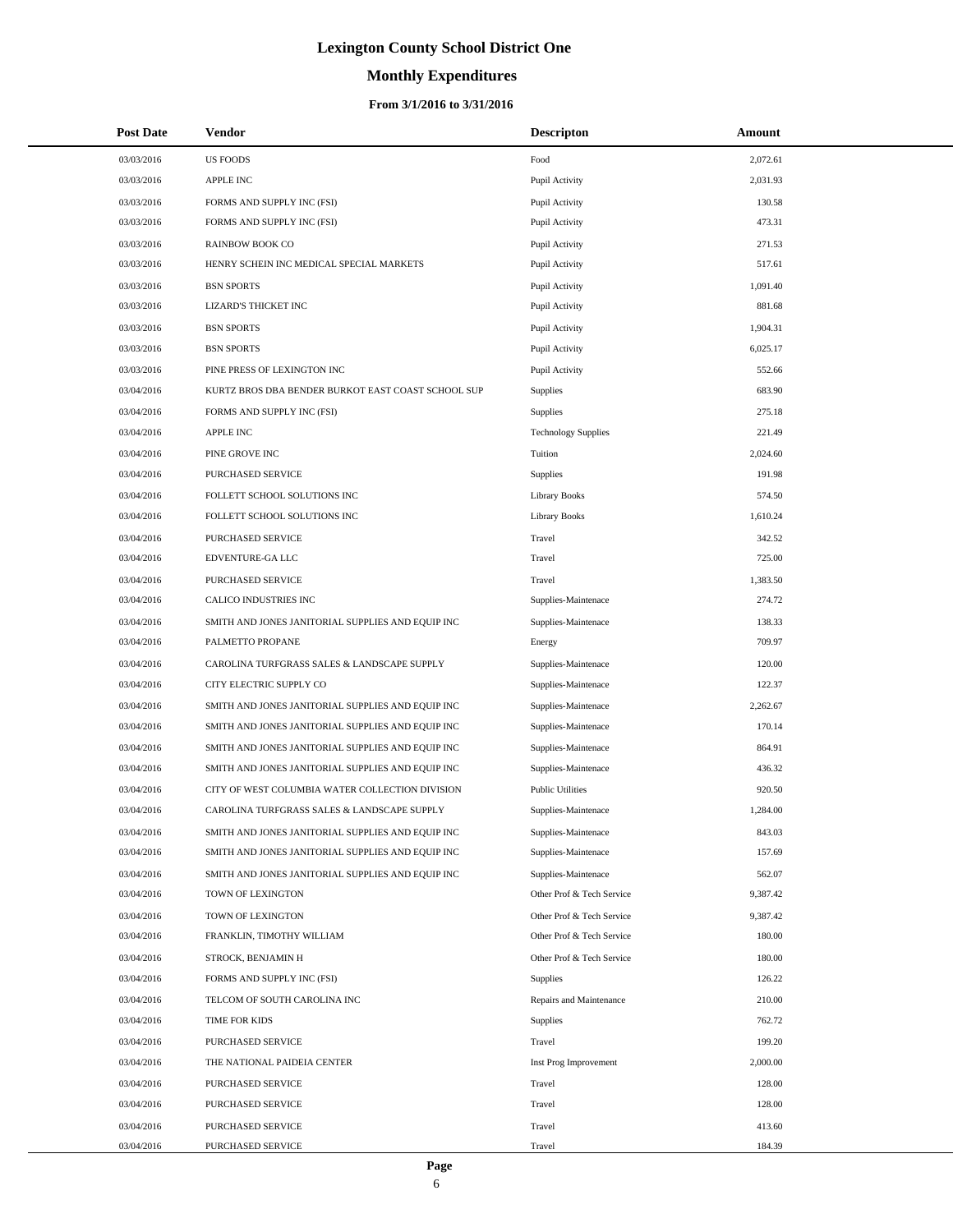# **Monthly Expenditures**

| <b>Post Date</b> | Vendor                                            | <b>Descripton</b>          | Amount     |
|------------------|---------------------------------------------------|----------------------------|------------|
| 03/04/2016       | PALMETTO ENVIRONMENTAL CONSULTING INC             | Other Prof & Tech Service  | 2,800.00   |
| 03/04/2016       | COMMUNICATION MANAGEMENT INC                      | <b>Technology Supplies</b> | 3,662.75   |
| 03/04/2016       | COMMUNICATION MANAGEMENT INC                      | <b>Technology Supplies</b> | 1,077.79   |
| 03/04/2016       | FORMS AND SUPPLY INC (FSI)                        | Pupil Activity             | 112.80     |
| 03/04/2016       | <b>BSN SPORTS</b>                                 | Pupil Activity             | 6,484.50   |
| 03/04/2016       | PURCHASED SERVICE                                 | Pupil Activity             | 313.82     |
| 03/04/2016       | PURCHASED SERVICE                                 | Pupil Activity             | 836.44     |
| 03/04/2016       | CAROLINA SPRINGS MIDDLE SCHOOL                    | Pupil Activity             | 199.86     |
| 03/04/2016       | <b>BSN SPORTS</b>                                 | Pupil Activity             | 368.08     |
| 03/04/2016       | <b>PURCHASED SERVICE</b>                          | Pupil Activity             | 300.00     |
| 03/04/2016       | THE TROPHY & AWARDS CENTER                        | Pupil Activity             | 111.28     |
| 03/04/2016       | <b>BSN SPORTS</b>                                 | Pupil Activity             | 778.68     |
| 03/07/2016       | SCHOOL SPECIALTY INC                              | Supplies                   | 163.79     |
| 03/07/2016       | <b>PURCHASE POWER</b>                             | Supplies                   | 291.90     |
| 03/07/2016       | US INK AND TONER INC                              | Supplies                   | 364.32     |
| 03/07/2016       | SC MUSIC EDUCATORS ASSOCIATION CHORAL DIVISION    | Pupil Transportation       | 280.00     |
| 03/07/2016       | PRESENTATION SYSTEMS SOUTH INC                    | Equipment - Nonexpendable  | 6,501.30   |
| 03/07/2016       | PURCHASED SERVICE                                 | <b>Supplies</b>            | 509.00     |
| 03/07/2016       | REEVES, MELISSA ANN                               | Inst Prog Improvement      | 1,000.00   |
| 03/07/2016       | COLEMAN LEW AND ASSOCIATES                        | Other Prof & Tech Service  | 155.64     |
| 03/07/2016       | SC SCHOOL BOARDS ASSOCIATION INSURANCE TRUST      | Insurance and Judgments    | 313,504.00 |
| 03/07/2016       | BARNES & NOBLE BOOKSELLERS INC                    | Supplies                   | 184.55     |
| 03/07/2016       | NASSP CONVENTION (NATIONAL ASSOC OF SECONDARY SCH | Dues and Fees              | 468.90     |
| 03/07/2016       | US INK AND TONER INC                              | Supplies                   | 693.05     |
| 03/07/2016       | LCJMWANDSC (LEX CTY JOINT WATER AND SEWER COMMI   | <b>Public Utilities</b>    | 125.57     |
| 03/07/2016       | CULLUM SERVICES INC                               | Repairs and Maintenance    | 843.75     |
| 03/07/2016       | SOUTHEASTERN PAPER                                | Supplies-Maintenace        | 259.58     |
| 03/07/2016       | <b>BURBANK SPORTS NETS</b>                        | Repairs and Maintenance    | 4,500.00   |
| 03/07/2016       | SC DEPARTMENT OF REVENUE (SALES TAX RETURN)       | Repairs and Maintenance    | 315.00     |
| 03/07/2016       | <b>BURBANK SPORTS NETS</b>                        | <b>Supplies</b>            | 3,260.00   |
| 03/07/2016       | SC DEPARTMENT OF REVENUE (SALES TAX RETURN)       | Supplies                   | 198.45     |
| 03/07/2016       | LCJMWANDSC (LEX CTY JOINT WATER AND SEWER COMMI   | <b>Public Utilities</b>    | 2,027.47   |
| 03/07/2016       | CULLUM SERVICES INC                               | Repairs and Maintenance    | 4,792.50   |
| 03/07/2016       | EA SERVICES INC                                   | Repairs and Maintenance    | 764.00     |
| 03/07/2016       | <b>CULLUM SERVICES INC</b>                        | Repairs and Maintenance    | 1,108.08   |
| 03/07/2016       | CULLUM SERVICES INC                               | Repairs and Maintenance    | 3,937.50   |
| 03/07/2016       | EA SERVICES INC                                   | Repairs and Maintenance    | 168.00     |
| 03/07/2016       | CULLUM SERVICES INC                               | Repairs and Maintenance    | 1,023.75   |
| 03/07/2016       | EA SERVICES INC                                   | Repairs and Maintenance    | 168.00     |
| 03/07/2016       | LCJMWANDSC (LEX CTY JOINT WATER AND SEWER COMMI   | <b>Public Utilities</b>    | 1,083.79   |
| 03/07/2016       | CULLUM SERVICES INC                               | Repairs and Maintenance    | 360.00     |
| 03/07/2016       | LCJMWANDSC (LEX CTY JOINT WATER AND SEWER COMMI   | <b>Public Utilities</b>    | 838.61     |
| 03/07/2016       | CULLUM SERVICES INC                               | Repairs and Maintenance    | 1,379.17   |
| 03/07/2016       | EA SERVICES INC                                   | Repairs and Maintenance    | 2,756.33   |
| 03/07/2016       | CULLUM SERVICES INC                               | Repairs and Maintenance    | 440.63     |
| 03/07/2016       | CULLUM SERVICES INC                               | Repairs and Maintenance    | 2,730.00   |
| 03/07/2016       | CULLUM SERVICES INC                               | Repairs and Maintenance    | 757.50     |
| 03/07/2016       | CULLUM SERVICES INC                               | Repairs and Maintenance    | 1,372.50   |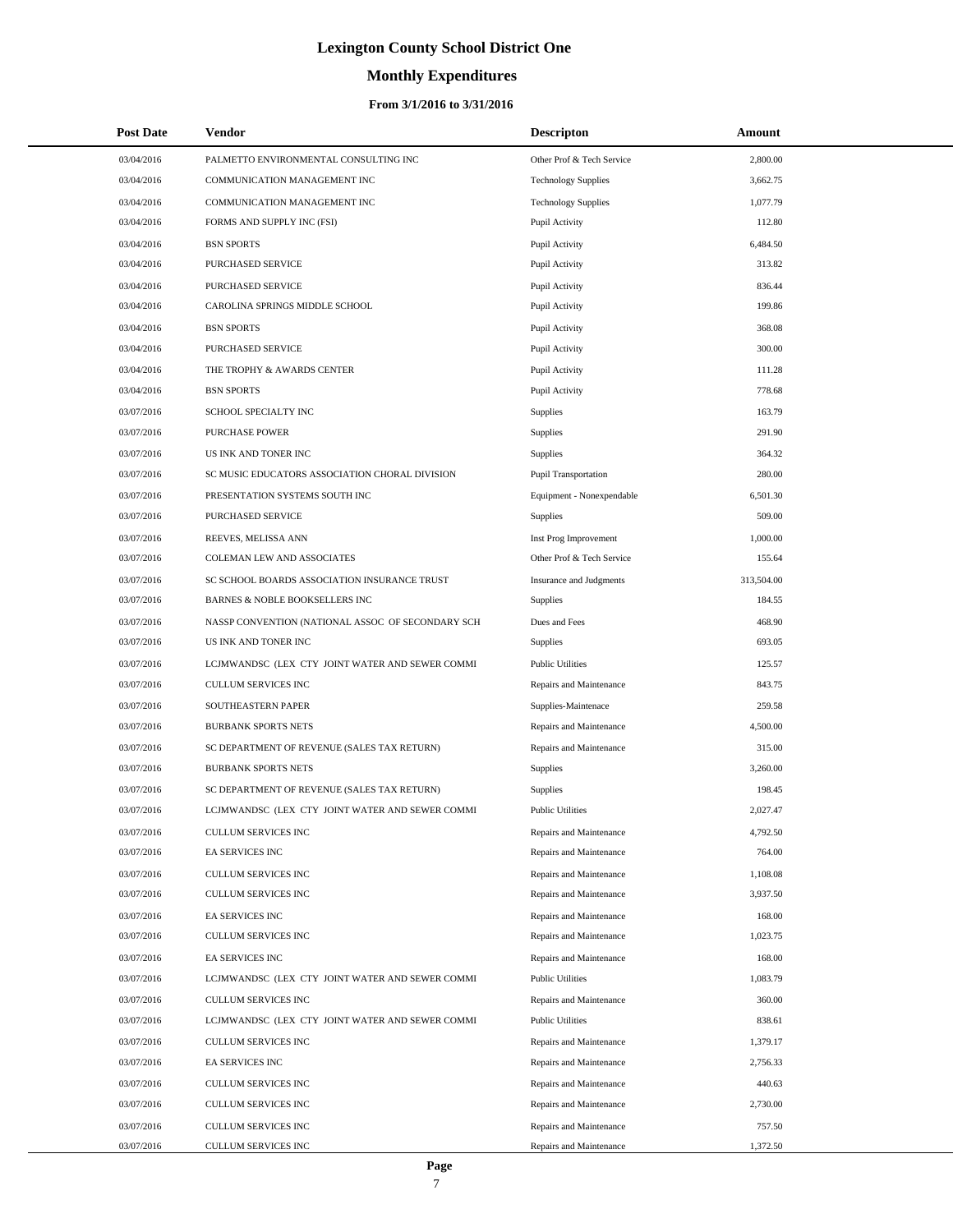# **Monthly Expenditures**

| <b>Post Date</b> | Vendor                                            | <b>Descripton</b>         | Amount    |
|------------------|---------------------------------------------------|---------------------------|-----------|
| 03/07/2016       | LCJMWANDSC (LEX CTY JOINT WATER AND SEWER COMMI   | <b>Public Utilities</b>   | 1,561.23  |
| 03/07/2016       | CULLUM SERVICES INC                               | Repairs and Maintenance   | 1,355.63  |
| 03/07/2016       | LCJMWANDSC (LEX CTY JOINT WATER AND SEWER COMMI   | <b>Public Utilities</b>   | 2,023.85  |
| 03/07/2016       | <b>CULLUM SERVICES INC</b>                        | Repairs and Maintenance   | 1,059.38  |
| 03/07/2016       | <b>CULLUM SERVICES INC</b>                        | Repairs and Maintenance   | 1,331.25  |
| 03/07/2016       | CULLUM SERVICES INC                               | Repairs and Maintenance   | 1,792.50  |
| 03/07/2016       | LCJMWANDSC (LEX CTY JOINT WATER AND SEWER COMMI   | <b>Public Utilities</b>   | 4,806.08  |
| 03/07/2016       | CULLUM SERVICES INC                               | Repairs and Maintenance   | 3,788.54  |
| 03/07/2016       | <b>CULLUM SERVICES INC</b>                        | Repairs and Maintenance   | 1,691.25  |
| 03/07/2016       | CULLUM SERVICES INC                               | Repairs and Maintenance   | 1,537.50  |
| 03/07/2016       | LCJMWANDSC (LEX CTY JOINT WATER AND SEWER COMMI   | <b>Public Utilities</b>   | 518.17    |
| 03/07/2016       | CULLUM SERVICES INC                               | Repairs and Maintenance   | 1,149.38  |
| 03/07/2016       | EA SERVICES INC                                   | Repairs and Maintenance   | 168.00    |
| 03/07/2016       | W W GRAINGER                                      | Supplies-Maintenace       | 969.86    |
| 03/07/2016       | LCJMWANDSC (LEX CTY JOINT WATER AND SEWER COMMI   | <b>Public Utilities</b>   | 526.99    |
| 03/07/2016       | CULLUM SERVICES INC                               | Repairs and Maintenance   | 2,651.25  |
| 03/07/2016       | <b>CULLUM SERVICES INC</b>                        | Repairs and Maintenance   | 1,125.00  |
| 03/07/2016       | EA SERVICES INC                                   | Repairs and Maintenance   | 2,656.33  |
| 03/07/2016       | LCJMWANDSC (LEX CTY JOINT WATER AND SEWER COMMI   | <b>Public Utilities</b>   | 594.72    |
| 03/07/2016       | <b>CULLUM SERVICES INC</b>                        | Repairs and Maintenance   | 1,515.00  |
| 03/07/2016       | EA SERVICES INC                                   | Repairs and Maintenance   | 207.00    |
| 03/07/2016       | GREENVILLE STAGE EQUIPMENT CO INC.                | Repairs and Maintenance   | 125.00    |
| 03/07/2016       | LCJMWANDSC (LEX CTY JOINT WATER AND SEWER COMMI   | <b>Public Utilities</b>   | 594.72    |
| 03/07/2016       | CULLUM SERVICES INC                               | Repairs and Maintenance   | 1,376.25  |
| 03/07/2016       | SMITH AND JONES JANITORIAL SUPPLIES AND EQUIP INC | Supplies-Maintenace       | 1,134.84  |
| 03/07/2016       | LCJMWANDSC (LEX CTY JOINT WATER AND SEWER COMMI   | <b>Public Utilities</b>   | 1,119.85  |
| 03/07/2016       | <b>CULLUM SERVICES INC</b>                        | Repairs and Maintenance   | 1,530.00  |
| 03/07/2016       | LCJMWANDSC (LEX CTY JOINT WATER AND SEWER COMMI   | <b>Public Utilities</b>   | 1,363.05  |
| 03/07/2016       | <b>CULLUM SERVICES INC</b>                        | Repairs and Maintenance   | 1,205.60  |
| 03/07/2016       | EA SERVICES INC                                   | Repairs and Maintenance   | 429.00    |
| 03/07/2016       | <b>CULLUM SERVICES INC</b>                        | Repairs and Maintenance   | 1,276.88  |
| 03/07/2016       | LCJMWANDSC (LEX CTY JOINT WATER AND SEWER COMMI   | <b>Public Utilities</b>   | 594.95    |
| 03/07/2016       | <b>CULLUM SERVICES INC</b>                        | Repairs and Maintenance   | 620.62    |
| 03/07/2016       | EA SERVICES INC                                   | Repairs and Maintenance   | 400.00    |
| 03/07/2016       | LCJMWANDSC (LEX CTY JOINT WATER AND SEWER COMMI   | <b>Public Utilities</b>   | 215.00    |
| 03/07/2016       | CULLUM SERVICES INC                               | Repairs and Maintenance   | 2,371.88  |
| 03/07/2016       | EA SERVICES INC                                   | Repairs and Maintenance   | 220.00    |
| 03/07/2016       | <b>CULLUM SERVICES INC</b>                        | Repairs and Maintenance   | 1,453.13  |
| 03/07/2016       | CULLUM SERVICES INC                               | Repairs and Maintenance   | 2,437.50  |
| 03/07/2016       | MCDONALD ENTERPRISES                              | Supplies-Maintenace       | 154.08    |
| 03/07/2016       | <b>WW GRAINGER</b>                                | Supplies-Maintenace       | 317.02    |
| 03/07/2016       | <b>CULLUM SERVICES INC</b>                        | Repairs and Maintenance   | 5,887.50  |
| 03/07/2016       | EA SERVICES INC                                   | Repairs and Maintenance   | 325.00    |
| 03/07/2016       | <b>BATTERIES PLUS BULBS</b>                       | Supplies-Maintenace       | 1,136.32  |
| 03/07/2016       | LCJMWANDSC (LEX CTY JOINT WATER AND SEWER COMMI   | <b>Public Utilities</b>   | 1,394.63  |
| 03/07/2016       | SC SCHOOL BOARDS ASSOCIATION INSURANCE TRUST      | Insurance and Judgments   | 78,376.00 |
| 03/07/2016       | WILFONG, MICHAEL BRIAN                            | Other Prof & Tech Service | 120.00    |
| 03/07/2016       | YOUNG, MATTHEW                                    | Other Prof & Tech Service | 120.00    |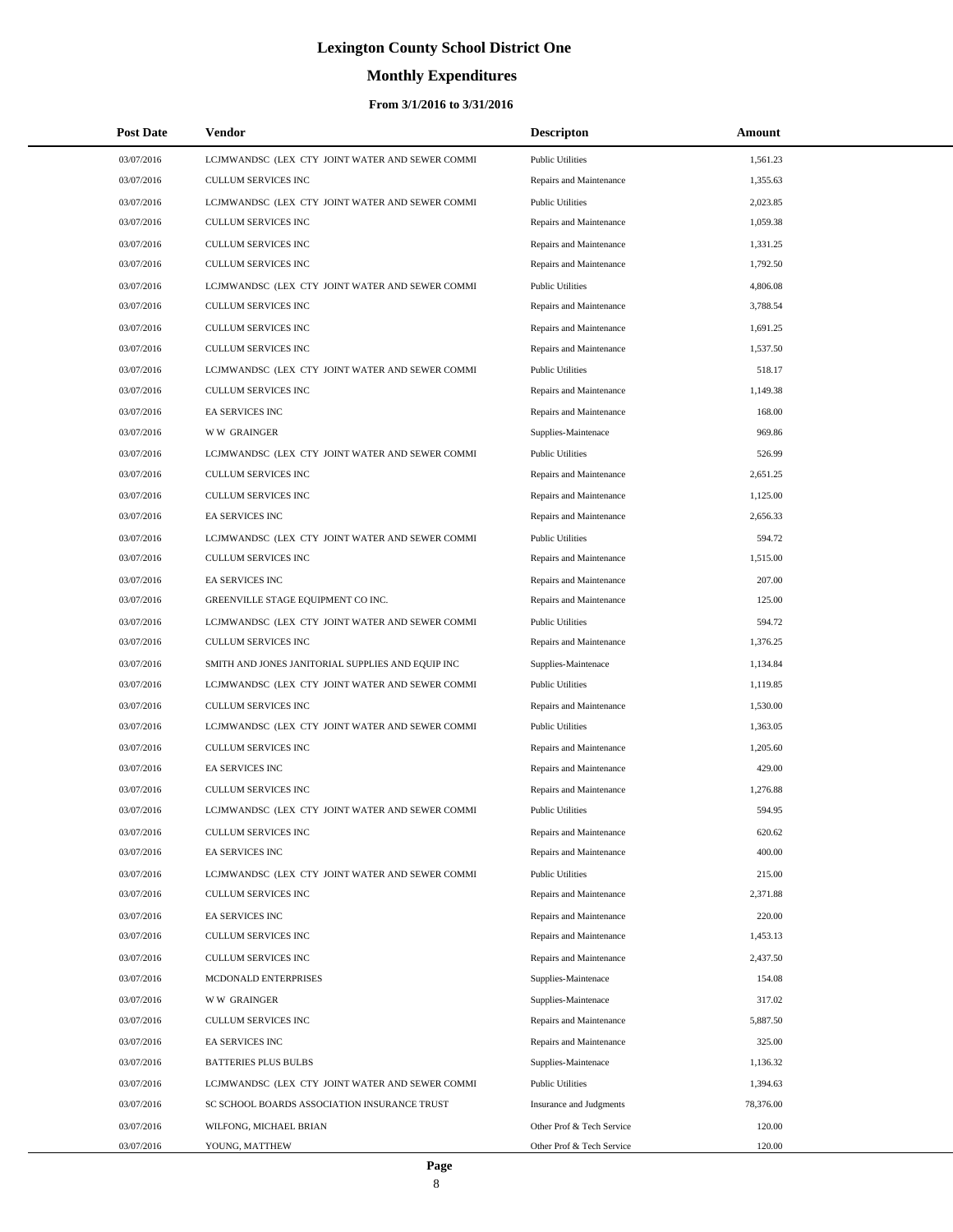# **Monthly Expenditures**

## **From 3/1/2016 to 3/31/2016**

| <b>Post Date</b> | Vendor                                      | <b>Descripton</b>              | Amount   |  |
|------------------|---------------------------------------------|--------------------------------|----------|--|
| 03/07/2016       | MIXON, CHRISTOPHER DOUGLAS                  | Other Prof & Tech Service      | 120.00   |  |
| 03/07/2016       | LONGSHORE, MARTY                            | Other Prof & Tech Service      | 180.00   |  |
| 03/07/2016       | FINLEY, STEPHEN CRAIG                       | Other Prof & Tech Service      | 180.00   |  |
| 03/07/2016       | SPIVEY, STEPHEN J                           | Other Prof & Tech Service      | 120.00   |  |
| 03/07/2016       | HAIGLER III, THOMAS I                       | Other Prof & Tech Service      | 180.00   |  |
| 03/07/2016       | TAYLOR, MICHAEL HAMPTON                     | Other Prof & Tech Service      | 180.00   |  |
| 03/07/2016       | HINZ, BRIAN E                               | Other Prof & Tech Service      | 300.00   |  |
| 03/07/2016       | HART, MICHAEL JOSEPH                        | Other Prof & Tech Service      | 180.00   |  |
| 03/07/2016       | NEWZ GROUP                                  | Other Prof & Tech Service      | 290.00   |  |
| 03/07/2016       | PURCHASED SERVICE                           | Travel                         | 277.83   |  |
| 03/07/2016       | SPIRIT COMMUNICATIONS                       | Communication                  | 219.98   |  |
| 03/07/2016       | DTC WORLDWIDE                               | <b>Supplies</b>                | 2,417.50 |  |
| 03/07/2016       | SPIRIT COMMUNICATIONS                       | Communication                  | 110.96   |  |
| 03/07/2016       | <b>COMPORIUM</b>                            | Communication                  | 117.88   |  |
| 03/07/2016       | <b>HEINEMANN</b>                            | Supplies                       | 5,395.50 |  |
| 03/07/2016       | PURCHASED SERVICE                           | Travel                         | 199.20   |  |
| 03/07/2016       | <b>PURCHASED SERVICE</b>                    | Travel                         | 128.00   |  |
| 03/07/2016       | <b>GROVE MEDICAL</b>                        | <b>Supplies</b>                | 140.28   |  |
| 03/07/2016       | FINISHMASTER INC                            | Supplies                       | 434.24   |  |
| 03/07/2016       | <b>CAMBRIDGE UNIVERSITY PRESS</b>           | <b>Supplies</b>                | 790.00   |  |
| 03/07/2016       | <b>LEWIS BUS LINE</b>                       | <b>Pupil Transportation</b>    | 198.00   |  |
| 03/07/2016       | CDWG ACCT 305089                            | <b>Technology Supplies</b>     | 2,514.50 |  |
| 03/07/2016       | SC DEPARTMENT OF REVENUE (SALES TAX RETURN) | Sales Tax on Adult Meals       | 2,222.31 |  |
| 03/07/2016       | GILBERT MIDDLE SCHOOL                       | Pupil Act-Fee/Collection Refnd | 183.00   |  |
| 03/07/2016       | US INK AND TONER INC                        | Pupil Activity                 | 576.07   |  |
| 03/07/2016       | HP INC                                      | Pupil Activity                 | 101.65   |  |
| 03/07/2016       | PELION MIDDLE SCHOOL                        | Pupil Activity                 | 171.00   |  |
| 03/07/2016       | THE BURMAX CO INC                           | Pupil Activity                 | 118.20   |  |
| 03/07/2016       | MOBYMAX                                     | Pupil Activity                 | 699.00   |  |
| 03/07/2016       | <b>HEINEMANN</b>                            | Pupil Activity                 | 255.50   |  |
| 03/07/2016       | LEXINGTON MIDDLE SCHOOL                     | Pupil Activity                 | 102.50   |  |
| 03/07/2016       | SC HIGH SCHOOL LEAGUE                       | Pupil Activity                 | 150.00   |  |
| 03/07/2016       | PURCHASED SERVICE                           | Pupil Activity                 | 213.30   |  |
| 03/07/2016       | <b>ENTERPRISE RENTACAR</b>                  | Pupil Activity                 | 162.97   |  |
| 03/07/2016       | <b>JW PEPPER</b>                            | Pupil Activity                 | 425.00   |  |
| 03/08/2016       | <b>ACP DIRECT</b>                           | Supplies                       | 383.47   |  |
| 03/08/2016       | <b>ACHIEVE 3000</b>                         | Other Prof & Tech Service      | 440.00   |  |
| 03/08/2016       | US INK AND TONER INC                        | Supplies                       | 1,262.02 |  |
| 03/08/2016       | HP INC                                      | <b>Technology Supplies</b>     | 102.46   |  |
| 03/08/2016       | FORMS AND SUPPLY INC (FSI)                  | Supplies                       | 2,158.73 |  |
| 03/08/2016       | SWEETWATER MUSIC EDUCATION TECHNOLOGY       | Supplies                       | 399.98   |  |
| 03/08/2016       | <b>APPLE INC</b>                            | <b>Technology Supplies</b>     | 369.15   |  |
| 03/08/2016       | В & Н РНОТО                                 | <b>Technology Supplies</b>     | 319.00   |  |
| 03/08/2016       | SCHOOL SPECIALTY INC                        | Supplies                       | 106.98   |  |
| 03/08/2016       | SCHOOL NURSE SUPPLY INC                     | Supplies                       | 121.11   |  |
| 03/08/2016       | FOLLETT SCHOOL SOLUTIONS INC                | Library Books                  | 361.83   |  |
| 03/08/2016       | BOUND TO STAY BOUND BOOKS INC               | <b>Library Books</b>           | 346.04   |  |
| 03/08/2016       | APPLE INC                                   | <b>Technology Supplies</b>     | 3,633.72 |  |

L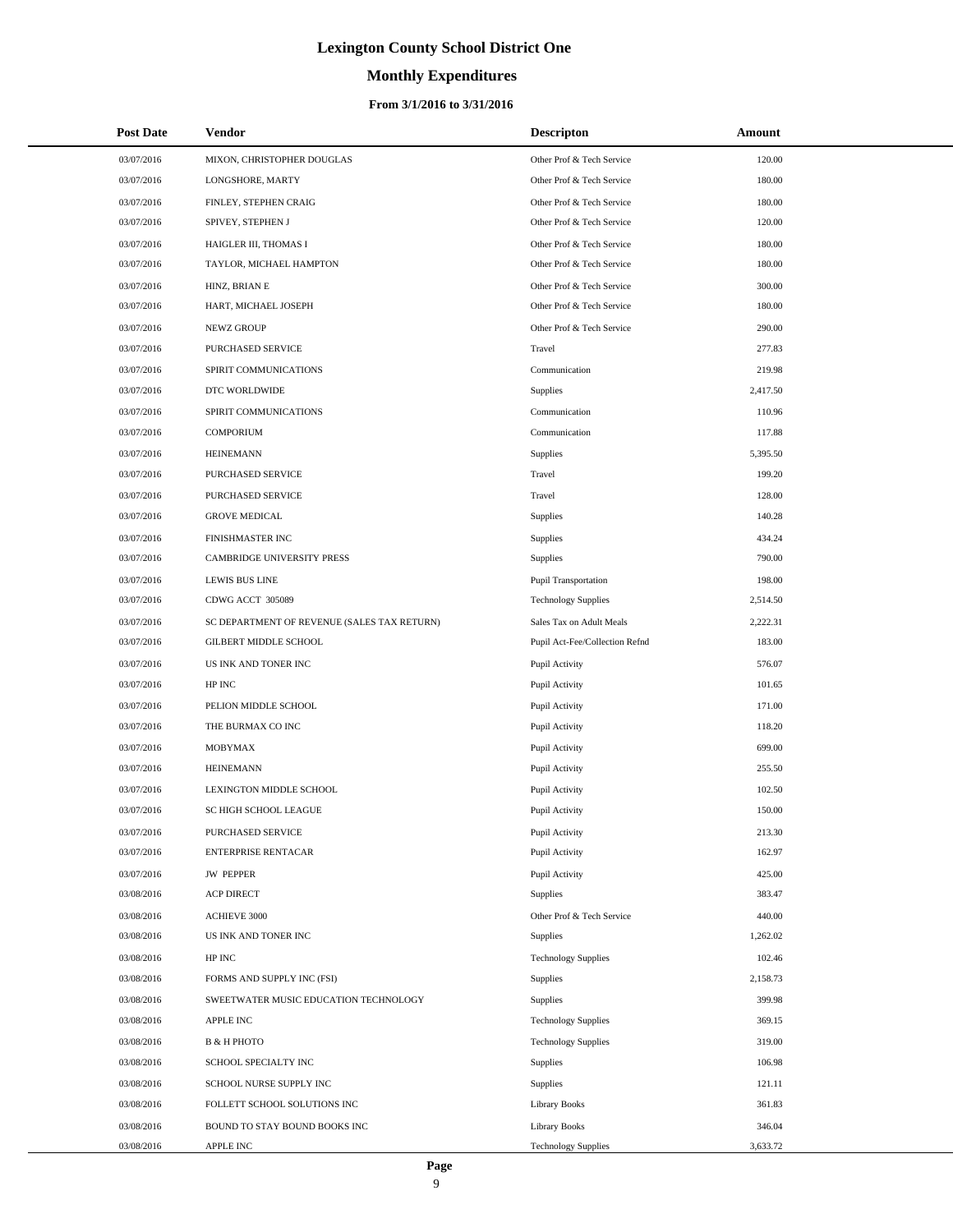# **Monthly Expenditures**

## **From 3/1/2016 to 3/31/2016**

| <b>Post Date</b> | Vendor                                             | <b>Descripton</b>           | Amount    |
|------------------|----------------------------------------------------|-----------------------------|-----------|
| 03/08/2016       | <b>APPLE INC</b>                                   | Supplies                    | 253.59    |
| 03/08/2016       | THE HALL COMPANY INC                               | Supplies                    | 1,294.37  |
| 03/08/2016       | US INK AND TONER INC                               | Supplies                    | 811.61    |
| 03/08/2016       | GECP (GENERAL ELECTRIC)                            | Supplies                    | 208.00    |
| 03/08/2016       | P AND S CONSTRUCTION COMPANY INC                   | Repairs and Maintenance     | 256.00    |
| 03/08/2016       | CAROLINA WATER SERVICE INC                         | <b>Public Utilities</b>     | 2,749.78  |
| 03/08/2016       | RONCO SPECIALIZED SYSTEMS INC                      | Repairs and Maintenance     | 187.50    |
| 03/08/2016       | CHARRON SPORTS SERVICES INC                        | Repairs and Maintenance     | 284.00    |
| 03/08/2016       | <b>GRAYBAR ELECTRIC CO INC</b>                     | Supplies-Maintenace         | 345.78    |
| 03/08/2016       | MANSFIELD OIL CO                                   | <b>Pupil Transportation</b> | 275.38    |
| 03/08/2016       | INTERSTATE TRANSPORTATION EQUIPMENT INC            | Supplies                    | 639.71    |
| 03/08/2016       | SC DEPARTMENT OF SOCIAL SERVICES                   | Other Prof & Tech Service   | 376.00    |
| 03/08/2016       | DIGITAL OFFICE SOLUTIONS INC                       | Repairs and Maintenance     | 1,432.39  |
| 03/08/2016       | <b>HEINEMANN</b>                                   | <b>Supplies</b>             | 12,691.25 |
| 03/08/2016       | SCHOOL SPECIALTY INC                               | Supplies                    | 791.64    |
| 03/08/2016       | KURTZ BROS DBA BENDER BURKOT EAST COAST SCHOOL SUP | Supplies                    | 965.89    |
| 03/08/2016       | FRANKLIN COVEY CO (EDUCATION DIV)                  | Inst Prog Improvement       | 2.892.69  |
| 03/08/2016       | WESTERN PSYCHOLOGICAL SERVICES (WPS)               | <b>Supplies</b>             | 503.10    |
| 03/08/2016       | <b>B &amp; H PHOTO</b>                             | Supplies                    | 111.30    |
| 03/08/2016       | SOUTHERN REGIONAL EDUCATION BD (SREB)              | Travel                      | 600.00    |
| 03/08/2016       | SOUTHERN REGIONAL EDUCATION BD (SREB)              | Software Renewal/Agreemen   | 450.00    |
| 03/08/2016       | <b>CAMCOR</b>                                      | <b>Technology Supplies</b>  | 2,118.60  |
| 03/08/2016       | COMMUNICATION MANAGEMENT INC                       | <b>Technology Supplies</b>  | 1,687.35  |
| 03/08/2016       | BLICK ART MATERIALS LLC                            | Pupil Activity              | 133.24    |
| 03/08/2016       | <b>SCRUB TRENDZ LLC</b>                            | Pupil Activity              | 1,722.72  |
| 03/08/2016       | SCHOOL SPECIALTY INC                               | Pupil Activity              | 261.07    |
| 03/08/2016       | WALKER, KYLE                                       | Pupil Activity              | 107.30    |
| 03/08/2016       | HENRY SCHEIN INC MEDICAL SPECIAL MARKETS           | Pupil Activity              | 638.79    |
| 03/08/2016       | HOOD, JIMMY                                        | Pupil Activity              | 130.00    |
| 03/08/2016       | SHOEMAKER, ARTHUR GEORGE                           | Pupil Activity              | 130.00    |
| 03/08/2016       | REED, JOHN MARCUS                                  | Pupil Activity              | 105.00    |
| 03/08/2016       | MANN, ROB                                          | Pupil Activity              | 105.00    |
| 03/08/2016       | WILSON, CARL TREY CLINTON                          | Pupil Activity              | 120.00    |
| 03/08/2016       | COLLINS, GEOFFREY                                  | Pupil Activity              | 100.60    |
| 03/08/2016       | BELL, DOUGLAS                                      | Pupil Activity              | 112.90    |
| 03/08/2016       | BURGER, BRADLEY L                                  | Pupil Activity              | 140.00    |
| 03/08/2016       | DAVIS, SAMUEL B                                    | Pupil Activity              | 140.00    |
| 03/08/2016       | DILLON, MATTHEW W                                  | Pupil Activity              | 280.00    |
| 03/08/2016       | HIGGINS, TOME A                                    | Pupil Activity              | 140.00    |
| 03/08/2016       | HOLLINGSWORTH, JIM F                               | Pupil Activity              | 140.00    |
| 03/08/2016       | RIDGEWAY, DOUGLAS JAMES                            | Pupil Activity              | 140.00    |
| 03/08/2016       | TURNER, ROBBIE                                     | Pupil Activity              | 280.00    |
| 03/08/2016       | WOODRING, JIM                                      | Pupil Activity              | 140.00    |
| 03/08/2016       | BOOKERT, AJ                                        | Pupil Activity              | 260.00    |
| 03/08/2016       | CASSADY, ALEX                                      | Pupil Activity              | 130.00    |
| 03/08/2016       | DAVIS, SAMUEL B                                    | Pupil Activity              | 130.00    |
| 03/08/2016       | JOYNER, ROBERT W                                   | Pupil Activity              | 260.00    |
| 03/08/2016       | PENSA, BART                                        | Pupil Activity              | 130.00    |

L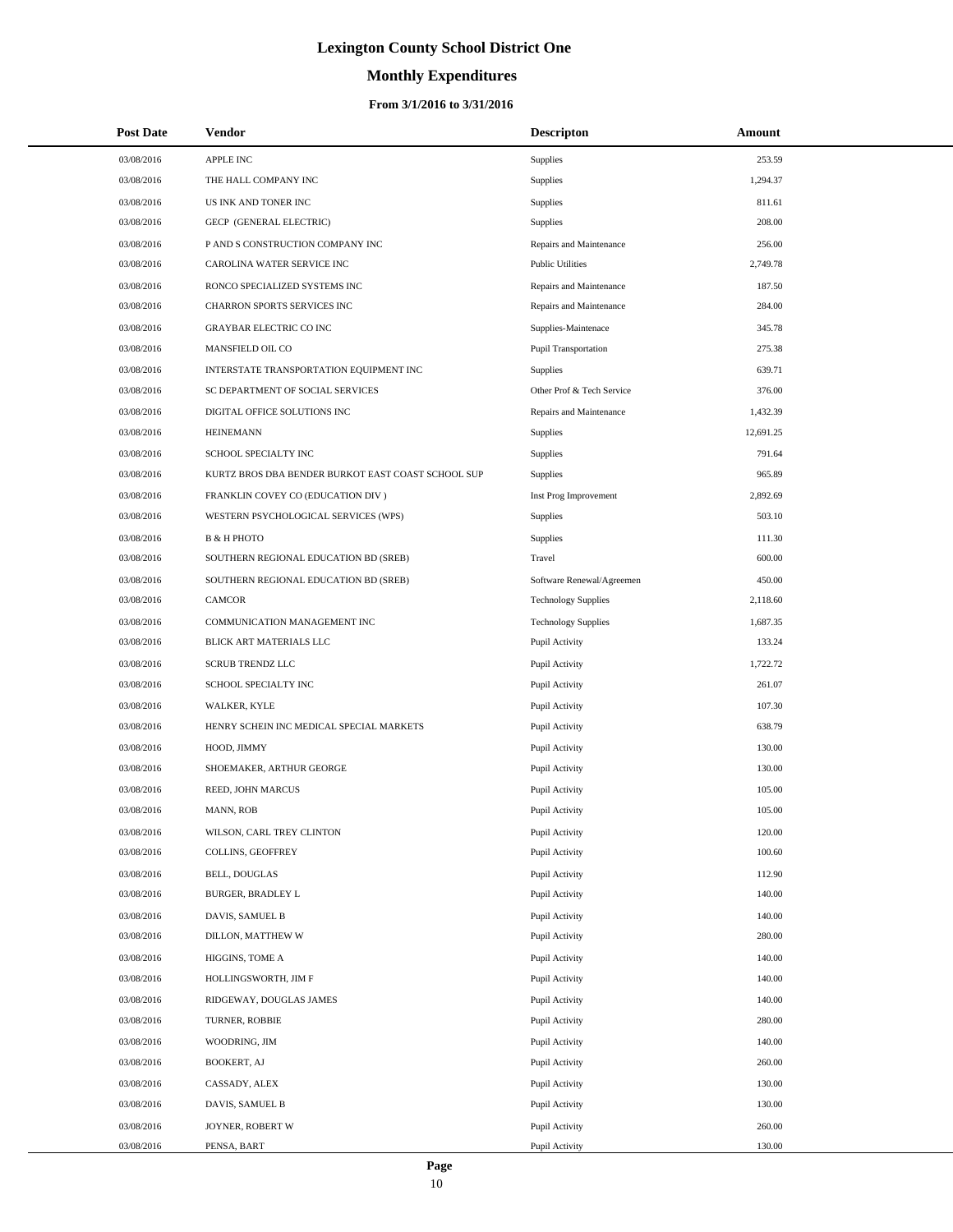# **Monthly Expenditures**

| <b>Post Date</b> | <b>Vendor</b>                                      | <b>Descripton</b>          | Amount   |
|------------------|----------------------------------------------------|----------------------------|----------|
| 03/08/2016       | SCOTT, DAMON                                       | Pupil Activity             | 130.00   |
| 03/08/2016       | BUSBY, RALPH LENNY                                 | Pupil Activity             | 120.00   |
| 03/08/2016       | HART, MICHAEL JOSEPH                               | Pupil Activity             | 300.00   |
| 03/08/2016       | MILLER, DEBRA                                      | Pupil Activity             | 360.00   |
| 03/08/2016       | CALDWELL, KEVEN                                    | Pupil Activity             | 140.00   |
| 03/08/2016       | CASSADY, ALEX                                      | Pupil Activity             | 140.00   |
| 03/08/2016       | DAVIS, SAMUEL B                                    | Pupil Activity             | 140.00   |
| 03/08/2016       | HIGGINS, TOME A                                    | Pupil Activity             | 280.00   |
| 03/08/2016       | JOYNER, ROBERT W                                   | Pupil Activity             | 280.00   |
| 03/08/2016       | MANNING, THEODORE                                  | Pupil Activity             | 140.00   |
| 03/08/2016       | PENSA, BART                                        | Pupil Activity             | 210.00   |
| 03/08/2016       | RABON, JAMES                                       | Pupil Activity             | 140.00   |
| 03/08/2016       | SMITH, JAMES ASHLEY                                | Pupil Activity             | 210.00   |
| 03/08/2016       | WILLIAMS, PERRY                                    | Pupil Activity             | 140.00   |
| 03/08/2016       | WOODRING, JIM                                      | Pupil Activity             | 280.00   |
| 03/09/2016       | BLYTHEWOOD HIGH SCHOOL                             | Pupil Activity             | 200.00   |
| 03/10/2016       | SCHOOL SPECIALTY INC                               | <b>Supplies</b>            | 244.29   |
| 03/10/2016       | PURCHASED SERVICE                                  | Travel                     | 282.64   |
| 03/10/2016       | PURCHASED SERVICE                                  | Travel                     | 414.72   |
| 03/10/2016       | US POSTAL SERVICE CMRSPOC                          | <b>Supplies</b>            | 1,500.00 |
| 03/10/2016       | MUSIC THEATRE INTERNATIONAL                        | <b>Supplies</b>            | 106.60   |
| 03/10/2016       | WEISSMAN THEATRICAL SUPPLY DBA DESIGN FOR DANCE    | <b>Supplies</b>            | 367.20   |
| 03/10/2016       | FISHER SCIENTIFIC COMPANY LLC                      | Supplies-Instruction       | 741.51   |
| 03/10/2016       | SAFETYKLEEN CORP                                   | Repairs and Maintenance    | 222.56   |
| 03/10/2016       | <b>CAROLINA FRESH FARMS</b>                        | <b>Supplies</b>            | 1,519.60 |
| 03/10/2016       | PINE GROVE INC                                     | Tuition                    | 3,846.74 |
| 03/10/2016       | FETNER CHARTERS LLC                                | Pupil Transportation       | 1,710.00 |
| 03/10/2016       | INTERNATIONAL BACCALAUREATE ORGANIZATION           | Dues and Fees              | 4,000.00 |
| 03/10/2016       | PURCHASED SERVICE                                  | Travel                     | 157.95   |
| 03/10/2016       | JUNIOR LIBRARY GUILD                               | <b>Library Books</b>       | 202.61   |
| 03/10/2016       | PURCHASED SERVICE                                  | Travel                     | 175.66   |
| 03/10/2016       | <b>BILINGUAL COMMUNICATIONS</b>                    | Other Prof & Tech Service  | 1,912.60 |
| 03/10/2016       | PURCHASED SERVICE                                  | Travel                     | 100.98   |
| 03/10/2016       | <b>USCUTTER INC</b>                                | <b>Supplies</b>            | 261.35   |
| 03/10/2016       | TOWN OF LEXINGTON                                  | <b>Public Utilities</b>    | 352.91   |
| 03/10/2016       | COMPASS GROUP USA INC DBA CANTEEN REFRESHMENT SERV | Supplies-Maintenace        | 613.61   |
| 03/10/2016       | MANSFIELD OIL CO                                   | Supplies-Maintenace        | 3,160.47 |
| 03/10/2016       | <b>LENOVO US</b>                                   | <b>Technology Supplies</b> | 1,023.99 |
| 03/10/2016       | PALMETTO PROPANE                                   | Energy                     | 234.63   |
| 03/10/2016       | TOWN OF LEXINGTON                                  | <b>Public Utilities</b>    | 3,136.92 |
| 03/10/2016       | TOWN OF LEXINGTON                                  | <b>Public Utilities</b>    | 1,152.55 |
| 03/10/2016       | <b>GRAYBAR ELECTRIC CO INC</b>                     | Supplies-Maintenace        | 332.66   |
| 03/10/2016       | GILBERTSUMMIT RURAL WATER DISTRICT                 | <b>Public Utilities</b>    | 931.98   |
| 03/10/2016       | <b>BLANCHARD MACHINERY</b>                         | Repairs and Maintenance    | 720.81   |
| 03/10/2016       | GILBERTSUMMIT RURAL WATER DISTRICT                 | <b>Public Utilities</b>    | 648.89   |
| 03/10/2016       | GRAYBAR ELECTRIC CO INC                            | Supplies-Maintenace        | 332.66   |
| 03/10/2016       | TOWN OF LEXINGTON                                  | <b>Public Utilities</b>    | 286.23   |
| 03/10/2016       | TOWN OF LEXINGTON                                  | <b>Public Utilities</b>    | 981.34   |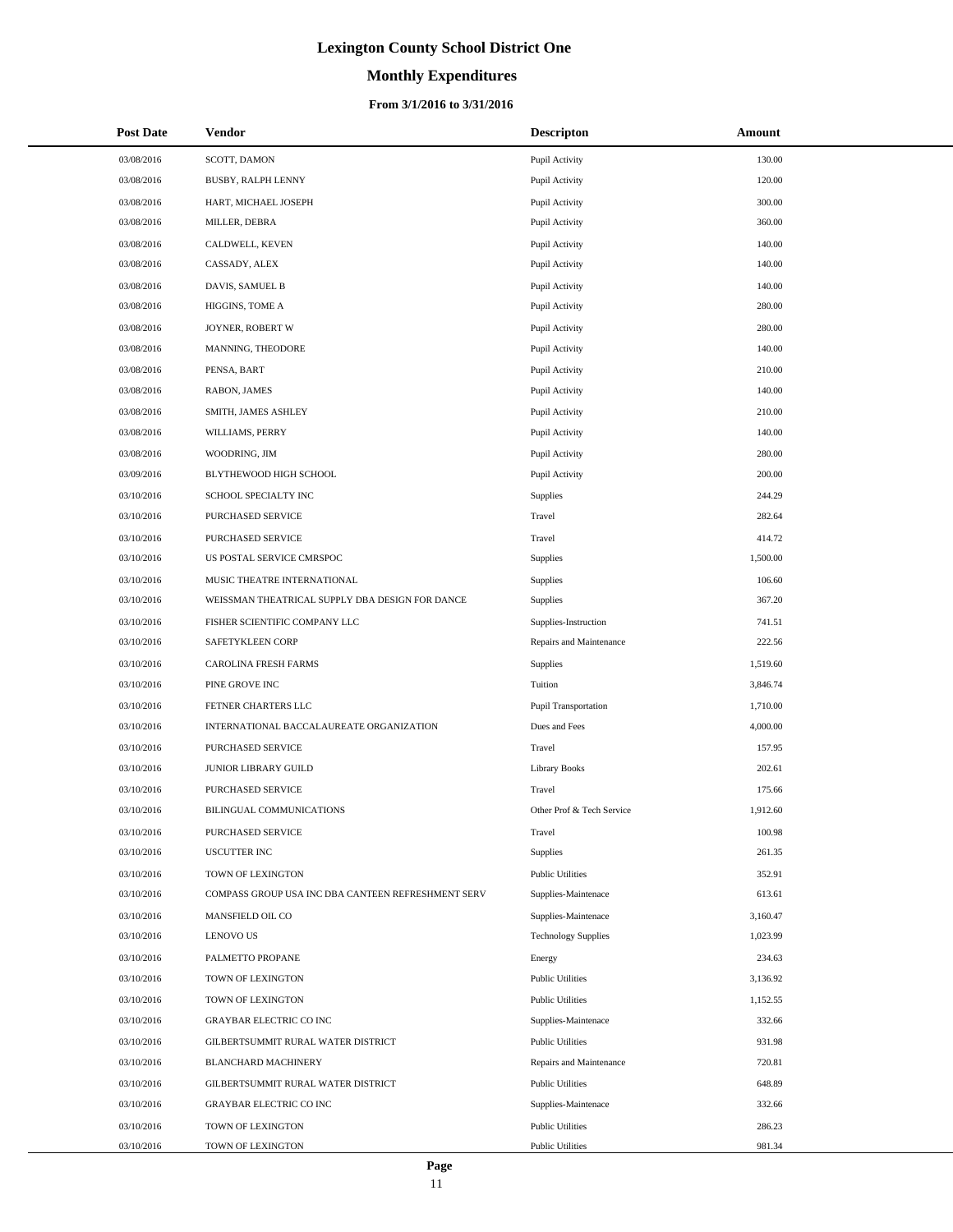# **Monthly Expenditures**

| <b>Post Date</b> | <b>Vendor</b>                      | <b>Descripton</b>          | Amount     |
|------------------|------------------------------------|----------------------------|------------|
| 03/10/2016       | <b>CLEAN AIRE INC</b>              | Other Prof & Tech Service  | 855.00     |
| 03/10/2016       | <b>GRAYBAR ELECTRIC CO INC</b>     | Supplies-Maintenace        | 332.66     |
| 03/10/2016       | PALMETTO SPORTS FLOORS LLC         | Repairs and Maintenance    | 1,795.92   |
| 03/10/2016       | TOWN OF LEXINGTON                  | <b>Public Utilities</b>    | 965.87     |
| 03/10/2016       | GILBERTSUMMIT RURAL WATER DISTRICT | <b>Public Utilities</b>    | 379.58     |
| 03/10/2016       | <b>CLEAN AIRE INC</b>              | Repairs and Maintenance    | 655.00     |
| 03/10/2016       | TOWN OF LEXINGTON                  | <b>Public Utilities</b>    | 609.39     |
| 03/10/2016       | <b>GRAYBAR ELECTRIC CO INC</b>     | Supplies-Maintenace        | 332.67     |
| 03/10/2016       | GILBERTSUMMIT RURAL WATER DISTRICT | <b>Public Utilities</b>    | 710.95     |
| 03/10/2016       | TOWN OF LEXINGTON                  | <b>Public Utilities</b>    | 677.25     |
| 03/10/2016       | OSWALD WHOLESALE LUMBER INC        | Supplies-Maintenace        | 1,798.24   |
| 03/10/2016       | TOWN OF LEXINGTON                  | <b>Public Utilities</b>    | 722.77     |
| 03/10/2016       | TOWN OF LEXINGTON                  | <b>Public Utilities</b>    | 424.70     |
| 03/10/2016       | GILBERTSUMMIT RURAL WATER DISTRICT | <b>Public Utilities</b>    | 426.44     |
| 03/10/2016       | TOWN OF LEXINGTON                  | <b>Public Utilities</b>    | 479.68     |
| 03/10/2016       | TOWN OF LEXINGTON                  | <b>Public Utilities</b>    | 2,330.81   |
| 03/10/2016       | TOWN OF LEXINGTON                  | <b>Public Utilities</b>    | 2,367.77   |
| 03/10/2016       | TOWN OF LEXINGTON                  | <b>Public Utilities</b>    | 3,191.29   |
| 03/10/2016       | WISEMAN, DARREN MARK               | Other Prof & Tech Service  | 180.00     |
| 03/10/2016       | PARKER, NICHOLAS                   | Other Prof & Tech Service  | 180.00     |
| 03/10/2016       | POSTMASTER 010 (BULK MAIL)         | Dues and Fees              | 225.00     |
| 03/10/2016       | DIGICERT INC                       | Software Renewal/Agreemen  | 820.00     |
| 03/10/2016       | <b>INTERNETWORK ENGINEERING</b>    | <b>Technology Supplies</b> | 3,723.60   |
| 03/10/2016       | DIGITAL OFFICE SOLUTIONS INC       | Repairs and Maintenance    | 2,915.88   |
| 03/10/2016       | PURCHASED SERVICE                  | Travel                     | 130.41     |
| 03/10/2016       | PURCHASED SERVICE                  | Travel                     | 185.22     |
| 03/10/2016       | MCGRAW HILL EDUCATION INC          | Supplies                   | 266.85     |
| 03/10/2016       | US INK AND TONER INC               | Supplies                   | 888.63     |
| 03/10/2016       | MSC INDUSTRIAL SUPPLY CO           | Supplies                   | 3,028.20   |
| 03/10/2016       | CAMBRIDGE UNIVERSITY PRESS         | Supplies                   | 2,528.00   |
| 03/10/2016       | HOCKMAN, ROBERT SCOT               | Inst Prog Improvement      | 350.00     |
| 03/10/2016       | BURKWOOD CONSTRUCTION COMPANY      | Building                   | 472,673.23 |
| 03/10/2016       | CDWG ACCT 305089                   | <b>Technology Supplies</b> | 593.85     |
| 03/10/2016       | CDWG ACCT 305089                   | <b>Technology Supplies</b> | 593.85     |
| 03/10/2016       | CDWG ACCT 305089                   | <b>Technology Supplies</b> | 1,187.70   |
| 03/10/2016       | CDWG ACCT 305089                   | <b>Technology Supplies</b> | 2,969.25   |
| 03/10/2016       | CDWG ACCT 305089                   | <b>Technology Supplies</b> | 8,313.90   |
| 03/10/2016       | CDWG ACCT 305089                   | <b>Technology Supplies</b> | 900.94     |
| 03/10/2016       | <b>ANOTHER PRINTER</b>             | <b>Supplies</b>            | 252.33     |
| 03/10/2016       | <b>WW GRAINGER</b>                 | <b>Supplies</b>            | 316.72     |
| 03/10/2016       | RUFUS ORNDUFF REF INC              | Repairs and Maintenance    | 376.83     |
| 03/10/2016       | <b>US FOODS</b>                    | Supplies                   | 1,737.95   |
| 03/10/2016       | <b>WW GRAINGER</b>                 | Supplies                   | 111.28     |
| 03/10/2016       | ADVANCEPIERRE FOOD INC.            | Food                       | 689.04     |
| 03/10/2016       | NARDONE BROS BAKING CO INC         | Food                       | 1,943.82   |
| 03/10/2016       | <b>US FOODS</b>                    | Food                       | 14,434.31  |
| 03/10/2016       | EARTHGRAINS BAKING COMPANIES INC   | <b>Bread</b>               | 401.25     |
| 03/10/2016       | BORDEN DAIRY CO OF SC LLC          | Milk                       | 1,068.67   |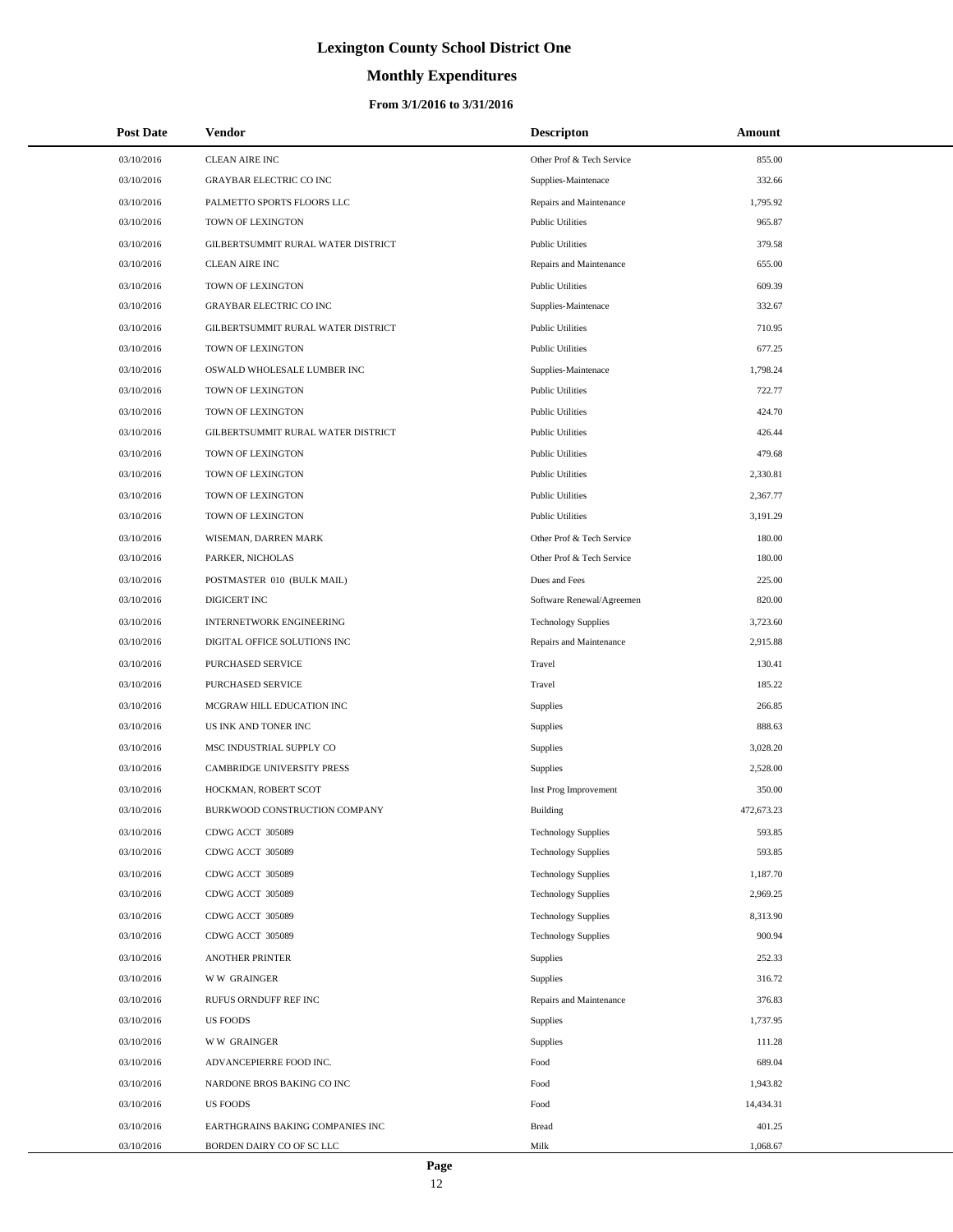# **Monthly Expenditures**

| <b>Post Date</b> | Vendor                           | <b>Descripton</b>             | Amount   |
|------------------|----------------------------------|-------------------------------|----------|
| 03/10/2016       | SENN BROTHERS INC                | Produce                       | 1,275.30 |
| 03/10/2016       | <b>US FOODS</b>                  | Commodity Distribution Charge | 142.04   |
| 03/10/2016       | RUFUS ORNDUFF REF INC            | Repairs and Maintenance       | 1,420.38 |
| 03/10/2016       | <b>US FOODS</b>                  | Supplies                      | 1,222.90 |
| 03/10/2016       | NARDONE BROS BAKING CO INC       | Food                          | 776.64   |
| 03/10/2016       | TASTY BRANDS LLC                 | Food                          | 247.59   |
| 03/10/2016       | <b>US FOODS</b>                  | Food                          | 5,606.68 |
| 03/10/2016       | BORDEN DAIRY CO OF SC LLC        | Milk                          | 708.72   |
| 03/10/2016       | SENN BROTHERS INC                | Produce                       | 1,254.83 |
| 03/10/2016       | <b>US FOODS</b>                  | Supplies                      | 595.48   |
| 03/10/2016       | <b>WW GRAINGER</b>               | Supplies                      | 111.28   |
| 03/10/2016       | ADVANCEPIERRE FOOD INC.          | Food                          | 689.04   |
| 03/10/2016       | NARDONE BROS BAKING CO INC       | Food                          | 1,973.88 |
| 03/10/2016       | <b>US FOODS</b>                  | Food                          | 8,951.79 |
| 03/10/2016       | BORDEN DAIRY CO OF SC LLC        | Milk                          | 675.74   |
| 03/10/2016       | SENN BROTHERS INC                | Produce                       | 1,226.33 |
| 03/10/2016       | <b>US FOODS</b>                  | Commodity Distribution Charge | 139.92   |
| 03/10/2016       | RUFUS ORNDUFF REF INC            | Repairs and Maintenance       | 137.50   |
| 03/10/2016       | <b>US FOODS</b>                  | Supplies                      | 674.97   |
| 03/10/2016       | <b>WW GRAINGER</b>               | Supplies                      | 111.28   |
| 03/10/2016       | NARDONE BROS BAKING CO INC       | Food                          | 671.66   |
| 03/10/2016       | TASTY BRANDS LLC                 | Food                          | 247.59   |
| 03/10/2016       | <b>US FOODS</b>                  | Food                          | 5,968.36 |
| 03/10/2016       | EARTHGRAINS BAKING COMPANIES INC | <b>Bread</b>                  | 213.75   |
| 03/10/2016       | BORDEN DAIRY CO OF SC LLC        | Milk                          | 1,641.03 |
| 03/10/2016       | SENN BROTHERS INC                | Produce                       | 1,156.70 |
| 03/10/2016       | <b>US FOODS</b>                  | Supplies                      | 645.18   |
| 03/10/2016       | ADVANCEPIERRE FOOD INC.          | Food                          | 657.72   |
| 03/10/2016       | NARDONE BROS BAKING CO INC       | Food                          | 1,943.82 |
| 03/10/2016       | <b>US FOODS</b>                  | Food                          | 6,819.18 |
| 03/10/2016       | BORDEN DAIRY CO OF SC LLC        | Milk                          | 898.78   |
| 03/10/2016       | SENN BROTHERS INC                | Produce                       | 891.40   |
| 03/10/2016       | <b>US FOODS</b>                  | Commodity Distribution Charge | 133.56   |
| 03/10/2016       | <b>US FOODS</b>                  | Supplies                      | 934.38   |
| 03/10/2016       | US INK AND TONER INC             | Supplies                      | 132.22   |
| 03/10/2016       | NARDONE BROS BAKING CO INC       | Food                          | 671.66   |
| 03/10/2016       | TASTY BRANDS LLC                 | Food                          | 247.59   |
| 03/10/2016       | <b>US FOODS</b>                  | Food                          | 8,996.59 |
| 03/10/2016       | BORDEN DAIRY CO OF SC LLC        | Milk                          | 1,868.35 |
| 03/10/2016       | SENN BROTHERS INC                | Produce                       | 1,738.92 |
| 03/10/2016       | <b>US FOODS</b>                  | Supplies                      | 108.56   |
| 03/10/2016       | US INK AND TONER INC             | Supplies                      | 132.22   |
| 03/10/2016       | NARDONE BROS BAKING CO INC       | Food                          | 482.78   |
| 03/10/2016       | US FOODS                         | Food                          | 2,315.14 |
| 03/10/2016       | SENN BROTHERS INC                | Produce                       | 673.99   |
| 03/10/2016       | <b>US FOODS</b>                  | Supplies                      | 357.61   |
| 03/10/2016       | <b>WW GRAINGER</b>               | Supplies                      | 111.28   |
| 03/10/2016       | NARDONE BROS BAKING CO INC       | Food                          | 1,260.00 |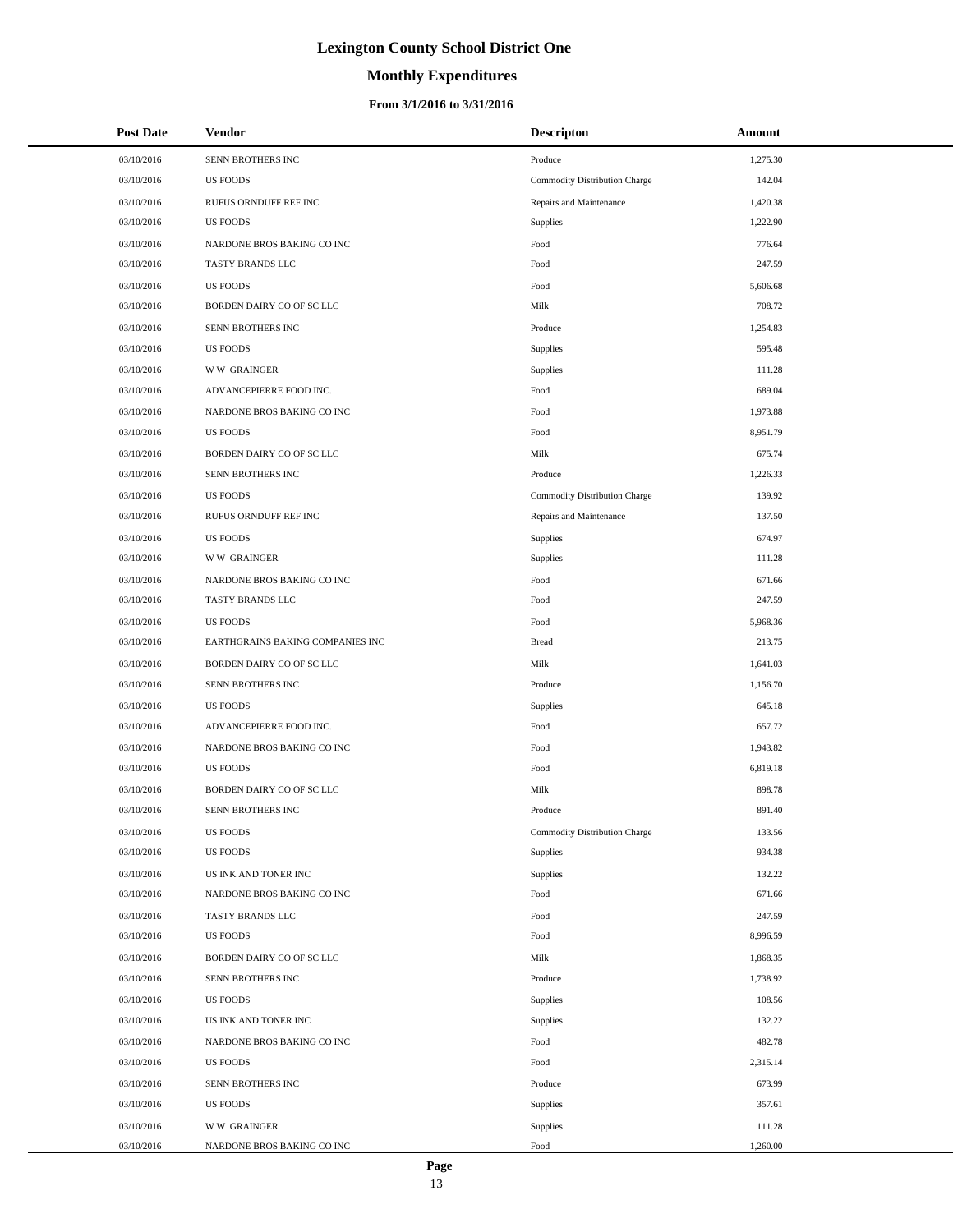# **Monthly Expenditures**

## **From 3/1/2016 to 3/31/2016**

| <b>Post Date</b> | <b>Vendor</b>                    | <b>Descripton</b>       | Amount    |
|------------------|----------------------------------|-------------------------|-----------|
| 03/10/2016       | <b>US FOODS</b>                  | Food                    | 6,106.12  |
| 03/10/2016       | BORDEN DAIRY CO OF SC LLC        | Milk                    | 104.89    |
| 03/10/2016       | SENN BROTHERS INC                | Produce                 | 1,538.26  |
| 03/10/2016       | RUFUS ORNDUFF REF INC            | Repairs and Maintenance | 734.61    |
| 03/10/2016       | <b>US FOODS</b>                  | <b>Supplies</b>         | 731.74    |
| 03/10/2016       | <b>WW GRAINGER</b>               | Supplies                | 111.28    |
| 03/10/2016       | NARDONE BROS BAKING CO INC       | Food                    | 740.02    |
| 03/10/2016       | TASTY BRANDS LLC                 | Food                    | 247.59    |
| 03/10/2016       | <b>US FOODS</b>                  | Food                    | 4,345.48  |
| 03/10/2016       | EARTHGRAINS BAKING COMPANIES INC | <b>Bread</b>            | 142.50    |
| 03/10/2016       | BORDEN DAIRY CO OF SC LLC        | Milk                    | 841.16    |
| 03/10/2016       | SENN BROTHERS INC                | Produce                 | 1,363.36  |
| 03/10/2016       | RUFUS ORNDUFF REF INC            | Repairs and Maintenance | 196.61    |
| 03/10/2016       | <b>US FOODS</b>                  | Supplies                | 288.80    |
| 03/10/2016       | NARDONE BROS BAKING CO INC       | Food                    | 740.02    |
| 03/10/2016       | TASTY BRANDS LLC                 | Food                    | 247.59    |
| 03/10/2016       | <b>US FOODS</b>                  | Food                    | 7,082.53  |
| 03/10/2016       | BORDEN DAIRY CO OF SC LLC        | Milk                    | 1,868.01  |
| 03/10/2016       | SENN BROTHERS INC                | Produce                 | 1,907.94  |
| 03/10/2016       | <b>US FOODS</b>                  | Supplies                | 1,105.98  |
| 03/10/2016       | NARDONE BROS BAKING CO INC       | Food                    | 740.02    |
| 03/10/2016       | TASTY BRANDS LLC                 | Food                    | 247.59    |
| 03/10/2016       | <b>US FOODS</b>                  | Food                    | 6,475.10  |
| 03/10/2016       | EARTHGRAINS BAKING COMPANIES INC | <b>Bread</b>            | 102.50    |
| 03/10/2016       | BORDEN DAIRY CO OF SC LLC        | Milk                    | 1,173.78  |
| 03/10/2016       | SENN BROTHERS INC                | Produce                 | 785.35    |
| 03/10/2016       | <b>US FOODS</b>                  | Supplies                | 996.73    |
| 03/10/2016       | <b>WW GRAINGER</b>               | Supplies                | 125.62    |
| 03/10/2016       | NARDONE BROS BAKING CO INC       | Food                    | 671.66    |
| 03/10/2016       | TASTY BRANDS LLC                 | Food                    | 247.59    |
| 03/10/2016       | <b>US FOODS</b>                  | Food                    | 6,030.01  |
| 03/10/2016       | EARTHGRAINS BAKING COMPANIES INC | <b>Bread</b>            | 132.50    |
| 03/10/2016       | BORDEN DAIRY CO OF SC LLC        | Milk                    | 1,121.83  |
| 03/10/2016       | SENN BROTHERS INC                | Produce                 | 1,384.05  |
| 03/10/2016       | <b>US FOODS</b>                  | <b>Supplies</b>         | 624.33    |
| 03/10/2016       | NARDONE BROS BAKING CO INC       | Food                    | 1,260.00  |
| 03/10/2016       | <b>US FOODS</b>                  | Food                    | 7,123.71  |
| 03/10/2016       | BORDEN DAIRY CO OF SC LLC        | Milk                    | 952.70    |
| 03/10/2016       | SENN BROTHERS INC                | Produce                 | 712.85    |
| 03/10/2016       | RUFUS ORNDUFF REF INC            | Repairs and Maintenance | 171.88    |
| 03/10/2016       | <b>US FOODS</b>                  | Supplies                | 1,277.09  |
| 03/10/2016       | <b>WW GRAINGER</b>               | Supplies                | 111.28    |
| 03/10/2016       | ADVANCEPIERRE FOOD INC.          | Food                    | 657.72    |
| 03/10/2016       | NARDONE BROS BAKING CO INC       | Food                    | 1,870.58  |
| 03/10/2016       | <b>US FOODS</b>                  | Food                    | 14,701.73 |
| 03/10/2016       | EARTHGRAINS BAKING COMPANIES INC | <b>Bread</b>            | 263.75    |
| 03/10/2016       | BORDEN DAIRY CO OF SC LLC        | Milk                    | 1,524.14  |
| 03/10/2016       | SENN BROTHERS INC                | Produce                 | 1,268.91  |

L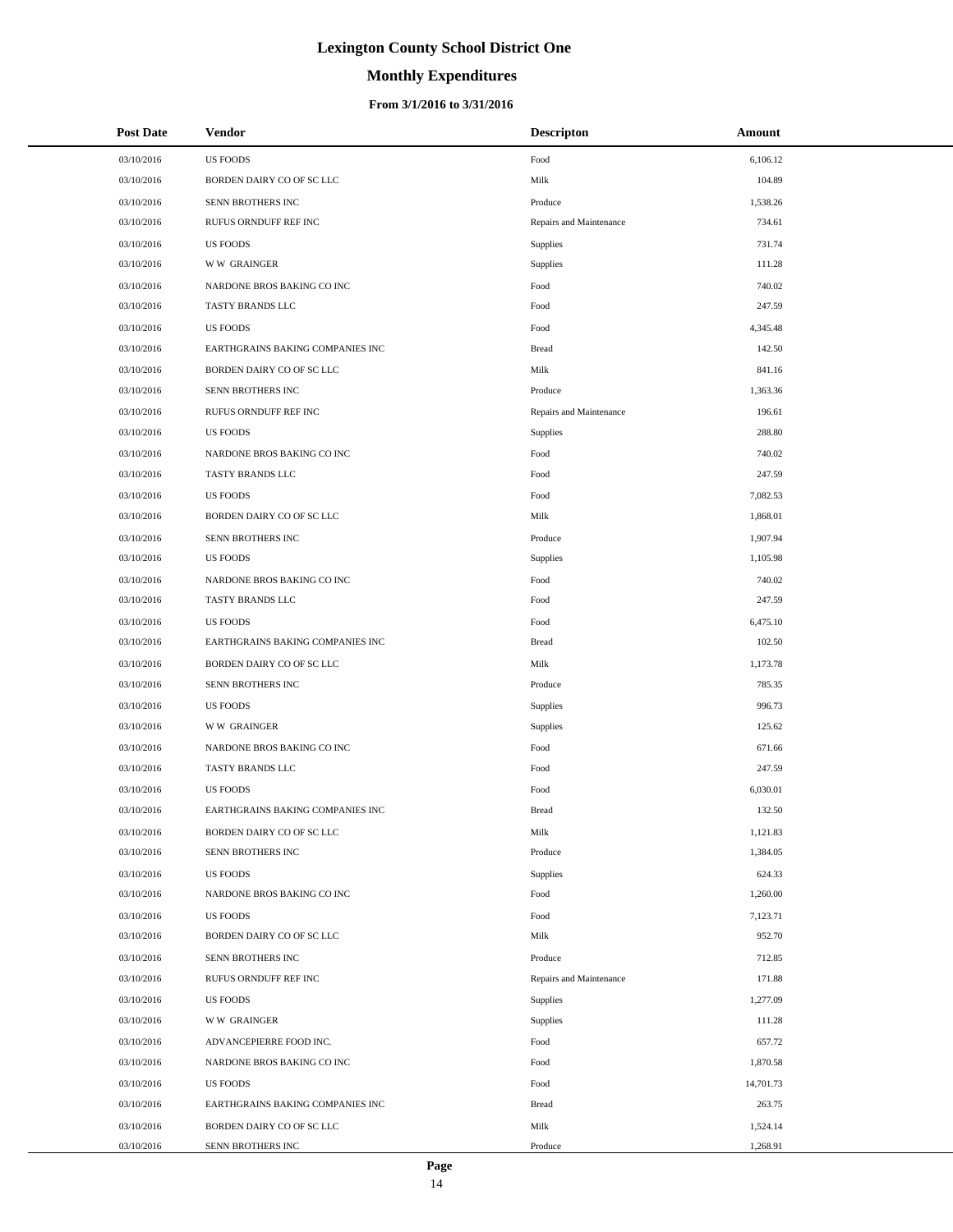# **Monthly Expenditures**

## **From 3/1/2016 to 3/31/2016**

| <b>Post Date</b> | <b>Vendor</b>                    | <b>Descripton</b>             | Amount   |
|------------------|----------------------------------|-------------------------------|----------|
| 03/10/2016       | <b>US FOODS</b>                  | Commodity Distribution Charge | 133.56   |
| 03/10/2016       | <b>US FOODS</b>                  | <b>Supplies</b>               | 608.40   |
| 03/10/2016       | NARDONE BROS BAKING CO INC       | Food                          | 671.66   |
| 03/10/2016       | TASTY BRANDS LLC                 | Food                          | 165.06   |
| 03/10/2016       | <b>US FOODS</b>                  | Food                          | 3,404.46 |
| 03/10/2016       | EARTHGRAINS BAKING COMPANIES INC | <b>Bread</b>                  | 105.00   |
| 03/10/2016       | BORDEN DAIRY CO OF SC LLC        | Milk                          | 447.24   |
| 03/10/2016       | SENN BROTHERS INC                | Produce                       | 620.82   |
| 03/10/2016       | RUFUS ORNDUFF REF INC            | Repairs and Maintenance       | 358.98   |
| 03/10/2016       | <b>US FOODS</b>                  | <b>Supplies</b>               | 865.33   |
| 03/10/2016       | NARDONE BROS BAKING CO INC       | Food                          | 1,260.00 |
| 03/10/2016       | <b>US FOODS</b>                  | Food                          | 6,231.09 |
| 03/10/2016       | BORDEN DAIRY CO OF SC LLC        | Milk                          | 773.98   |
| 03/10/2016       | SENN BROTHERS INC                | Produce                       | 1,001.09 |
| 03/10/2016       | <b>US FOODS</b>                  | <b>Supplies</b>               | 562.99   |
| 03/10/2016       | <b>WW GRAINGER</b>               | <b>Supplies</b>               | 111.28   |
| 03/10/2016       | NARDONE BROS BAKING CO INC       | $\operatorname*{Food}$        | 1,260.00 |
| 03/10/2016       | <b>US FOODS</b>                  | Food                          | 4,932.81 |
| 03/10/2016       | BORDEN DAIRY CO OF SC LLC        | Milk                          | 914.91   |
| 03/10/2016       | SENN BROTHERS INC                | Produce                       | 771.43   |
| 03/10/2016       | RUFUS ORNDUFF REF INC            | Repairs and Maintenance       | 838.78   |
| 03/10/2016       | <b>US FOODS</b>                  | <b>Supplies</b>               | 734.30   |
| 03/10/2016       | NARDONE BROS BAKING CO INC       | Food                          | 671.66   |
| 03/10/2016       | TASTY BRANDS LLC                 | Food                          | 247.59   |
| 03/10/2016       | <b>US FOODS</b>                  | Food                          | 3,306.76 |
| 03/10/2016       | BORDEN DAIRY CO OF SC LLC        | Milk                          | 1,009.78 |
| 03/10/2016       | SENN BROTHERS INC                | Produce                       | 569.29   |
| 03/10/2016       | RUFUS ORNDUFF REF INC            | Repairs and Maintenance       | 103.13   |
| 03/10/2016       | <b>US FOODS</b>                  | <b>Supplies</b>               | 938.64   |
| 03/10/2016       | <b>WW GRAINGER</b>               | Supplies                      | 111.28   |
| 03/10/2016       | NARDONE BROS BAKING CO INC       | Food                          | 671.66   |
| 03/10/2016       | <b>TASTY BRANDS LLC</b>          | Food                          | 247.59   |
| 03/10/2016       | <b>US FOODS</b>                  | Food                          | 8,445.04 |
| 03/10/2016       | EARTHGRAINS BAKING COMPANIES INC | <b>Bread</b>                  | 413.50   |
| 03/10/2016       | BORDEN DAIRY CO OF SC LLC        | Milk                          | 1,498.44 |
| 03/10/2016       | SENN BROTHERS INC                | Produce                       | 1,564.79 |
| 03/10/2016       | <b>US FOODS</b>                  | Supplies                      | 724.48   |
| 03/10/2016       | NARDONE BROS BAKING CO INC       | Food                          | 1,260.00 |
| 03/10/2016       | <b>US FOODS</b>                  | Food                          | 7,131.15 |
| 03/10/2016       | BORDEN DAIRY CO OF SC LLC        | Milk                          | 404.88   |
| 03/10/2016       | SENN BROTHERS INC                | Produce                       | 564.48   |
| 03/10/2016       | RUFUS ORNDUFF REF INC            | Repairs and Maintenance       | 171.88   |
| 03/10/2016       | <b>US FOODS</b>                  | <b>Supplies</b>               | 779.00   |
| 03/10/2016       | NARDONE BROS BAKING CO INC       | Food                          | 705.84   |
| 03/10/2016       | TASTY BRANDS LLC                 | Food                          | 247.59   |
| 03/10/2016       | <b>US FOODS</b>                  | Food                          | 3,148.16 |
| 03/10/2016       | BORDEN DAIRY CO OF SC LLC        | Milk                          | 1,055.09 |
| 03/10/2016       | SENN BROTHERS INC                | Produce                       | 833.30   |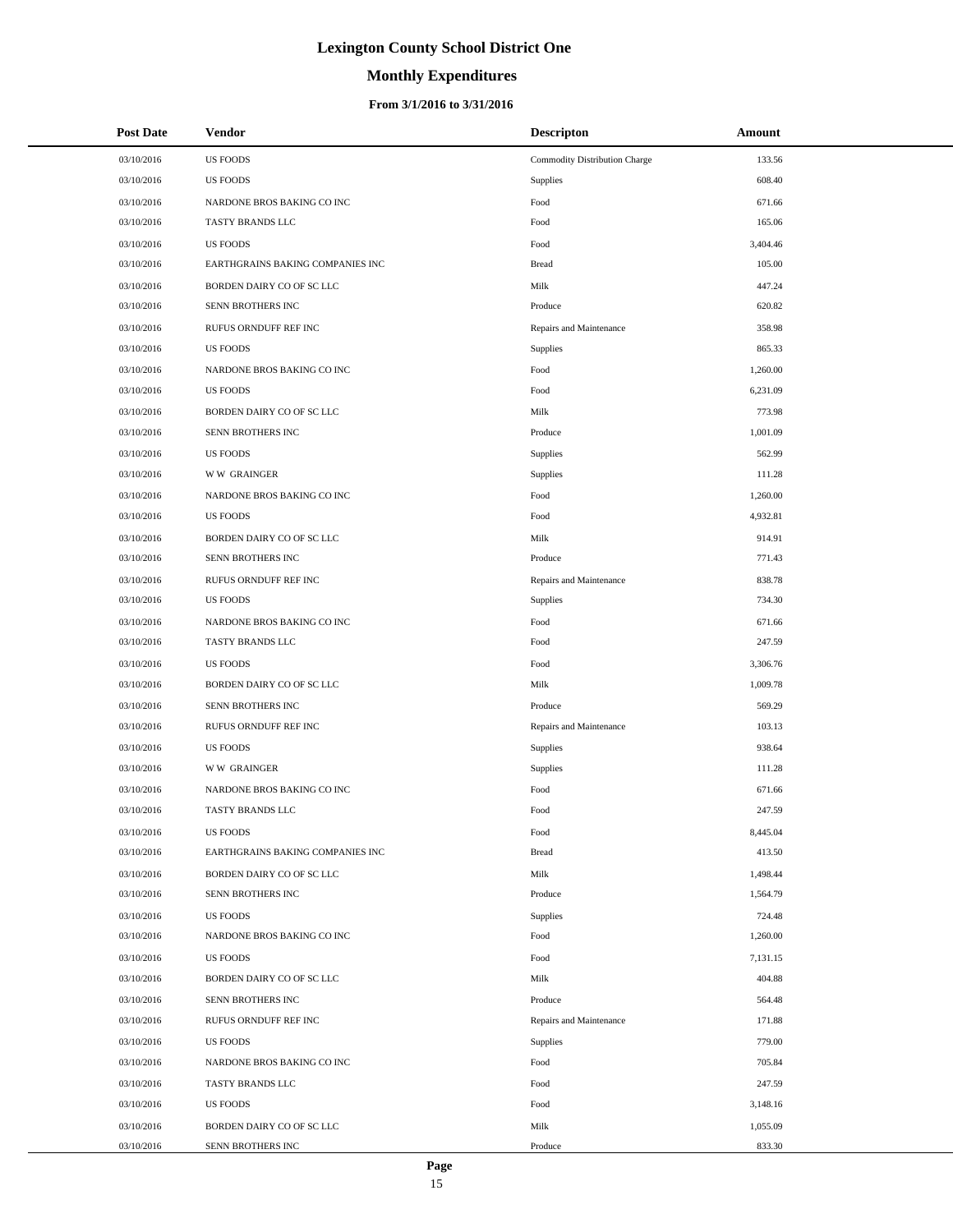# **Monthly Expenditures**

## **From 3/1/2016 to 3/31/2016**

| <b>Post Date</b> | Vendor                           | <b>Descripton</b>       | Amount   |
|------------------|----------------------------------|-------------------------|----------|
| 03/10/2016       | <b>US FOODS</b>                  | <b>Supplies</b>         | 1,098.85 |
| 03/10/2016       | NARDONE BROS BAKING CO INC       | Food                    | 1,260.00 |
| 03/10/2016       | <b>US FOODS</b>                  | Food                    | 6,413.77 |
| 03/10/2016       | EARTHGRAINS BAKING COMPANIES INC | <b>Bread</b>            | 185.00   |
| 03/10/2016       | BORDEN DAIRY CO OF SC LLC        | Milk                    | 676.05   |
| 03/10/2016       | SENN BROTHERS INC                | Produce                 | 1,577.57 |
| 03/10/2016       | RUFUS ORNDUFF REF INC            | Repairs and Maintenance | 469.22   |
| 03/10/2016       | <b>US FOODS</b>                  | Supplies                | 594.65   |
| 03/10/2016       | <b>WW GRAINGER</b>               | Supplies                | 111.28   |
| 03/10/2016       | NARDONE BROS BAKING CO INC       | Food                    | 671.66   |
| 03/10/2016       | TASTY BRANDS LLC                 | Food                    | 247.59   |
| 03/10/2016       | <b>US FOODS</b>                  | Food                    | 5,210.77 |
| 03/10/2016       | EARTHGRAINS BAKING COMPANIES INC | <b>Bread</b>            | 107.50   |
| 03/10/2016       | BORDEN DAIRY CO OF SC LLC        | Milk                    | 1,421.36 |
| 03/10/2016       | SENN BROTHERS INC                | Produce                 | 1,717.46 |
| 03/10/2016       | RUFUS ORNDUFF REF INC            | Repairs and Maintenance | 570.35   |
| 03/10/2016       | <b>US FOODS</b>                  | <b>Supplies</b>         | 814.53   |
| 03/10/2016       | <b>WW GRAINGER</b>               | Supplies                | 111.28   |
| 03/10/2016       | NARDONE BROS BAKING CO INC       | Food                    | 705.84   |
| 03/10/2016       | TASTY BRANDS LLC                 | Food                    | 247.59   |
| 03/10/2016       | <b>US FOODS</b>                  | Food                    | 6,747.10 |
| 03/10/2016       | BORDEN DAIRY CO OF SC LLC        | Milk                    | 1,449.52 |
| 03/10/2016       | SENN BROTHERS INC                | Produce                 | 1,216.62 |
| 03/10/2016       | <b>US FOODS</b>                  | Supplies                | 725.61   |
| 03/10/2016       | NARDONE BROS BAKING CO INC       | Food                    | 671.66   |
| 03/10/2016       | TASTY BRANDS LLC                 | Food                    | 247.59   |
| 03/10/2016       | <b>US FOODS</b>                  | Food                    | 3,765.01 |
| 03/10/2016       | BORDEN DAIRY CO OF SC LLC        | Milk                    | 771.47   |
| 03/10/2016       | SENN BROTHERS INC                | Produce                 | 717.26   |
| 03/10/2016       | RUFUS ORNDUFF REF INC            | Repairs and Maintenance | 1,297.77 |
| 03/10/2016       | <b>US FOODS</b>                  | Supplies                | 587.04   |
| 03/10/2016       | NARDONE BROS BAKING CO INC       | Food                    | 705.84   |
| 03/10/2016       | TASTY BRANDS LLC                 | Food                    | 247.59   |
| 03/10/2016       | <b>US FOODS</b>                  | Food                    | 2,559.18 |
| 03/10/2016       | BORDEN DAIRY CO OF SC LLC        | Milk                    | 950.07   |
| 03/10/2016       | SENN BROTHERS INC                | Produce                 | 895.08   |
| 03/10/2016       | <b>US FOODS</b>                  | Supplies                | 1,217.68 |
| 03/10/2016       | NARDONE BROS BAKING CO INC       | Food                    | 671.66   |
| 03/10/2016       | TASTY BRANDS LLC                 | Food                    | 247.59   |
| 03/10/2016       | <b>US FOODS</b>                  | Food                    | 5,402.70 |
| 03/10/2016       | BORDEN DAIRY CO OF SC LLC        | Milk                    | 914.19   |
| 03/10/2016       | SENN BROTHERS INC                | Produce                 | 1,375.83 |
| 03/10/2016       | <b>US FOODS</b>                  | Supplies                | 284.66   |
| 03/10/2016       | NARDONE BROS BAKING CO INC       | Food                    | 1,103.14 |
| 03/10/2016       | <b>US FOODS</b>                  | Food                    | 5,261.90 |
| 03/10/2016       | BORDEN DAIRY CO OF SC LLC        | Milk                    | 527.43   |
| 03/10/2016       | SENN BROTHERS INC                | Produce                 | 808.63   |
| 03/10/2016       | RUFUS ORNDUFF REF INC            | Repairs and Maintenance | 144.08   |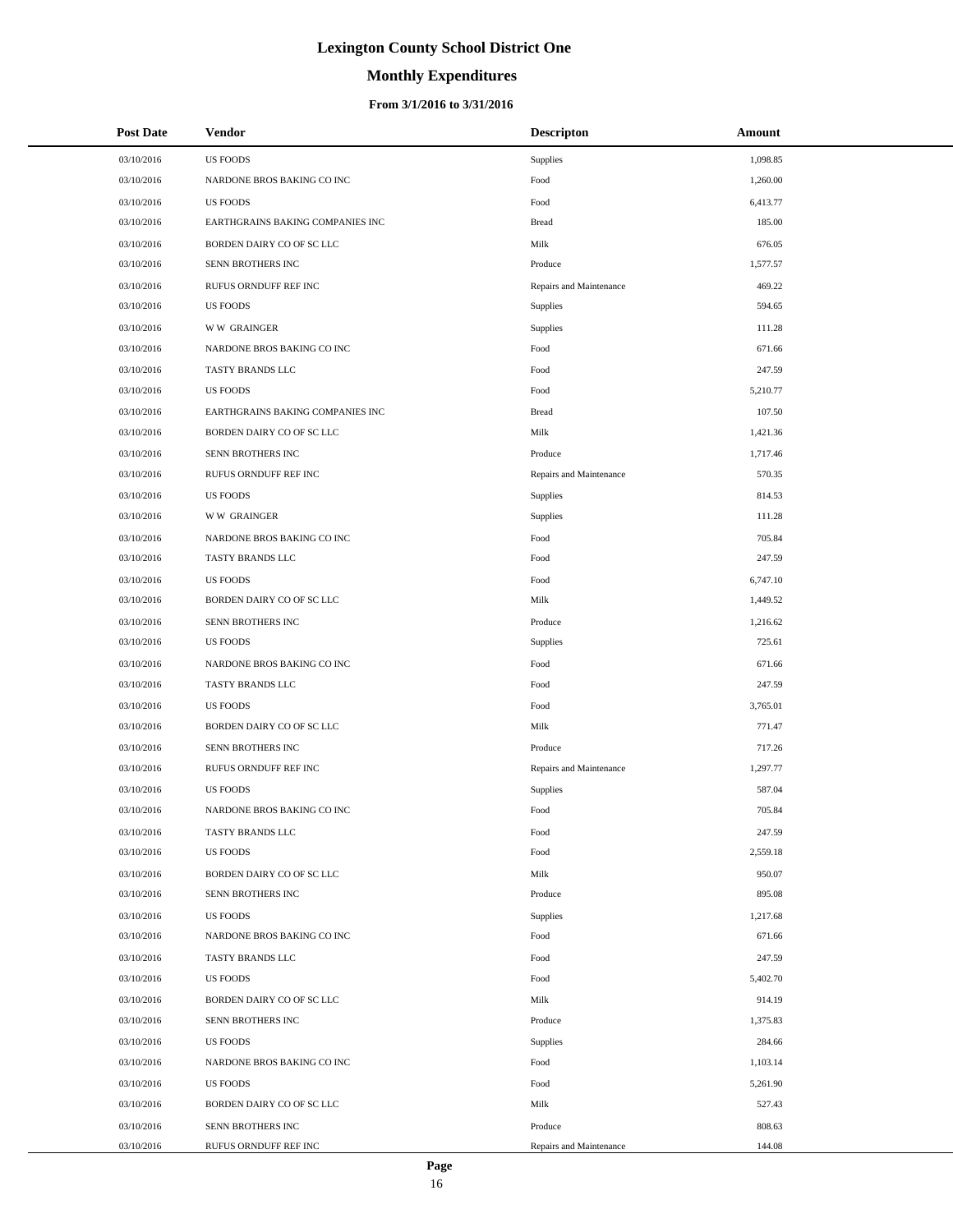# **Monthly Expenditures**

## **From 3/1/2016 to 3/31/2016**

| <b>Post Date</b> | Vendor                           | <b>Descripton</b>             | Amount    |
|------------------|----------------------------------|-------------------------------|-----------|
| 03/10/2016       | <b>US FOODS</b>                  | Supplies                      | 1,312.52  |
| 03/10/2016       | US INK AND TONER INC             | Supplies                      | 132.22    |
| 03/10/2016       | ADVANCEPIERRE FOOD INC.          | Food                          | 689.04    |
| 03/10/2016       | NARDONE BROS BAKING CO INC       | Food                          | 1,900.64  |
| 03/10/2016       | <b>US FOODS</b>                  | Food                          | 12,522.98 |
| 03/10/2016       | EARTHGRAINS BAKING COMPANIES INC | <b>Bread</b>                  | 236.25    |
| 03/10/2016       | BORDEN DAIRY CO OF SC LLC        | Milk                          | 1,103.24  |
| 03/10/2016       | SENN BROTHERS INC                | Produce                       | 1,681.30  |
| 03/10/2016       | <b>US FOODS</b>                  | Commodity Distribution Charge | 139.92    |
| 03/10/2016       | <b>US FOODS</b>                  | Supplies                      | 553.92    |
| 03/10/2016       | US INK AND TONER INC             | Supplies                      | 132.22    |
| 03/10/2016       | NARDONE BROS BAKING CO INC       | Food                          | 671.66    |
| 03/10/2016       | TASTY BRANDS LLC                 | Food                          | 247.59    |
| 03/10/2016       | <b>US FOODS</b>                  | Food                          | 2,493.03  |
| 03/10/2016       | BORDEN DAIRY CO OF SC LLC        | Milk                          | 1,160.60  |
| 03/10/2016       | SENN BROTHERS INC                | Produce                       | 1,102.51  |
| 03/10/2016       | MUSIC THEATRE INTERNATIONAL      | Pupil Activity                | 150.00    |
| 03/10/2016       | MUSIC THEATRE INTERNATIONAL      | Pupil Activity                | 333.40    |
| 03/10/2016       | MUSIC THEATRE INTERNATIONAL      | Pupil Activity                | 110.00    |
| 03/10/2016       | SOUTHERN EDUCATIONAL SYSTEMS INC | Pupil Activity                | 556.24    |
| 03/10/2016       | <b>CHEF WORKS</b>                | Pupil Activity                | 357.92    |
| 03/10/2016       | PROVIDENCE HOSPITAL              | Pupil Activity                | 260.00    |
| 03/10/2016       | SPARTANBURG HIGH SCHOOL          | Pupil Activity                | 110.00    |
| 03/10/2016       | CROMER, ANTHONY                  | Pupil Activity                | 135.00    |
| 03/10/2016       | WOODRING, JIM                    | Pupil Activity                | 135.00    |
| 03/10/2016       | T AND T SPORTS                   | Pupil Activity                | 1,349.59  |
| 03/10/2016       | <b>BSN SPORTS</b>                | Pupil Activity                | 705.34    |
| 03/10/2016       | DUMLAO, MARVIN R                 | Pupil Activity                | 210.00    |
| 03/10/2016       | HOOD, JIMMY                      | Pupil Activity                | 280.00    |
| 03/10/2016       | JOYNER, ROBERT W                 | Pupil Activity                | 210.00    |
| 03/10/2016       | PAULSON, SCOTT                   | Pupil Activity                | 140.00    |
| 03/10/2016       | PEEL, RUSSELL                    | Pupil Activity                | 280.00    |
| 03/10/2016       | SHOBERT, BRENT                   | Pupil Activity                | 350.00    |
| 03/10/2016       | SMITH, JAMES ASHLEY              | Pupil Activity                | 210.00    |
| 03/10/2016       | MCCLARY, JONAIRE                 | Pupil Activity                | 135.00    |
| 03/10/2016       | AZAD, KAMRAN                     | Pupil Activity                | 107.70    |
| 03/10/2016       | TANVERDI, JOHN                   | Pupil Activity                | 107.70    |
| 03/10/2016       | ALEXEEV, OLEG                    | Pupil Activity                | 101.00    |
| 03/10/2016       | WADSWORTH, MICHAEL A             | Pupil Activity                | 108.20    |
| 03/10/2016       | <b>POSTNET</b>                   | Pupil Activity                | 391.47    |
| 03/10/2016       | MCCLARY, JONAIRE                 | Pupil Activity                | 120.00    |
| 03/10/2016       | FIELDS, MATTHEW                  | Pupil Activity                | 232.50    |
| 03/10/2016       | COMBS, OBIE                      | Pupil Activity                | 120.00    |
| 03/10/2016       | LAQUINTA INN AND SUITES          | Pupil Activity                | 2,016.00  |
| 03/10/2016       | <b>BSN SPORTS</b>                | Pupil Activity                | 258.94    |
| 03/11/2016       | TRIUNE MARKETING CO              | Supplies                      | 631.30    |
| 03/11/2016       | PURCHASED SERVICE                | Travel                        | 123.12    |
| 03/11/2016       | SCHOOL SPECIALTY INC             | Supplies                      | 675.90    |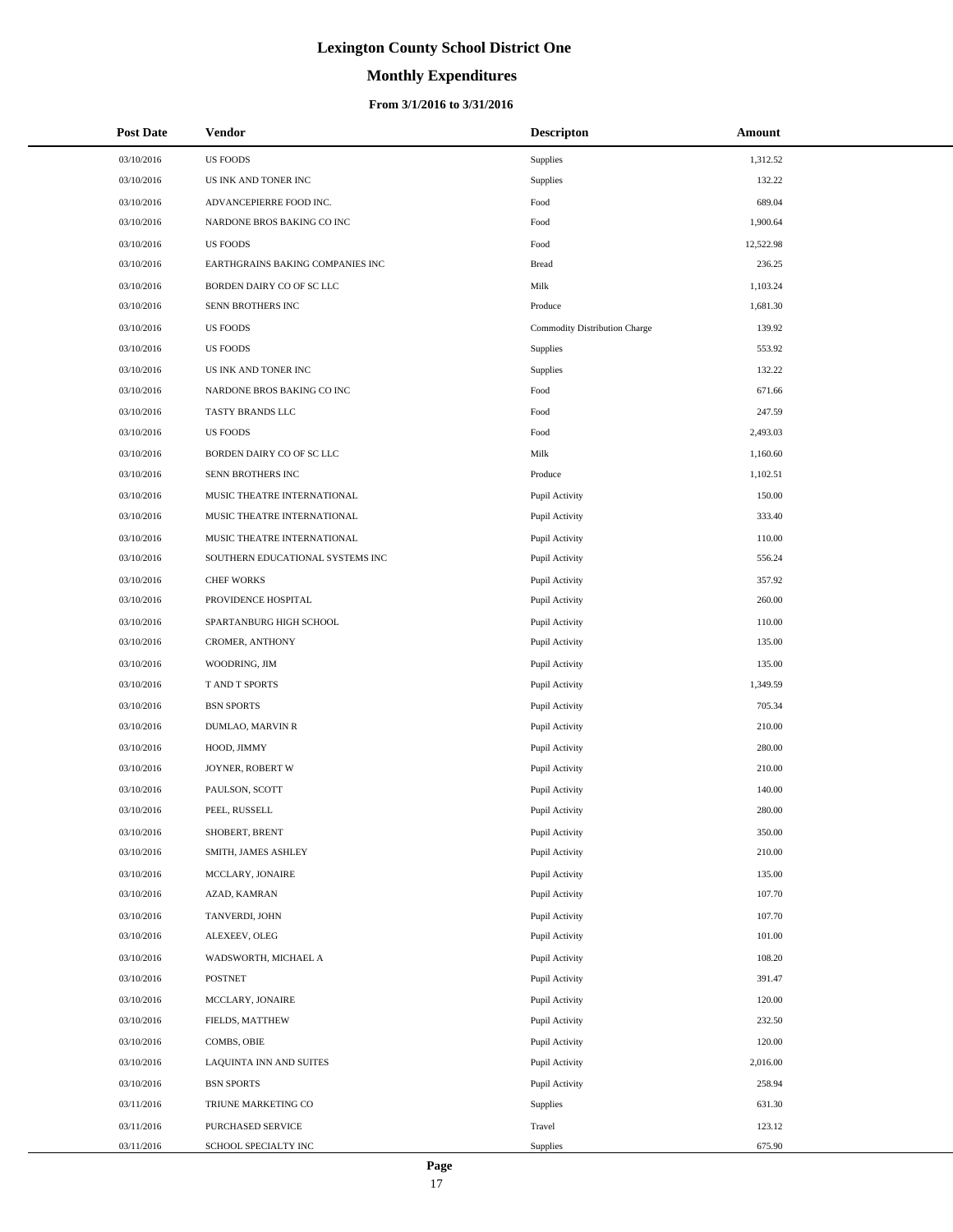# **Monthly Expenditures**

## **From 3/1/2016 to 3/31/2016**

| <b>Post Date</b> | Vendor                                             | <b>Descripton</b>             | Amount   |  |
|------------------|----------------------------------------------------|-------------------------------|----------|--|
| 03/11/2016       | BLICK ART MATERIALS LLC                            | Supplies                      | $-1.79$  |  |
| 03/11/2016       | JUST FOR KIX CATALOG LLC                           | Supplies                      | 135.92   |  |
| 03/11/2016       | PURCHASED SERVICE                                  | Travel                        | 252.45   |  |
| 03/11/2016       | PURCHASED SERVICE                                  | Travel                        | 115.56   |  |
| 03/11/2016       | CERTIFIED TRANSLATION SERVICES                     | Other Prof & Tech Service     | 162.88   |  |
| 03/11/2016       | L R HOOK TIRE CO INC                               | Repairs and Maintenance       | 1,196.39 |  |
| 03/11/2016       | <b>APPLE INC</b>                                   | <b>Technology Supplies</b>    | 3,040.94 |  |
| 03/11/2016       | <b>CARTS PLUS</b>                                  | Repairs and Maintenance       | 683.92   |  |
| 03/11/2016       | PALMETTO PLAYGROUNDS LLC                           | Supplies-Maintenace           | 120.38   |  |
| 03/11/2016       | ACE GLASS CO INC                                   | Repairs and Maintenance       | 229.86   |  |
| 03/11/2016       | A Z LAWN MOWER PARTS                               | Supplies-Maintenace           | 465.05   |  |
| 03/11/2016       | PALMETTO PLAYGROUNDS LLC                           | Supplies-Maintenace           | 120.38   |  |
| 03/11/2016       | A Z LAWN MOWER PARTS                               | Supplies-Maintenace           | 165.47   |  |
| 03/11/2016       | PALMETTO PLAYGROUNDS LLC                           | Supplies-Maintenace           | 120.38   |  |
| 03/11/2016       | PALMETTO PLAYGROUNDS LLC                           | Supplies-Maintenace           | 120.38   |  |
| 03/11/2016       | A Z LAWN MOWER PARTS                               | Supplies-Maintenace           | 299.55   |  |
| 03/11/2016       | TELCOM OF SOUTH CAROLINA INC                       | Repairs and Maintenance       | 127.50   |  |
| 03/11/2016       | <b>APPLE INC</b>                                   | <b>Technology Supplies</b>    | 180.83   |  |
| 03/11/2016       | PURCHASED SERVICE                                  | Travel                        | 173.61   |  |
| 03/11/2016       | PURCHASED SERVICE                                  | Travel                        | 104.22   |  |
| 03/11/2016       | COMMUNICATION MANAGEMENT INC                       | <b>Technology Supplies</b>    | 2,925.16 |  |
| 03/11/2016       | <b>CAMP KEMO</b>                                   | Pupil Activity                | 800.00   |  |
| 03/11/2016       | SOUTHERN CROSS SERTOMA CLUB                        | Pupil Activity                | 125.00   |  |
| 03/11/2016       | D AND W SPORTSWEAR                                 | Pupil Activity                | 55.24    |  |
| 03/11/2016       | BLICK ART MATERIALS LLC                            | Supplies                      | 161.60   |  |
| 03/14/2016       | TRIUNE MARKETING CO                                | Supplies                      | 679.45   |  |
| 03/14/2016       | THE NATIONAL PAIDEIA CENTER                        | Inst Prog Improvement         | 2,500.00 |  |
| 03/14/2016       | FOLLETT SCHOOL SOLUTIONS INC                       | <b>Technology Supplies</b>    | 207.87   |  |
| 03/14/2016       | FRANKLIN COVEY CO (EDUCATION DIV)                  | Inst Prog Improvement         | 359.79   |  |
| 03/14/2016       | <b>ANOTHER PRINTER</b>                             | Supplies                      | 302.09   |  |
| 03/14/2016       | FORMS AND SUPPLY INC (FSI)                         | Supplies                      | 420.52   |  |
| 03/14/2016       | FORMS AND SUPPLY INC (FSI)                         | Supplies                      | 143.16   |  |
| 03/14/2016       | SOUTHERN EDUCATIONAL SYSTEMS INC                   | <b>Technology Supplies</b>    | 1,389.93 |  |
| 03/14/2016       | PURCHASED SERVICE                                  | Supplies                      | 287.42   |  |
| 03/14/2016       | US INK AND TONER INC                               | Supplies                      | 948.42   |  |
| 03/14/2016       | LAKELAND TOURS LLC DBA WORLDSTRIDES                | <b>Pupil Transportation</b>   | 1,000.00 |  |
| 03/14/2016       | LAKELAND TOURS LLC DBA WORLDSTRIDES                | Travel                        | 1,000.00 |  |
| 03/14/2016       | <b>PURCHASE POWER</b>                              | Supplies                      | 1,020.99 |  |
| 03/14/2016       | AUTOMOTIVE EQUIPMENT SERVICE CO (AESCO)            | Repairs and Maintenance       | 915.00   |  |
| 03/14/2016       | METALS AND ALLOYS CO LLC                           | Supplies                      | 616.88   |  |
| 03/14/2016       | DOUBLETREE HILTON NORTH CHARLESTON CONVENTION CNTR | Travel                        | 748.92   |  |
| 03/14/2016       | PALMETTO HEALTH ALLIANCE                           | <b>Instructional Services</b> | 125.00   |  |
| 03/14/2016       | FOLLETT SCHOOL SOLUTIONS INC                       | <b>Technology Supplies</b>    | 266.43   |  |
| 03/14/2016       | FORMS AND SUPPLY INC (FSI)                         | Supplies                      | 115.11   |  |
| 03/14/2016       | THE STATE MEDIA CO                                 | Periodicals                   | 350.08   |  |
| 03/14/2016       | COLLEGE OF CHARLESTON                              | Inst Prog Improvement         | 3,450.00 |  |
| 03/14/2016       | COLEMAN LEW AND ASSOCIATES                         | Other Prof & Tech Service     | 1,009.09 |  |
| 03/14/2016       | APPLE INC                                          | <b>Technology Supplies</b>    | 1,313.96 |  |

 $\overline{a}$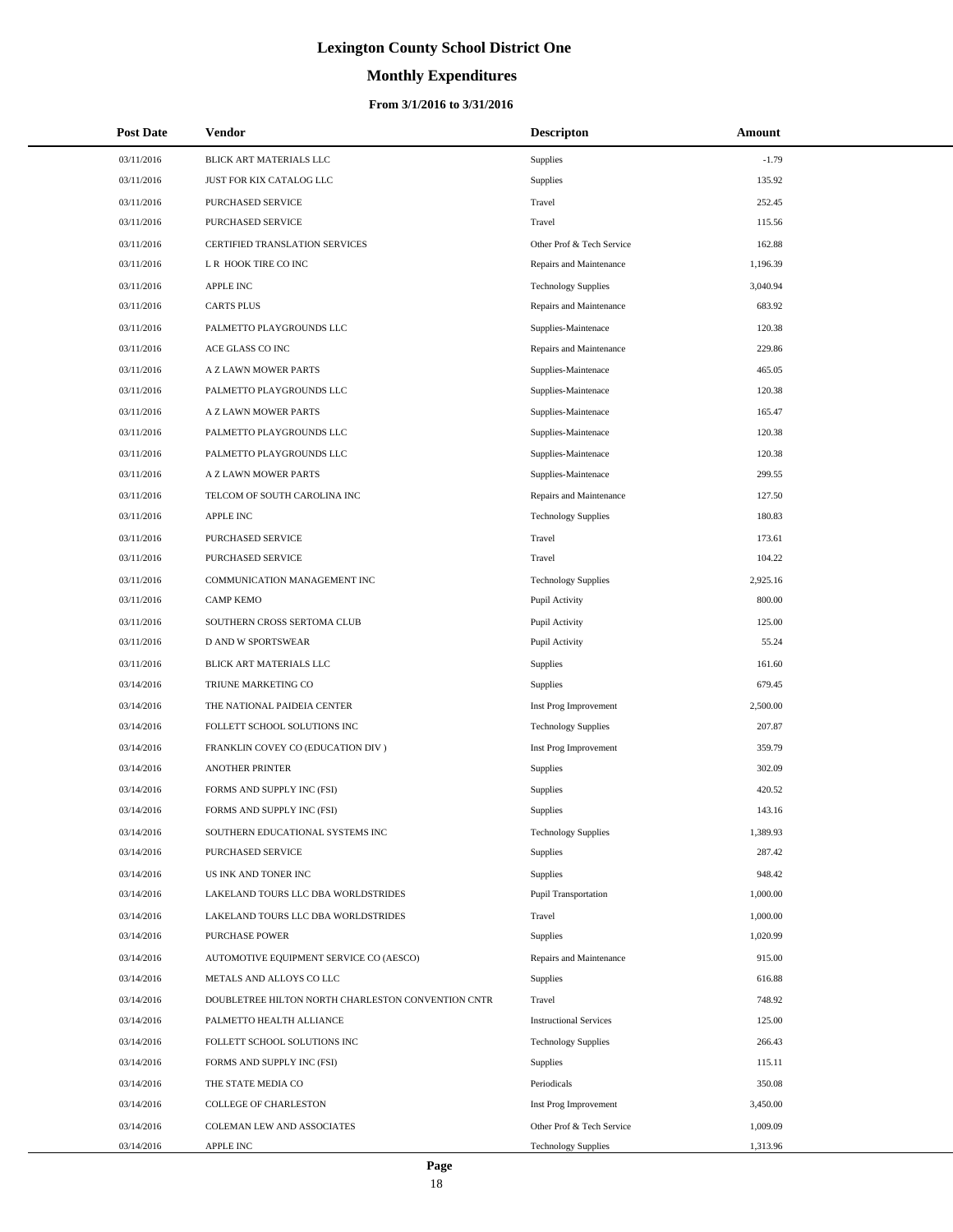# **Monthly Expenditures**

## **From 3/1/2016 to 3/31/2016**

| <b>Post Date</b> | Vendor                                             | <b>Descripton</b>          | Amount     |
|------------------|----------------------------------------------------|----------------------------|------------|
| 03/14/2016       | <b>APPLE INC</b>                                   | <b>Technology Supplies</b> | 1,313.96   |
| 03/14/2016       | FORMS AND SUPPLY INC (FSI)                         | <b>Supplies</b>            | $-28.02$   |
| 03/14/2016       | PURCHASED SERVICE                                  | Other Prof & Tech Service  | 307.00     |
| 03/14/2016       | DADE PAPER AND BAG CO                              | Supplies-Maintenace        | 250.81     |
| 03/14/2016       | SOUTHEASTERN PAPER                                 | Supplies-Maintenace        | 288.69     |
| 03/14/2016       | COOK & BOARDMAN LLC                                | Supplies-Maintenace        | 205.44     |
| 03/14/2016       | COOK & BOARDMAN LLC                                | Supplies-Maintenace        | 171.20     |
| 03/14/2016       | COOK & BOARDMAN LLC                                | Supplies-Maintenace        | 706.20     |
| 03/14/2016       | DADE PAPER AND BAG CO                              | Supplies-Maintenace        | 250.81     |
| 03/14/2016       | COOK & BOARDMAN LLC                                | Supplies-Maintenace        | 706.20     |
| 03/14/2016       | COLUMBIA FLAG AND SIGN COMPANY LLC                 | Repairs and Maintenance    | 340.00     |
| 03/14/2016       | COLUMBIA FLAG AND SIGN COMPANY LLC                 | Supplies-Maintenace        | 1,177.00   |
| 03/14/2016       | RANDOM DRUG SCREENS INC                            | Other Prof & Tech Service  | 2,172.00   |
| 03/14/2016       | SC DEPARTMENT OF MOTOR VEHICLES                    | Other Prof & Tech Service  | 191.00     |
| 03/14/2016       | MCFALLS, FRANKLIN JUNIOR                           | Other Prof & Tech Service  | 180.00     |
| 03/14/2016       | MIXON, CHRISTOPHER DOUGLAS                         | Other Prof & Tech Service  | 120.00     |
| 03/14/2016       | STEEN, BRANDON JAMES                               | Other Prof & Tech Service  | 120.00     |
| 03/14/2016       | WILFONG, MICHAEL BRIAN                             | Other Prof & Tech Service  | 120.00     |
| 03/14/2016       | YOUNG, MATTHEW                                     | Other Prof & Tech Service  | 120.00     |
| 03/14/2016       | HINZ, BRIAN E                                      | Other Prof & Tech Service  | 180.00     |
| 03/14/2016       | FINLEY, STEPHEN CRAIG                              | Other Prof & Tech Service  | 180.00     |
| 03/14/2016       | HALL, ROY LEE                                      | Other Prof & Tech Service  | 180.00     |
| 03/14/2016       | DUBARD, ARCADEUS JEROME                            | Other Prof & Tech Service  | 180.00     |
| 03/14/2016       | MCMANUS, JOHN-PATRICK A.                           | Other Prof & Tech Service  | 180.00     |
| 03/14/2016       | BLACK, CALEB JAMES                                 | Other Prof & Tech Service  | 180.00     |
| 03/14/2016       | FRANKLIN, TIMOTHY WILLIAM                          | Other Prof & Tech Service  | 180.00     |
| 03/14/2016       | HART, MICHAEL JOSEPH                               | Other Prof & Tech Service  | 180.00     |
| 03/14/2016       | SC ASSOCIATION EDUCATIONAL OFFICE PROFESSIONS      | Travel                     | 210.00     |
| 03/14/2016       | FORMS AND SUPPLY INC (FSI)                         | Supplies                   | 283.45     |
| 03/14/2016       | <b>GATTIS PRO AUDIO</b>                            | Rentals                    | 631.30     |
| 03/14/2016       | MOTOROLA SOLUTIONS                                 | <b>Technology Supplies</b> | 938.60     |
| 03/14/2016       | FRANKLIN COVEY CO (EDUCATION DIV)                  | Inst Prog Improvement      | 5,606.98   |
| 03/14/2016       | ANOTHER PRINTER                                    | Printing and Binding       | 2,471.14   |
| 03/14/2016       | MACHINE AND WELDING SUPPLY CO DBA ARC3 GASES SOUTH | <b>Supplies</b>            | 1,186.01   |
| 03/14/2016       | NUIDEA SCHOOL SUPPLY CO                            | Supplies                   | 254.08     |
| 03/14/2016       | <b>COLLEGE OF CHARLESTON</b>                       | Inst Prog Improvement      | 1,650.00   |
| 03/14/2016       | <b>KCD SOFTWARE</b>                                | <b>Technology Supplies</b> | 3,516.00   |
| 03/14/2016       | SC DEPARTMENT OF REVENUE (SALES TAX RETURN)        | <b>Technology Supplies</b> | 246.12     |
| 03/14/2016       | LAKESHORE LEARNING MATERIALS                       | <b>Supplies</b>            | 333.91     |
| 03/14/2016       | TEACHING STRATEGIES INC                            | Supplies                   | 372.31     |
| 03/14/2016       | TEACHING STRATEGIES INC                            | Supplies                   | 425.81     |
| 03/14/2016       | NUIDEA SCHOOL SUPPLY CO                            | <b>Supplies</b>            | 2,148.07   |
| 03/14/2016       | SOUTHERN REGIONAL EDUCATION BD (SREB)              | Software Renewal/Agreemen  | 450.00     |
| 03/14/2016       | FBI CONSTRUCTION INC                               | Building                   | 163,538.67 |
| 03/14/2016       | PALMETTO CONSTRUCTION SERVICES                     | <b>Building</b>            | 425.00     |
| 03/14/2016       | TRITEK FIRE AND SECURITY LLC                       | <b>Building</b>            | 12,009.61  |
| 03/14/2016       | PRO KITCHEN ONLINE LLC                             | Supplies                   | $-186.52$  |
| 03/14/2016       | BROOKWOOD FARMS INC                                | Food                       | 382.00     |

 $\overline{a}$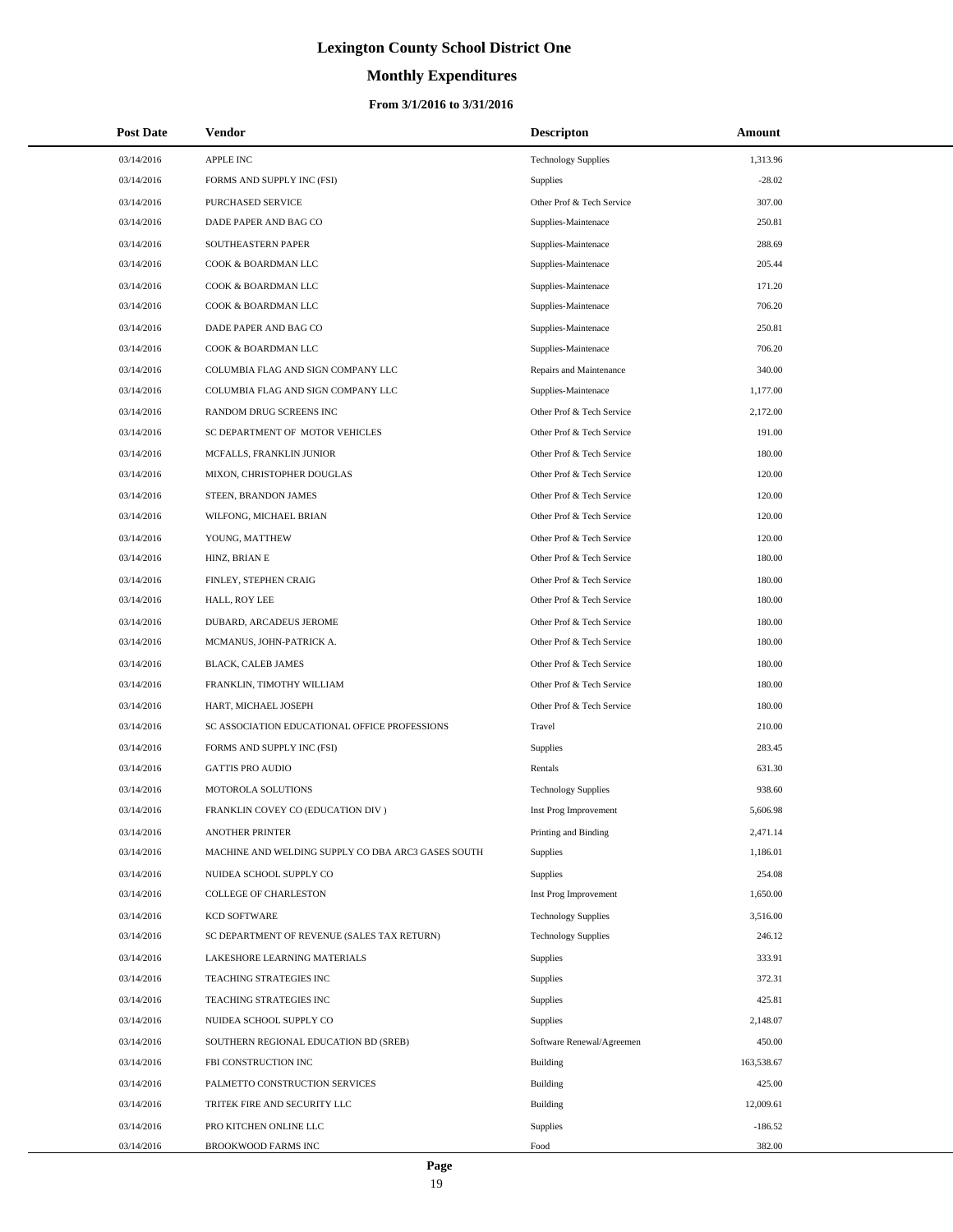# **Monthly Expenditures**

## **From 3/1/2016 to 3/31/2016**

| <b>Post Date</b> | <b>Vendor</b>              | <b>Descripton</b>       | Amount   |
|------------------|----------------------------|-------------------------|----------|
| 03/14/2016       | JTM PROVISIONS CO          | Food                    | 192.00   |
| 03/14/2016       | NATIONAL FOOD GROUP        | Food                    | 369.00   |
| 03/14/2016       | NATIONAL FOOD GROUP        | Food                    | 492.00   |
| 03/14/2016       | TASTY BRANDS LLC           | Food                    | 467.67   |
| 03/14/2016       | RUFUS ORNDUFF REF INC      | Repairs and Maintenance | 171.88   |
| 03/14/2016       | BROOKWOOD FARMS INC        | Food                    | 152.80   |
| 03/14/2016       | JTM PROVISIONS CO          | Food                    | 160.00   |
| 03/14/2016       | NATIONAL FOOD GROUP        | Food                    | 369.00   |
| 03/14/2016       | RUFUS ORNDUFF REF INC      | Repairs and Maintenance | 1,202.55 |
| 03/14/2016       | BROOKWOOD FARMS INC        | Food                    | 305.60   |
| 03/14/2016       | NATIONAL FOOD GROUP        | Food                    | 492.00   |
| 03/14/2016       | TASTY BRANDS LLC           | Food                    | 467.67   |
| 03/14/2016       | BROOKWOOD FARMS INC        | Food                    | 305.60   |
| 03/14/2016       | JTM PROVISIONS CO          | Food                    | 160.00   |
| 03/14/2016       | NATIONAL FOOD GROUP        | Food                    | 369.00   |
| 03/14/2016       | BROOKWOOD FARMS INC        | Food                    | 305.60   |
| 03/14/2016       | NATIONAL FOOD GROUP        | Food                    | 492.00   |
| 03/14/2016       | TASTY BRANDS LLC           | Food                    | 467.67   |
| 03/14/2016       | BROOKWOOD FARMS INC        | Food                    | 152.80   |
| 03/14/2016       | BROOKWOOD FARMS INC        | Food                    | 382.00   |
| 03/14/2016       | JTM PROVISIONS CO          | Food                    | 128.00   |
| 03/14/2016       | NATIONAL FOOD GROUP        | Food                    | 369.00   |
| 03/14/2016       | NATIONAL FOOD GROUP        | Food                    | 492.00   |
| 03/14/2016       | TASTY BRANDS LLC           | Food                    | 467.67   |
| 03/14/2016       | BROOKWOOD FARMS INC        | Food                    | 152.80   |
| 03/14/2016       | NATIONAL FOOD GROUP        | Food                    | 492.00   |
| 03/14/2016       | TASTY BRANDS LLC           | Food                    | 495.18   |
| 03/14/2016       | NATIONAL FOOD GROUP        | Food                    | 492.00   |
| 03/14/2016       | TASTY BRANDS LLC           | Food                    | 467.67   |
| 03/14/2016       | PRO KITCHEN ONLINE LLC     | Supplies                | 1,377.32 |
| 03/14/2016       | NATIONAL FOOD GROUP        | Food                    | 492.00   |
| 03/14/2016       | <b>TASTY BRANDS LLC</b>    | Food                    | 467.67   |
| 03/14/2016       | JTM PROVISIONS CO          | Food                    | 192.00   |
| 03/14/2016       | NATIONAL FOOD GROUP        | Food                    | 369.00   |
| 03/14/2016       | <b>BROOKWOOD FARMS INC</b> | Food                    | 152.80   |
| 03/14/2016       | <b>JTM PROVISIONS CO</b>   | Food                    | 160.00   |
| 03/14/2016       | NATIONAL FOOD GROUP        | Food                    | 369.00   |
| 03/14/2016       | NATIONAL FOOD GROUP        | Food                    | 492.00   |
| 03/14/2016       | TASTY BRANDS LLC           | Food                    | 330.12   |
| 03/14/2016       | <b>BROOKWOOD FARMS INC</b> | Food                    | 152.80   |
| 03/14/2016       | <b>JTM PROVISIONS CO</b>   | Food                    | 128.00   |
| 03/14/2016       | NATIONAL FOOD GROUP        | Food                    | 369.00   |
| 03/14/2016       | BROOKWOOD FARMS INC        | Food                    | 152.80   |
| 03/14/2016       | JTM PROVISIONS CO          | Food                    | 128.00   |
| 03/14/2016       | NATIONAL FOOD GROUP        | Food                    | 369.00   |
| 03/14/2016       | NATIONAL FOOD GROUP        | Food                    | 369.00   |
| 03/14/2016       | TASTY BRANDS LLC           | Food                    | 467.67   |
| 03/14/2016       | NATIONAL FOOD GROUP        | Food                    | 369.00   |

÷.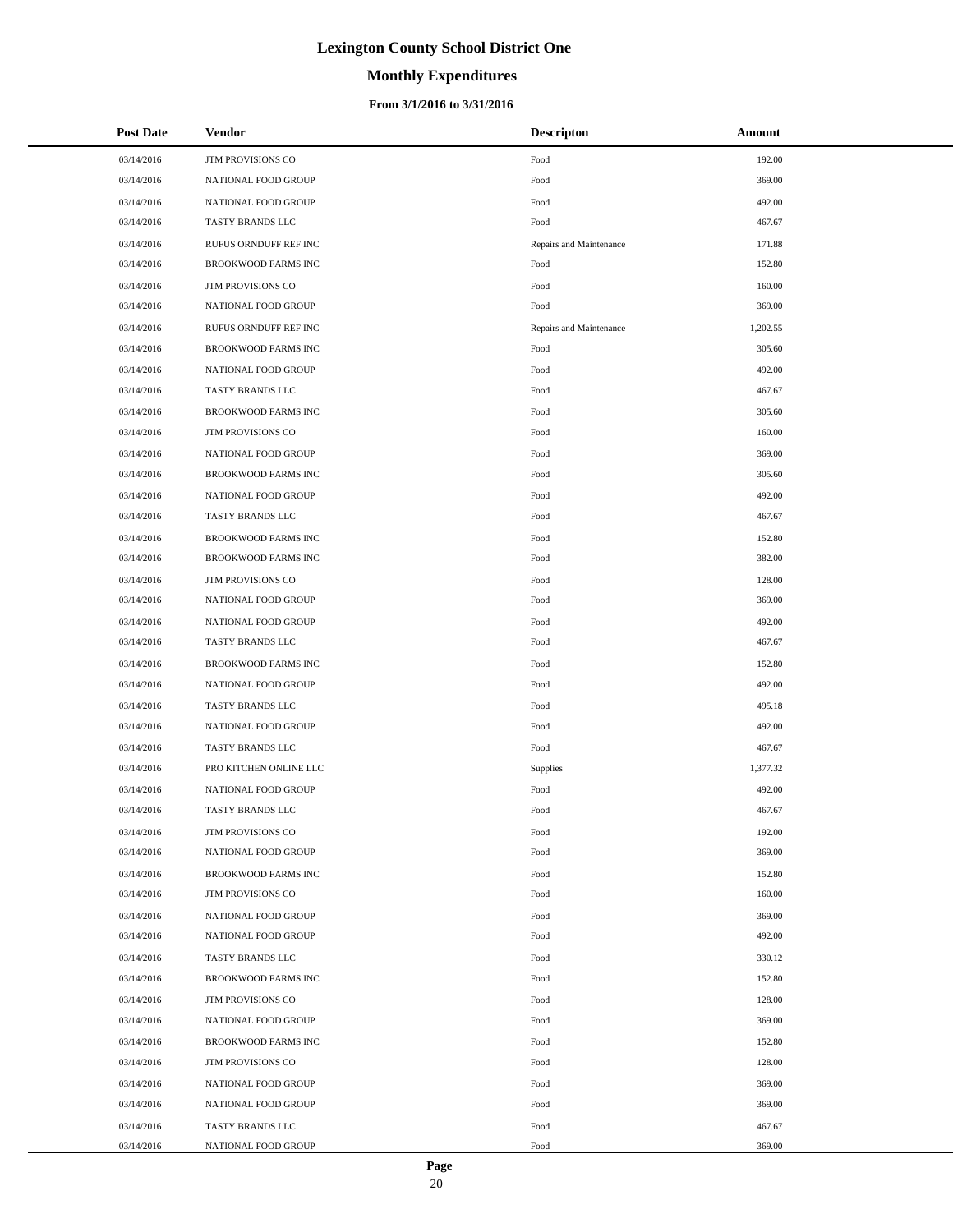# **Monthly Expenditures**

## **From 3/1/2016 to 3/31/2016**

| <b>Post Date</b> | <b>Vendor</b>            | <b>Descripton</b>       | Amount |
|------------------|--------------------------|-------------------------|--------|
| 03/14/2016       | TASTY BRANDS LLC         | Food                    | 467.67 |
| 03/14/2016       | BROOKWOOD FARMS INC      | Food                    | 152.80 |
| 03/14/2016       | <b>JTM PROVISIONS CO</b> | Food                    | 160.00 |
| 03/14/2016       | NATIONAL FOOD GROUP      | Food                    | 369.00 |
| 03/14/2016       | NATIONAL FOOD GROUP      | Food                    | 492.00 |
| 03/14/2016       | TASTY BRANDS LLC         | Food                    | 467.67 |
| 03/14/2016       | JTM PROVISIONS CO        | Food                    | 128.00 |
| 03/14/2016       | NATIONAL FOOD GROUP      | Food                    | 369.00 |
| 03/14/2016       | NATIONAL FOOD GROUP      | Food                    | 369.00 |
| 03/14/2016       | TASTY BRANDS LLC         | Food                    | 495.18 |
| 03/14/2016       | NATIONAL FOOD GROUP      | Food                    | 492.00 |
| 03/14/2016       | TASTY BRANDS LLC         | Food                    | 495.18 |
| 03/14/2016       | RUFUS ORNDUFF REF INC    | Repairs and Maintenance | 783.25 |
| 03/14/2016       | NATIONAL FOOD GROUP      | Food                    | 369.00 |
| 03/14/2016       | TASTY BRANDS LLC         | Food                    | 495.18 |
| 03/14/2016       | NATIONAL FOOD GROUP      | Food                    | 492.00 |
| 03/14/2016       | TASTY BRANDS LLC         | Food                    | 495.18 |
| 03/14/2016       | NATIONAL FOOD GROUP      | Food                    | 492.00 |
| 03/14/2016       | TASTY BRANDS LLC         | Food                    | 495.18 |
| 03/14/2016       | <b>JTM PROVISIONS CO</b> | Food                    | 160.00 |
| 03/14/2016       | NATIONAL FOOD GROUP      | Food                    | 369.00 |
| 03/14/2016       | RUFUS ORNDUFF REF INC    | Repairs and Maintenance | 928.61 |
| 03/14/2016       | BROOKWOOD FARMS INC      | Food                    | 152.80 |
| 03/14/2016       | JTM PROVISIONS CO        | Food                    | 192.00 |
| 03/14/2016       | NATIONAL FOOD GROUP      | Food                    | 369.00 |
| 03/14/2016       | NATIONAL FOOD GROUP      | Food                    | 369.00 |
| 03/14/2016       | TASTY BRANDS LLC         | Food                    | 467.67 |
| 03/14/2016       | <b>CAROLINA IDEAS</b>    | Pupil Activity          | 428.00 |
| 03/14/2016       | SMITH, BRIAN             | Pupil Activity          | 105.00 |
| 03/14/2016       | STOKES, JAMES LEE        | Pupil Activity          | 105.00 |
| 03/14/2016       | CASSADY, ALEX            | Pupil Activity          | 130.00 |
| 03/14/2016       | COMBS, OBIE              | Pupil Activity          | 110.10 |
| 03/14/2016       | FLICKER, SCOTT           | Pupil Activity          | 105.00 |
| 03/14/2016       | GRAVES, GLENN C          | Pupil Activity          | 130.00 |
| 03/14/2016       | PICKENS, CHARLIE W       | Pupil Activity          | 102.00 |
| 03/14/2016       | T AND T SPORTS           | Pupil Activity          | 128.40 |
| 03/14/2016       | FRYE, AARON BRADLEY      | Pupil Activity          | 130.00 |
| 03/14/2016       | SMITH, JAMES ASHLEY      | Pupil Activity          | 130.00 |
| 03/14/2016       | WISEMAN, DARREN MARK     | Pupil Activity          | 150.00 |
| 03/14/2016       | MCCLARY, JONAIRE         | Pupil Activity          | 105.00 |
| 03/14/2016       | <b>BALAZS, JOE</b>       | Pupil Activity          | 110.70 |
| 03/14/2016       | PARADISE, DON            | Pupil Activity          | 103.50 |
| 03/14/2016       | VERVER, JEFF             | Pupil Activity          | 106.90 |
| 03/14/2016       | PURCHASED SERVICE        | Pupil Activity          | 428.00 |
| 03/14/2016       | T AND T SPORTS           | Pupil Activity          | 387.87 |
| 03/14/2016       | KRAMER, WILLIAM S        | Pupil Activity          | 114.70 |
| 03/14/2016       | BURGER, BRADLEY L        | Pupil Activity          | 130.00 |
| 03/14/2016       | CALDWELL, KEVEN          | Pupil Activity          | 210.00 |

 $\overline{a}$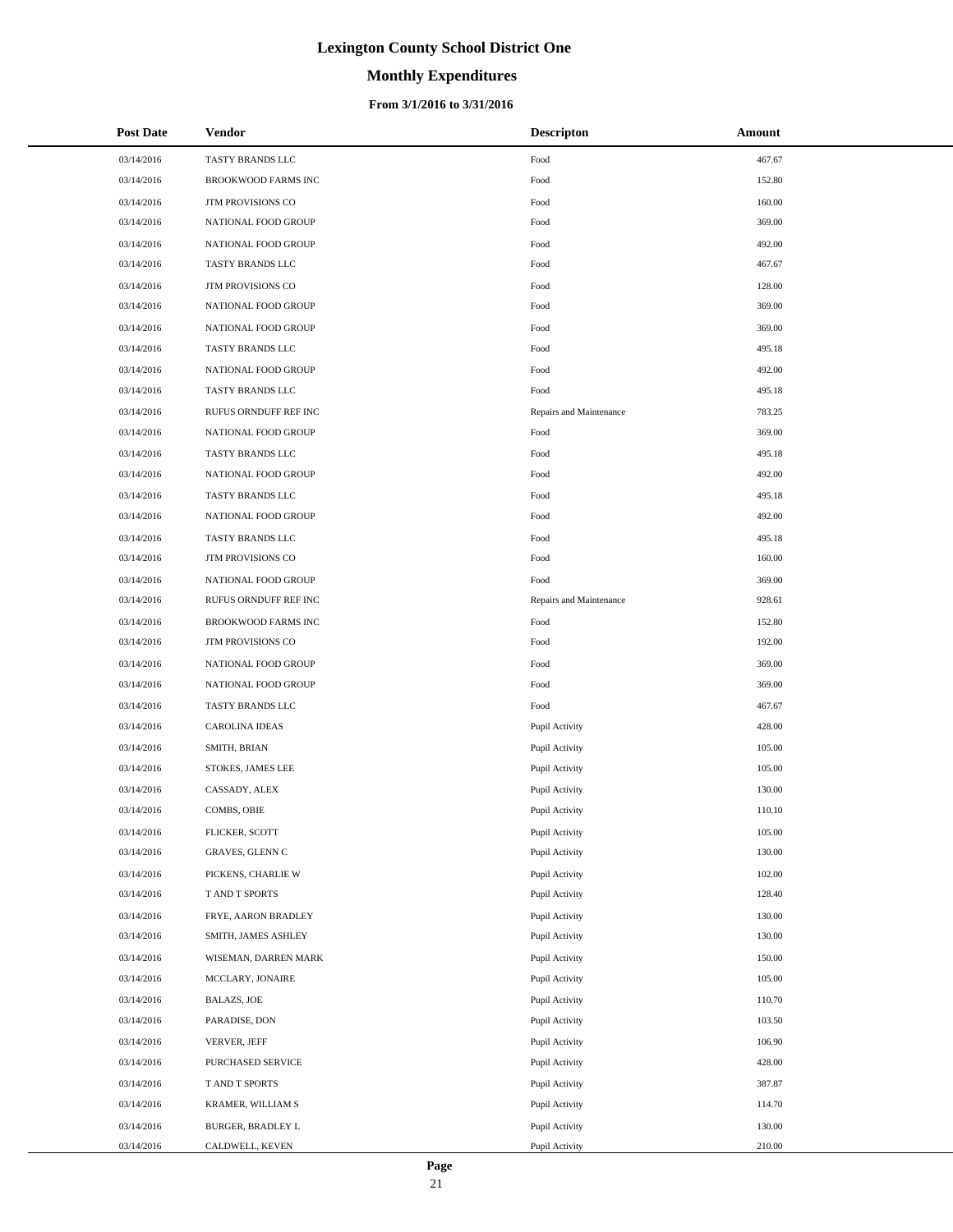# **Monthly Expenditures**

## **From 3/1/2016 to 3/31/2016**

| <b>Post Date</b> | Vendor                                  | <b>Descripton</b>           | Amount   |
|------------------|-----------------------------------------|-----------------------------|----------|
| 03/14/2016       | CASSADY, ALEX                           | Pupil Activity              | 140.00   |
| 03/14/2016       | CAUGHMAN, MICHAEL                       | Pupil Activity              | 490.00   |
| 03/14/2016       | DUMLAO, MARVIN R                        | Pupil Activity              | 210.00   |
| 03/14/2016       | GRAVES, GLENN C                         | Pupil Activity              | 140.00   |
| 03/14/2016       | HOLLINGSWORTH, JIM F                    | Pupil Activity              | 140.00   |
| 03/14/2016       | HOOD, JIMMY                             | Pupil Activity              | 140.00   |
| 03/14/2016       | HOOVER, MARK STEVEN                     | Pupil Activity              | 130.00   |
| 03/14/2016       | MORRIS, BRANTLEY                        | Pupil Activity              | 130.00   |
| 03/14/2016       | OBERHOLTZER, BRIAN                      | Pupil Activity              | 260.00   |
| 03/14/2016       | PAULSON, SCOTT                          | Pupil Activity              | 455.00   |
| 03/14/2016       | RABON, JAMES                            | Pupil Activity              | 140.00   |
| 03/14/2016       | RUSSO, FRANK                            | Pupil Activity              | 130.00   |
| 03/14/2016       | <b>SCYPHERS, BILL</b>                   | Pupil Activity              | 130.00   |
| 03/14/2016       | SHOEMAKER, ARTHUR GEORGE                | Pupil Activity              | 195.00   |
| 03/14/2016       | SMITH, JAMES ASHLEY                     | Pupil Activity              | 130.00   |
| 03/14/2016       | WOODRING, JIM                           | Pupil Activity              | 210.00   |
| 03/14/2016       | REED, JOHN MARCUS                       | Pupil Activity              | 205.00   |
| 03/15/2016       | SCHOOL SPECIALTY INC                    | Supplies                    | 238.22   |
| 03/15/2016       | SCHOOL SPECIALTY INC                    | Supplies                    | 123.68   |
| 03/15/2016       | LEXINGTON COUNTY SCHOOL DIST 1          | Pupil Transportation        | 548.70   |
| 03/15/2016       | SCHOOL SPECIALTY INC                    | Supplies                    | 487.02   |
| 03/15/2016       | LEXINGTON COUNTY SCHOOL DIST 1          | Pupil Transportation        | 386.88   |
| 03/15/2016       | <b>WW GRAINGER</b>                      | Supplies                    | 1,581.88 |
| 03/15/2016       | HP INC                                  | <b>Technology Supplies</b>  | 588.47   |
| 03/15/2016       | PURCHASED SERVICE                       | Travel                      | 189.54   |
| 03/15/2016       | US INK AND TONER INC                    | Supplies                    | 3,093.84 |
| 03/15/2016       | EPS LITERACY AND INTERVENTION           | Supplies                    | 273.90   |
| 03/15/2016       | SOUTHWEST STRINGS                       | Supplies                    | 2,012.25 |
| 03/15/2016       | PURCHASED SERVICE                       | Travel                      | 290.78   |
| 03/15/2016       | US INK AND TONER INC                    | Supplies                    | 108.76   |
| 03/15/2016       | MACGILL & CO                            | Supplies                    | 259.00   |
| 03/15/2016       | FOLLETT SCHOOL SOLUTIONS INC            | <b>Library Books</b>        | 500.00   |
| 03/15/2016       | BOUND TO STAY BOUND BOOKS INC           | <b>Library Books</b>        | 127.64   |
| 03/15/2016       | <b>RAINBOW BOOK CO</b>                  | <b>Library Books</b>        | 1,630.58 |
| 03/15/2016       | HP INC                                  | <b>Technology Supplies</b>  | 855.96   |
| 03/15/2016       | US INK AND TONER INC                    | Supplies                    | 217.52   |
| 03/15/2016       | PURCHASED SERVICE                       | Travel                      | 173.39   |
| 03/15/2016       | PURCHASED SERVICE                       | Travel                      | 112.86   |
| 03/15/2016       | PURCHASED SERVICE                       | Travel                      | 135.00   |
| 03/15/2016       | <b>WW GRAINGER</b>                      | Supplies-Maintenace         | 380.39   |
| 03/15/2016       | MARTIN, JENNIE                          | <b>Pupil Transportation</b> | 139.00   |
| 03/15/2016       | INTERSTATE TRANSPORTATION EQUIPMENT INC | Supplies                    | 267.44   |
| 03/15/2016       | CARVAJAL, PABLO ARMANDO                 | Other Prof & Tech Service   | 180.00   |
| 03/15/2016       | CARVAJAL, PABLO ARMANDO                 | Other Prof & Tech Service   | 180.00   |
| 03/15/2016       | BARRETT, S LEE                          | Other Prof & Tech Service   | 180.00   |
| 03/15/2016       | PURCHASED SERVICE                       | Travel                      | 113.40   |
| 03/15/2016       | DIGITAL OFFICE SOLUTIONS INC            | Repairs and Maintenance     | 152.95   |
| 03/15/2016       | PURCHASED SERVICE                       | Travel                      | 116.10   |

 $\overline{a}$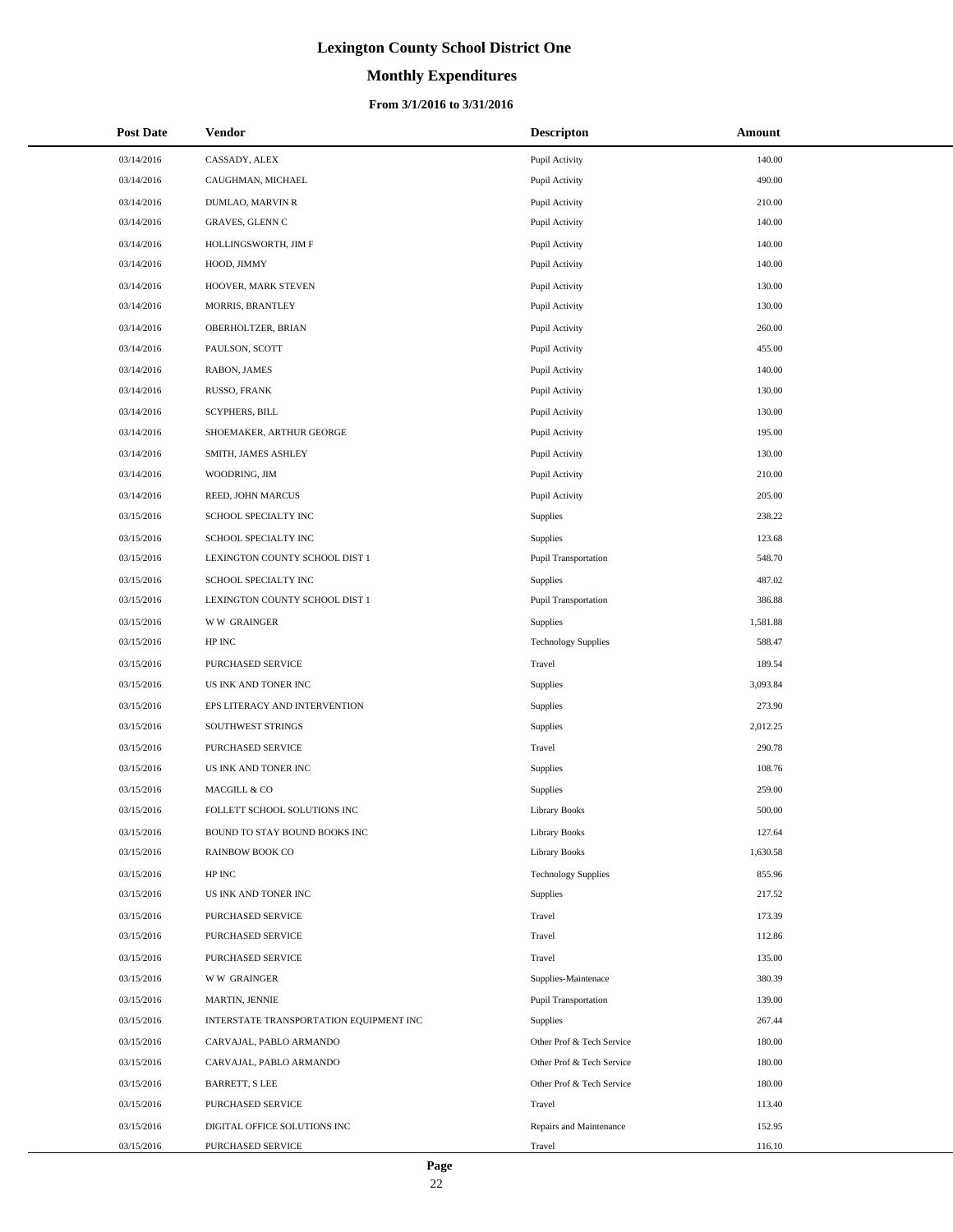# **Monthly Expenditures**

| <b>Post Date</b> | <b>Vendor</b>                    | <b>Descripton</b> | Amount   |
|------------------|----------------------------------|-------------------|----------|
| 03/15/2016       | PURCHASED SERVICE                | Travel            | 202.77   |
| 03/15/2016       | PURCHASED SERVICE                | Travel            | 236.25   |
| 03/15/2016       | <b>PURCHASED SERVICE</b>         | Travel            | 250.56   |
| 03/15/2016       | PURCHASED SERVICE                | Travel            | 113.75   |
| 03/15/2016       | PURCHASED SERVICE                | Travel            | 236.52   |
| 03/15/2016       | PURCHASED SERVICE                | Travel            | 244.08   |
| 03/15/2016       | SCHOOL SPECIALTY INC             | Supplies          | 259.86   |
| 03/15/2016       | PURCHASED SERVICE                | Travel            | 234.09   |
| 03/15/2016       | LAKESHORE LEARNING MATERIALS     | Supplies          | 383.73   |
| 03/15/2016       | <b>US FOODS</b>                  | Supplies          | 515.36   |
| 03/15/2016       | ADVANCEPIERRE FOOD INC.          | Food              | 751.68   |
| 03/15/2016       | <b>US FOODS</b>                  | Food              | 5,423.04 |
| 03/15/2016       | BORDEN DAIRY CO OF SC LLC        | Milk              | 400.14   |
| 03/15/2016       | <b>US FOODS</b>                  | Supplies          | 382.48   |
| 03/15/2016       | <b>US FOODS</b>                  | Food              | 2,304.15 |
| 03/15/2016       | BORDEN DAIRY CO OF SC LLC        | Milk              | 753.90   |
| 03/15/2016       | <b>US FOODS</b>                  | Supplies          | 267.01   |
| 03/15/2016       | ADVANCEPIERRE FOOD INC.          | Food              | 751.68   |
| 03/15/2016       | <b>US FOODS</b>                  | Food              | 3,963.91 |
| 03/15/2016       | BORDEN DAIRY CO OF SC LLC        | Milk              | 291.45   |
| 03/15/2016       | <b>US FOODS</b>                  | Supplies          | 244.27   |
| 03/15/2016       | <b>US FOODS</b>                  | Food              | 3,943.13 |
| 03/15/2016       | BORDEN DAIRY CO OF SC LLC        | Milk              | 985.95   |
| 03/15/2016       | <b>US FOODS</b>                  | Supplies          | 307.43   |
| 03/15/2016       | ADVANCEPIERRE FOOD INC.          | Food              | 720.36   |
| 03/15/2016       | <b>US FOODS</b>                  | Food              | 2,712.58 |
| 03/15/2016       | BORDEN DAIRY CO OF SC LLC        | Milk              | 398.17   |
| 03/15/2016       | <b>US FOODS</b>                  | Supplies          | 332.13   |
| 03/15/2016       | <b>US FOODS</b>                  | Food              | 4,054.35 |
| 03/15/2016       | BORDEN DAIRY CO OF SC LLC        | Milk              | 751.83   |
| 03/15/2016       | <b>US FOODS</b>                  | Supplies          | 125.03   |
| 03/15/2016       | <b>US FOODS</b>                  | Food              | 979.01   |
| 03/15/2016       | <b>US FOODS</b>                  | Supplies          | 529.25   |
| 03/15/2016       | <b>US FOODS</b>                  | Food              | 2,640.69 |
| 03/15/2016       | <b>US FOODS</b>                  | Supplies          | 246.22   |
| 03/15/2016       | <b>US FOODS</b>                  | Food              | 2,450.30 |
| 03/15/2016       | BORDEN DAIRY CO OF SC LLC        | Milk              | 707.88   |
| 03/15/2016       | <b>US FOODS</b>                  | Supplies          | 410.70   |
| 03/15/2016       | <b>US FOODS</b>                  | Food              | 3,953.89 |
| 03/15/2016       | BORDEN DAIRY CO OF SC LLC        | Milk              | 1,646.63 |
| 03/15/2016       | <b>US FOODS</b>                  | Food              | 3,181.20 |
| 03/15/2016       | BORDEN DAIRY CO OF SC LLC        | Milk              | 1,196.79 |
| 03/15/2016       | <b>US FOODS</b>                  | Supplies          | 420.00   |
| 03/15/2016       | <b>US FOODS</b>                  | Food              | 2,551.99 |
| 03/15/2016       | EARTHGRAINS BAKING COMPANIES INC | <b>Bread</b>      | 112.50   |
| 03/15/2016       | BORDEN DAIRY CO OF SC LLC        | Milk              | 895.08   |
| 03/15/2016       | <b>US FOODS</b>                  | Food              | 3,245.89 |
| 03/15/2016       | BORDEN DAIRY CO OF SC LLC        | Milk              | 369.60   |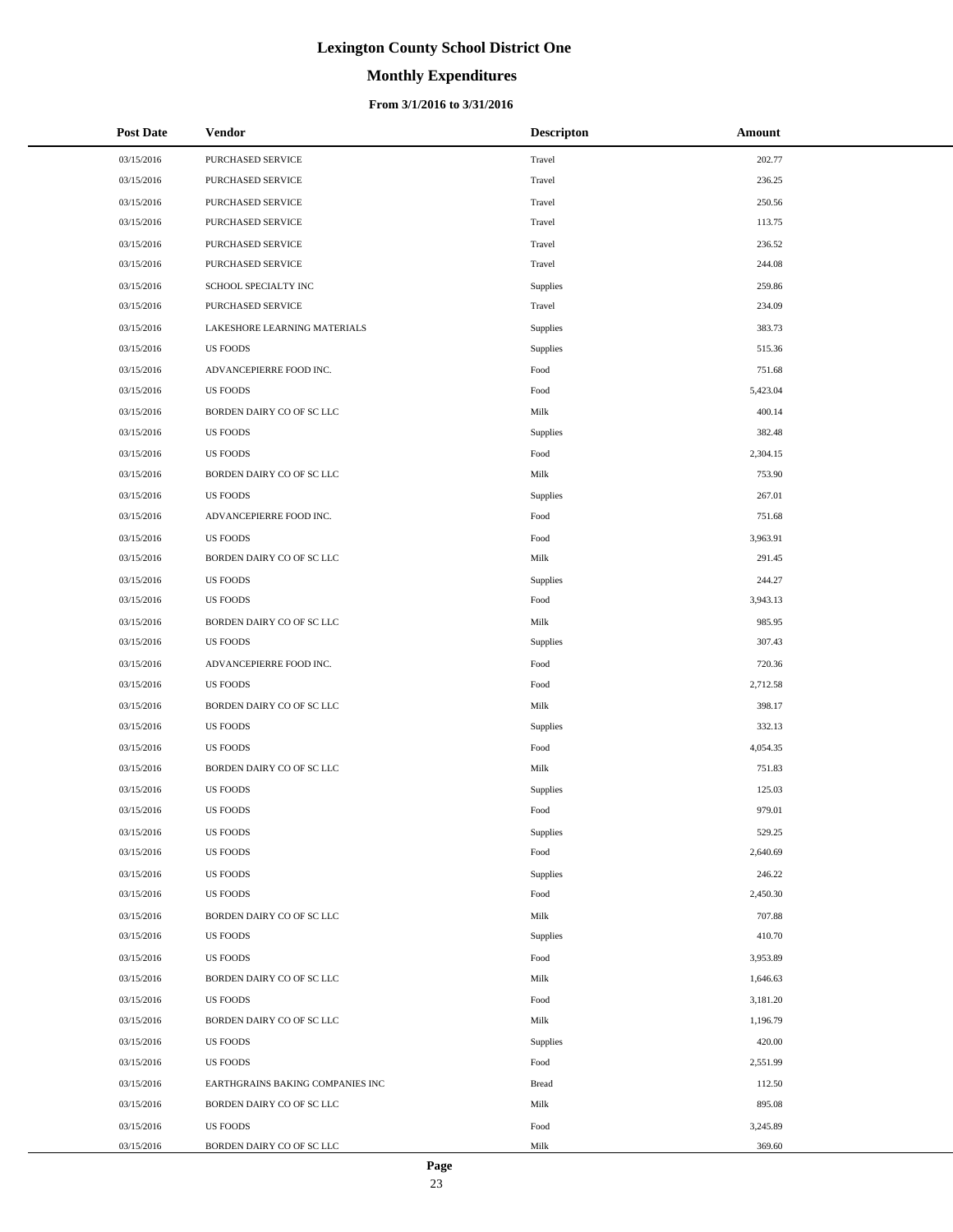# **Monthly Expenditures**

| <b>Post Date</b> | Vendor                           | <b>Descripton</b>             | Amount   |
|------------------|----------------------------------|-------------------------------|----------|
| 03/15/2016       | <b>US FOODS</b>                  | Supplies                      | 414.19   |
| 03/15/2016       | ADVANCEPIERRE FOOD INC.          | Food                          | 720.36   |
| 03/15/2016       | <b>US FOODS</b>                  | Food                          | 8,503.31 |
| 03/15/2016       | BORDEN DAIRY CO OF SC LLC        | Milk                          | 510.95   |
| 03/15/2016       | <b>US FOODS</b>                  | Supplies                      | 245.70   |
| 03/15/2016       | <b>US FOODS</b>                  | Food                          | 1,807.54 |
| 03/15/2016       | BORDEN DAIRY CO OF SC LLC        | Milk                          | 353.43   |
| 03/15/2016       | <b>US FOODS</b>                  | Supplies                      | 345.61   |
| 03/15/2016       | <b>US FOODS</b>                  | Food                          | 2,269.52 |
| 03/15/2016       | EARTHGRAINS BAKING COMPANIES INC | <b>Bread</b>                  | 110.00   |
| 03/15/2016       | BORDEN DAIRY CO OF SC LLC        | Milk                          | 322.63   |
| 03/15/2016       | <b>US FOODS</b>                  | Supplies                      | 134.41   |
| 03/15/2016       | <b>US FOODS</b>                  | Food                          | 1,498.49 |
| 03/15/2016       | BORDEN DAIRY CO OF SC LLC        | Milk                          | 339.86   |
| 03/15/2016       | <b>US FOODS</b>                  | Supplies                      | 322.48   |
| 03/15/2016       | <b>US FOODS</b>                  | Food                          | 4,228.88 |
| 03/15/2016       | BORDEN DAIRY CO OF SC LLC        | Milk                          | 1,476.54 |
| 03/15/2016       | <b>US FOODS</b>                  | Supplies                      | 529.00   |
| 03/15/2016       | <b>US FOODS</b>                  | Food                          | 6,342.29 |
| 03/15/2016       | BORDEN DAIRY CO OF SC LLC        | Milk                          | 117.78   |
| 03/15/2016       | <b>US FOODS</b>                  | Supplies                      | 290.77   |
| 03/15/2016       | <b>US FOODS</b>                  | Food                          | 1,957.76 |
| 03/15/2016       | BORDEN DAIRY CO OF SC LLC        | Milk                          | 289.52   |
| 03/15/2016       | <b>US FOODS</b>                  | Supplies                      | 287.63   |
| 03/15/2016       | <b>US FOODS</b>                  | Food                          | 3,085.77 |
| 03/15/2016       | BORDEN DAIRY CO OF SC LLC        | Milk                          | 341.83   |
| 03/15/2016       | <b>US FOODS</b>                  | Commodity Distribution Charge | $-2.12$  |
| 03/15/2016       | <b>US FOODS</b>                  | Supplies                      | 244.73   |
| 03/15/2016       | <b>US FOODS</b>                  | Food                          | 3,853.50 |
| 03/15/2016       | EARTHGRAINS BAKING COMPANIES INC | <b>Bread</b>                  | 117.50   |
| 03/15/2016       | BORDEN DAIRY CO OF SC LLC        | Milk                          | 492.19   |
| 03/15/2016       | <b>US FOODS</b>                  | Supplies                      | 373.52   |
| 03/15/2016       | <b>US FOODS</b>                  | Food                          | 3,358.91 |
| 03/15/2016       | BORDEN DAIRY CO OF SC LLC        | Milk                          | 890.79   |
| 03/15/2016       | <b>US FOODS</b>                  | Commodity Distribution Charge | $-2.12$  |
| 03/15/2016       | <b>US FOODS</b>                  | Supplies                      | 95.81    |
| 03/15/2016       | <b>US FOODS</b>                  | Food                          | 2,609.09 |
| 03/15/2016       | BORDEN DAIRY CO OF SC LLC        | Milk                          | 305.10   |
| 03/15/2016       | <b>US FOODS</b>                  | Supplies                      | 252.69   |
| 03/15/2016       | <b>US FOODS</b>                  | Food                          | 1,897.62 |
| 03/15/2016       | BORDEN DAIRY CO OF SC LLC        | Milk                          | 354.03   |
| 03/15/2016       | <b>US FOODS</b>                  | Supplies                      | 687.59   |
| 03/15/2016       | <b>US FOODS</b>                  | Food                          | 2,677.50 |
| 03/15/2016       | BORDEN DAIRY CO OF SC LLC        | Milk                          | 769.43   |
| 03/15/2016       | <b>US FOODS</b>                  | Supplies                      | 307.12   |
| 03/15/2016       | <b>US FOODS</b>                  | Food                          | 2,784.61 |
| 03/15/2016       | BORDEN DAIRY CO OF SC LLC        | Milk                          | 264.29   |
| 03/15/2016       | <b>US FOODS</b>                  | Commodity Distribution Charge | $-2.12$  |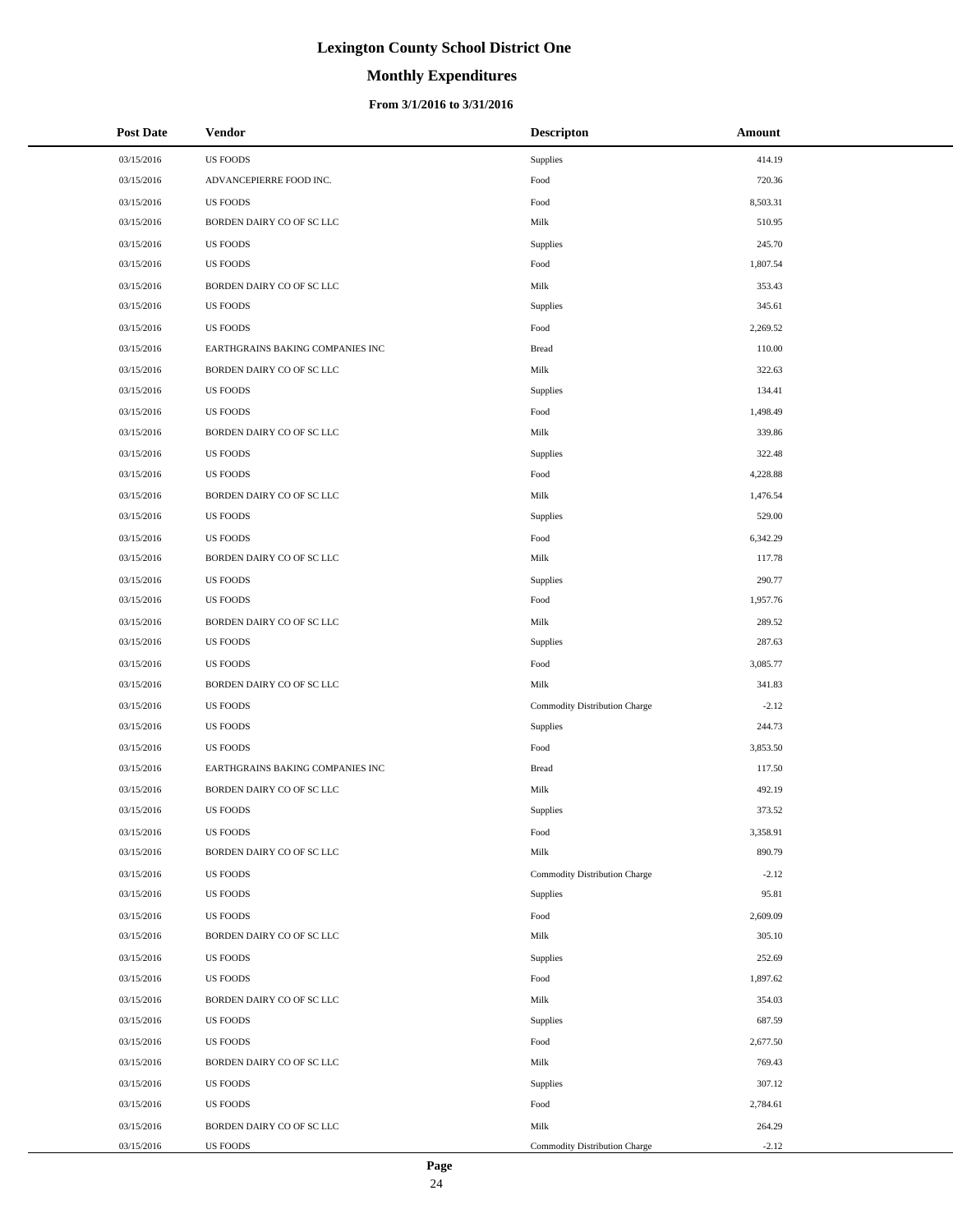# **Monthly Expenditures**

## **From 3/1/2016 to 3/31/2016**

| <b>Post Date</b> | Vendor                                             | <b>Descripton</b>              | Amount   |
|------------------|----------------------------------------------------|--------------------------------|----------|
| 03/15/2016       | <b>US FOODS</b>                                    | Supplies                       | 682.80   |
| 03/15/2016       | ADVANCEPIERRE FOOD INC.                            | Food                           | 751.68   |
| 03/15/2016       | <b>US FOODS</b>                                    | Food                           | 6,730.38 |
| 03/15/2016       | EARTHGRAINS BAKING COMPANIES INC                   | <b>Bread</b>                   | 127.50   |
| 03/15/2016       | BORDEN DAIRY CO OF SC LLC                          | Milk                           | 273.03   |
| 03/15/2016       | <b>US FOODS</b>                                    | Supplies                       | 404.27   |
| 03/15/2016       | <b>US FOODS</b>                                    | Food                           | 1,550.19 |
| 03/15/2016       | BORDEN DAIRY CO OF SC LLC                          | Milk                           | 216.73   |
| 03/15/2016       | FORMS AND SUPPLY INC (FSI)                         | Pupil Activity                 | 125.19   |
| 03/15/2016       | PINE PRESS OF LEXINGTON INC                        | Pupil Activity                 | 154.53   |
| 03/15/2016       | LEXINGTON TECHNOLOGY CENTER                        | Pupil Act-Fee/Collection Refnd | 834.50   |
| 03/15/2016       | <b>IXL LEARNING</b>                                | Pupil Activity                 | 525.00   |
| 03/15/2016       | SCHOOL SPECIALTY INC                               | Pupil Activity                 | 168.00   |
| 03/15/2016       | WARDS NATURAL SCIENCE EST LLC                      | Pupil Activity                 | 300.10   |
| 03/15/2016       | T AND T SPORTS                                     | Pupil Activity                 | 1,195.73 |
| 03/15/2016       | PITSCO EDUCATION HEARILY AND COMPANY               | Pupil Activity                 | 325.28   |
| 03/15/2016       | FORMS AND SUPPLY INC (FSI)                         | Pupil Activity                 | 102.89   |
| 03/15/2016       | STATE DEPARTMENT OF EDUCATION LEX DIST ONEBUS SHOP | Pupil Activity                 | 235.35   |
| 03/15/2016       | <b>US AWARDS INC</b>                               | Pupil Activity                 | 784.80   |
| 03/15/2016       | T AND T SPORTS                                     | Pupil Activity                 | 433.35   |
| 03/15/2016       | WHITE KNOLL MIDDLE SCHOOL                          | Pupil Activity                 | 435.15   |
| 03/15/2016       | ZEPHYR GRAF-X INC                                  | Pupil Activity                 | 1,446.03 |
| 03/15/2016       | LEXINGTON COUNTY SCHOOL DIST 1                     | Pupil Activity                 | 303.18   |
| 03/15/2016       | <b>BSN SPORTS</b>                                  | Pupil Activity                 | 562.82   |
| 03/15/2016       | LITANIA SPORTS GROUP INC                           | Pupil Activity                 | 589.34   |
| 03/15/2016       | <b>BSN SPORTS</b>                                  | Pupil Activity                 | 1,540.80 |
| 03/15/2016       | T AND T SPORTS                                     | Pupil Activity                 | 2,267.33 |
| 03/15/2016       | <b>BSN SPORTS</b>                                  | Pupil Activity                 | 1,071.07 |
| 03/15/2016       | <b>IMAGE INK</b>                                   | Pupil Activity                 | 131.65   |
| 03/16/2016       | SC DEPARTMENT OF JUVENILE JUSTICE (FISCAL AFFAIRS) | Tuition-LEA                    | 179.84   |
| 03/16/2016       | HANDWRITING WITHOUT TEARS BY JAN Z OLSEN OTR       | Supplies                       | 909.50   |
| 03/16/2016       | NUIDEA SCHOOL SUPPLY CO                            | Supplies                       | 383.65   |
| 03/16/2016       | FORMS AND SUPPLY INC (FSI)                         | Supplies                       | 1,789.10 |
| 03/16/2016       | SC DEPARTMENT OF CORRECTIONS DIV OF INDUSTRIES     | Printing and Binding           | 166.78   |
| 03/16/2016       | PIEDMONT FARM AND NURSERY SUPPLY CO                | Supplies                       | 282.78   |
| 03/16/2016       | SC DEPARTMENT OF JUVENILE JUSTICE (FISCAL AFFAIRS) | Tuition-LEA                    | 121.61   |
| 03/16/2016       | US INK AND TONER INC                               | Supplies                       | 467.59   |
| 03/16/2016       | MENTORING MINDS LP                                 | Supplies                       | 210.20   |
| 03/16/2016       | INTERNATIONAL BACCALAUREATE ORGANIZATION           | Travel                         | 739.00   |
| 03/16/2016       | FORMS AND SUPPLY INC (FSI)                         | Supplies                       | 215.22   |
| 03/16/2016       | BOUND TO STAY BOUND BOOKS INC                      | <b>Library Books</b>           | 570.05   |
| 03/16/2016       | FOLLETT SCHOOL SOLUTIONS INC                       | <b>Library Books</b>           | 1,106.31 |
| 03/16/2016       | FOLLETT SCHOOL SOLUTIONS INC                       | <b>Library Books</b>           | 408.42   |
| 03/16/2016       | FOLLETT SCHOOL SOLUTIONS INC                       | <b>Library Books</b>           | 6,143.05 |
| 03/16/2016       | BILINGUAL COMMUNICATIONS                           | Other Prof & Tech Service      | 117.60   |
| 03/16/2016       | SC SCHOOL BOARDS ASSOCIATION INSURANCE TRUST       | Insurance and Judgments        | 1,859.00 |
| 03/16/2016       | ALFRED WILLIAMS AND CO                             | Repairs and Maintenance        | 220.00   |
| 03/16/2016       | REBEL YELL INC                                     | Supplies-Maintenace            | 219.35   |

÷.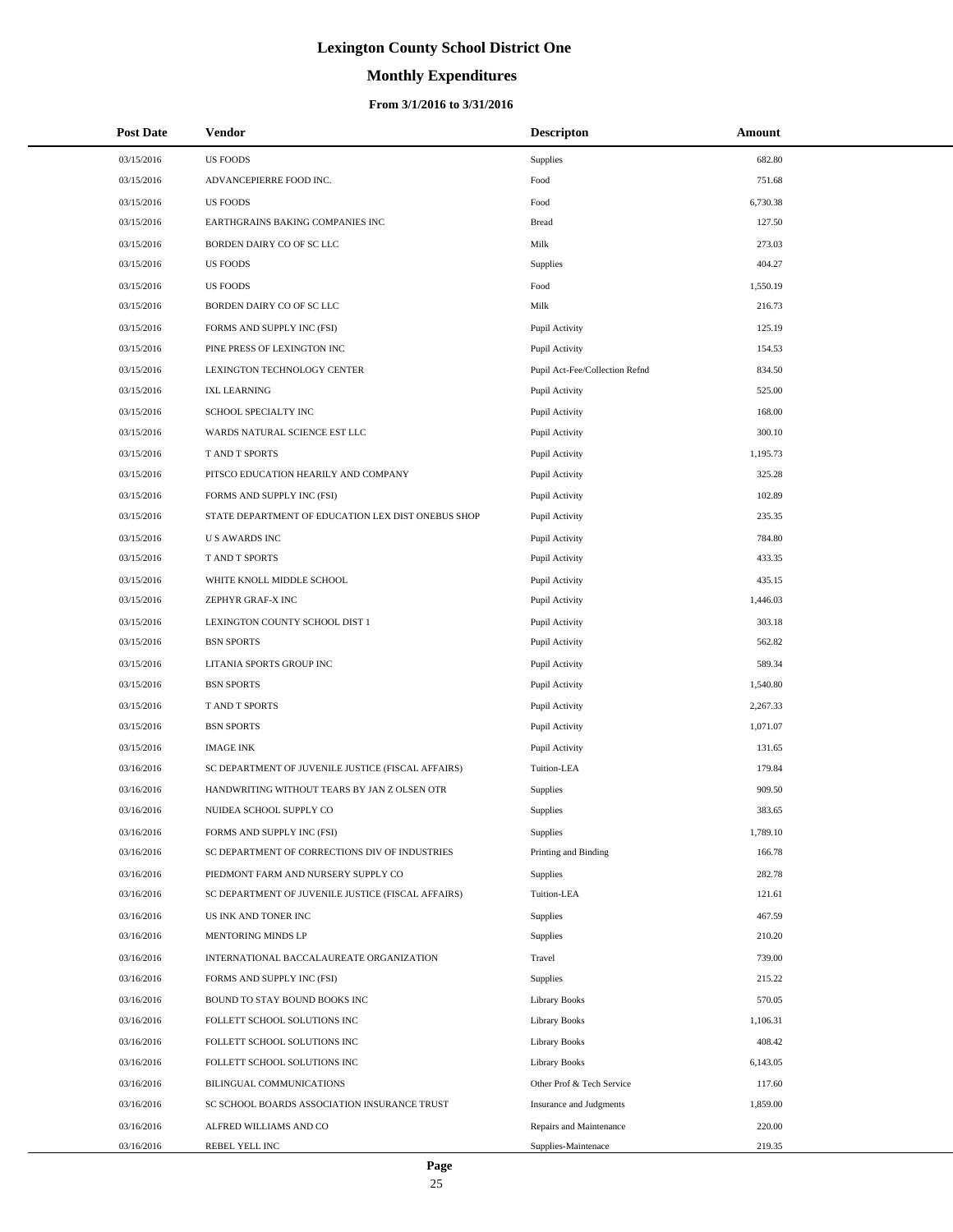# **Monthly Expenditures**

## **From 3/1/2016 to 3/31/2016**

| <b>Post Date</b> | Vendor                                            | <b>Descripton</b>          | Amount    |
|------------------|---------------------------------------------------|----------------------------|-----------|
| 03/16/2016       | TUCKER MATERIALS                                  | Supplies-Maintenace        | 437.07    |
| 03/16/2016       | PRICES COUNTRY STORE                              | Supplies-Maintenace        | 865.74    |
| 03/16/2016       | TRITEK FIRE AND SECURITY LLC                      | Repairs and Maintenance    | 1,400.79  |
| 03/16/2016       | PRICES COUNTRY STORE                              | Supplies-Maintenace        | 623.70    |
| 03/16/2016       | PRICES COUNTRY STORE                              | Supplies-Maintenace        | 744.72    |
| 03/16/2016       | EA SERVICES INC                                   | Repairs and Maintenance    | 2,877.60  |
| 03/16/2016       | PRICES COUNTRY STORE                              | Supplies-Maintenace        | 130.33    |
| 03/16/2016       | FERGUSON ENTERPRISES INC FEI 27                   | Supplies-Maintenace        | 419.56    |
| 03/16/2016       | PRICES COUNTRY STORE                              | Supplies-Maintenace        | 260.65    |
| 03/16/2016       | SANDLAPPER SOUND                                  | Repairs and Maintenance    | 1,128.95  |
| 03/16/2016       | CALICO INDUSTRIES INC                             | Supplies-Maintenace        | 1,648.34  |
| 03/16/2016       | PRICES COUNTRY STORE                              | Supplies-Maintenace        | 642.32    |
| 03/16/2016       | SMITH AND JONES JANITORIAL SUPPLIES AND EQUIP INC | Supplies-Maintenace        | 147.47    |
| 03/16/2016       | PRICES COUNTRY STORE                              | Supplies-Maintenace        | 539.92    |
| 03/16/2016       | PRICES COUNTRY STORE                              | Supplies-Maintenace        | 130.33    |
| 03/16/2016       | GRAYBAR ELECTRIC CO INC                           | Supplies-Maintenace        | 110.58    |
| 03/16/2016       | PRICES COUNTRY STORE                              | Supplies-Maintenace        | 130.33    |
| 03/16/2016       | W N KIRKLAND INC.                                 | Repairs and Maintenance    | 2,498.00  |
| 03/16/2016       | PRICES COUNTRY STORE                              | Supplies-Maintenace        | 130.33    |
| 03/16/2016       | PRICES COUNTRY STORE                              | Supplies-Maintenace        | 623.70    |
| 03/16/2016       | MAYER ELECTRIC SUPPLY COMPANY INC                 | Supplies-Maintenace        | 813.20    |
| 03/16/2016       | SMITH, THOMAS ALVIN                               | Other Prof & Tech Service  | 180.00    |
| 03/16/2016       | MCFALLS, FRANKLIN JUNIOR                          | Other Prof & Tech Service  | 180.00    |
| 03/16/2016       | WILFONG, MICHAEL BRIAN                            | Other Prof & Tech Service  | 120.00    |
| 03/16/2016       | YOUNG, MATTHEW                                    | Other Prof & Tech Service  | 120.00    |
| 03/16/2016       | BONNETTE, THOMAS JAMES                            | Other Prof & Tech Service  | 180.00    |
| 03/16/2016       | <b>BARRETT, S LEE</b>                             | Other Prof & Tech Service  | 180.00    |
| 03/16/2016       | MCMANUS, JOHN-PATRICK A.                          | Other Prof & Tech Service  | 180.00    |
| 03/16/2016       | BONNETTE, THOMAS JAMES                            | Other Prof & Tech Service  | 360.00    |
| 03/16/2016       | TREASTER, BENJAMIN F                              | Other Prof & Tech Service  | 180.00    |
| 03/16/2016       | HART, MICHAEL JOSEPH                              | Other Prof & Tech Service  | 180.00    |
| 03/16/2016       | PATHWAY TECHNOLOGIES INC                          | Software Renewal/Agreemen  | 902.01    |
| 03/16/2016       | INTERNETWORK ENGINEERING                          | <b>Technology Supplies</b> | 898.42    |
| 03/16/2016       | APPLE INC                                         | <b>Technology Supplies</b> | 20,414.53 |
| 03/16/2016       | <b>HEINEMANN</b>                                  | Supplies                   | 9,444.85  |
| 03/16/2016       | EAI (ERIC ARMIN INC)                              | Supplies                   | 339.92    |
| 03/16/2016       | MCGRAW HILL EDUCATION INC                         | Supplies                   | 251.64    |
| 03/16/2016       | METALS AND ALLOYS CO LLC                          | Supplies                   | 598.11    |
| 03/16/2016       | CAROLINA WILDLIFE CARE INC                        | Other Prof & Tech Service  | 150.00    |
| 03/16/2016       | HP INC                                            | <b>Technology Supplies</b> | 1,560.37  |
| 03/16/2016       | CAROLINA BIOLOGICAL SUPPLY CO                     | Supplies                   | 135.78    |
| 03/16/2016       | <b>HEINEMANN</b>                                  | <b>Supplies</b>            | 299.00    |
| 03/16/2016       | SOUTHERN REGIONAL EDUCATION BD (SREB)             | Software Renewal/Agreemen  | 450.00    |
| 03/16/2016       | COMPUTER DESIGN CONSULTING SERVICE LLC            | Printing and Binding       | 2,140.00  |
| 03/16/2016       | DAVIS FRAWLEY ATTORNEYS AT LAW                    | <b>Legal Services</b>      | 322.00    |
| 03/16/2016       | ASIAN FOOD SOLUTIONS                              | Food                       | 1,175.76  |
| 03/16/2016       | HIGH LINER FOODS (USA) INC                        | Food                       | 600.64    |
| 03/16/2016       | HIGH LINER FOODS (USA) INC                        | Food                       | 368.88    |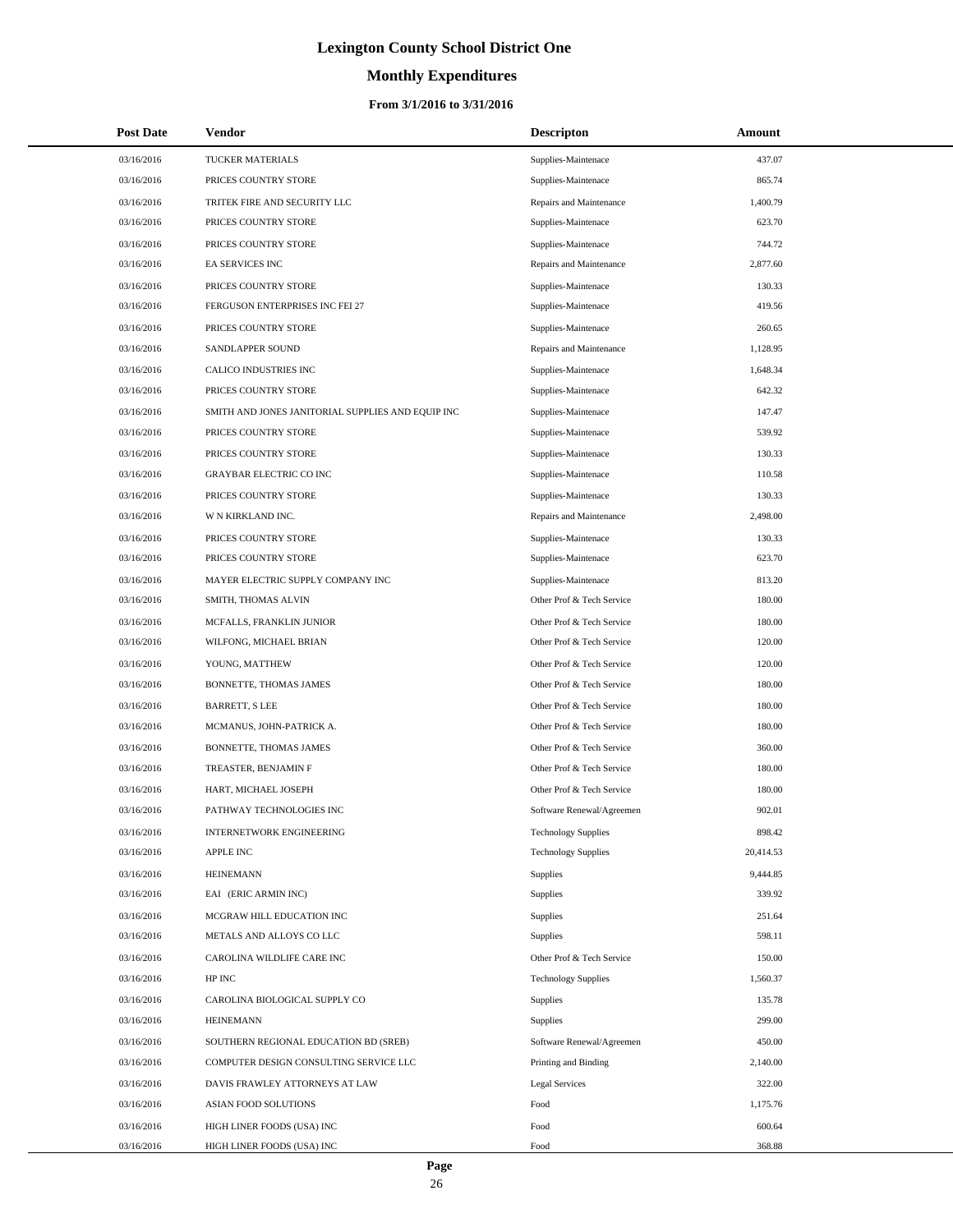# **Monthly Expenditures**

## **From 3/1/2016 to 3/31/2016**

| <b>Post Date</b> | Vendor                                       | <b>Descripton</b> | Amount   |
|------------------|----------------------------------------------|-------------------|----------|
| 03/16/2016       | ASIAN FOOD SOLUTIONS                         | Food              | 1,175.76 |
| 03/16/2016       | HIGH LINER FOODS (USA) INC                   | Food              | 600.64   |
| 03/16/2016       | HIGH LINER FOODS (USA) INC                   | Food              | 368.88   |
| 03/16/2016       | ASIAN FOOD SOLUTIONS                         | Food              | 1,077.78 |
| 03/16/2016       | HIGH LINER FOODS (USA) INC                   | Food              | 600.64   |
| 03/16/2016       | ASIAN FOOD SOLUTIONS                         | Food              | 489.90   |
| 03/16/2016       | HIGH LINER FOODS (USA) INC                   | Food              | 368.88   |
| 03/16/2016       | <b>ASIAN FOOD SOLUTIONS</b>                  | Food              | 195.96   |
| 03/16/2016       | ASIAN FOOD SOLUTIONS                         | Food              | 489.90   |
| 03/16/2016       | HIGH LINER FOODS (USA) INC                   | Food              | 450.48   |
| 03/16/2016       | HIGH LINER FOODS (USA) INC                   | Food              | 368.88   |
| 03/16/2016       | HIGH LINER FOODS (USA) INC                   | Food              | 368.88   |
| 03/16/2016       | HIGH LINER FOODS (USA) INC                   | Food              | 368.88   |
| 03/16/2016       | HIGH LINER FOODS (USA) INC                   | Food              | 368.88   |
| 03/16/2016       | <b>ASIAN FOOD SOLUTIONS</b>                  | Food              | 489.90   |
| 03/16/2016       | HIGH LINER FOODS (USA) INC                   | Food              | 450.48   |
| 03/16/2016       | <b>ASIAN FOOD SOLUTIONS</b>                  | Food              | 1,077.78 |
| 03/16/2016       | HIGH LINER FOODS (USA) INC                   | Food              | 600.64   |
| 03/16/2016       | HIGH LINER FOODS (USA) INC                   | Food              | 317.00   |
| 03/16/2016       | ASIAN FOOD SOLUTIONS                         | Food              | 489.90   |
| 03/16/2016       | HIGH LINER FOODS (USA) INC                   | Food              | 450.48   |
| 03/16/2016       | ASIAN FOOD SOLUTIONS                         | Food              | 489.90   |
| 03/16/2016       | HIGH LINER FOODS (USA) INC                   | Food              | 450.48   |
| 03/16/2016       | HIGH LINER FOODS (USA) INC                   | Food              | 368.88   |
| 03/16/2016       | HIGH LINER FOODS (USA) INC                   | Food              | 368.88   |
| 03/16/2016       | ASIAN FOOD SOLUTIONS                         | Food              | 489.90   |
| 03/16/2016       | HIGH LINER FOODS (USA) INC                   | Food              | 450.48   |
| 03/16/2016       | <b>ASIAN FOOD SOLUTIONS</b>                  | Food              | 489.90   |
| 03/16/2016       | HIGH LINER FOODS (USA) INC                   | Food              | 368.88   |
| 03/16/2016       | HIGH LINER FOODS (USA) INC                   | Food              | 450.48   |
| 03/16/2016       | HIGH LINER FOODS (USA) INC                   | Food              | 368.88   |
| 03/16/2016       | HIGH LINER FOODS (USA) INC                   | Food              | 368.88   |
| 03/16/2016       | HIGH LINER FOODS (USA) INC                   | Food              | 368.88   |
| 03/16/2016       | HIGH LINER FOODS (USA) INC                   | Food              | 368.88   |
| 03/16/2016       | HIGH LINER FOODS (USA) INC                   | Food              | 368.88   |
| 03/16/2016       | ASIAN FOOD SOLUTIONS                         | Food              | 489.90   |
| 03/16/2016       | HIGH LINER FOODS (USA) INC                   | Food              | 450.48   |
| 03/16/2016       | ASIAN FOOD SOLUTIONS                         | Food              | 1,175.76 |
| 03/16/2016       | HIGH LINER FOODS (USA) INC                   | Food              | 600.64   |
| 03/16/2016       | HIGH LINER FOODS (USA) INC                   | Food              | 368.88   |
| 03/16/2016       | HANDWRITING WITHOUT TEARS BY JAN Z OLSEN OTR | Pupil Activity    | 909.50   |
| 03/16/2016       | <b>HEINEMANN</b>                             | Pupil Activity    | 2,497.19 |
| 03/16/2016       | FLINN SCIENTIFIC                             | Pupil Activity    | 144.10   |
| 03/16/2016       | MACKIN LIBRARY MEDIA                         | Pupil Activity    | 543.55   |
| 03/16/2016       | FORMS AND SUPPLY INC (FSI)                   | Pupil Activity    | 133.45   |
| 03/16/2016       | FORMS AND SUPPLY INC (FSI)                   | Pupil Activity    | 134.80   |
| 03/16/2016       | GEORGETOWN HIGH SCHOOL                       | Pupil Activity    | 242.50   |
| 03/16/2016       | GEORGETOWN HIGH SCHOOL                       | Pupil Activity    | 102.00   |

÷.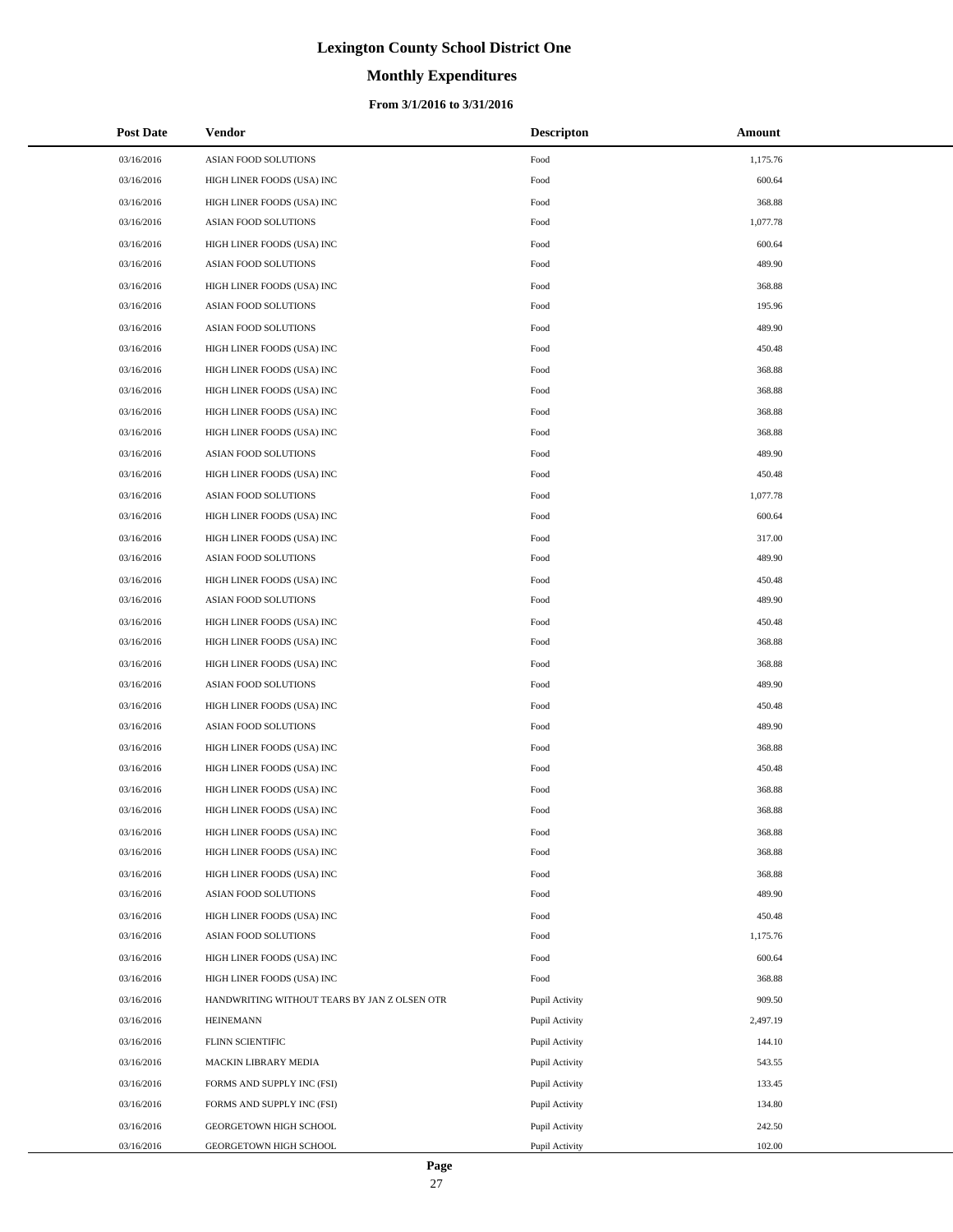# **Monthly Expenditures**

## **From 3/1/2016 to 3/31/2016**

| <b>Post Date</b> | Vendor                                             | <b>Descripton</b>       | Amount    |
|------------------|----------------------------------------------------|-------------------------|-----------|
| 03/16/2016       | <b>BSN SPORTS</b>                                  | Pupil Activity          | 813.20    |
| 03/16/2016       | BLYTHEWOOD HIGH SCHOOL                             | Pupil Activity          | 200.00    |
| 03/16/2016       | DREHER HIGH SCHOOL                                 | Pupil Activity          | 200.00    |
| 03/17/2016       | PURCHASED SERVICE                                  | Travel                  | 268.38    |
| 03/17/2016       | PURCHASED SERVICE                                  | Travel                  | 104.76    |
| 03/17/2016       | PURCHASED SERVICE                                  | Travel                  | 393.00    |
| 03/17/2016       | PRESENTATION SYSTEMS SOUTH INC                     | Supplies                | 834.12    |
| 03/17/2016       | TRIUNE MARKETING CO                                | Supplies                | 1,358.90  |
| 03/17/2016       | PURCHASED SERVICE                                  | Travel                  | 433.26    |
| 03/17/2016       | PECKNEL MUSIC CO INC                               | Repairs and Maintenance | 800.00    |
| 03/17/2016       | PURCHASED SERVICE                                  | Travel                  | 113.40    |
| 03/17/2016       | NUIDEA SCHOOL SUPPLY CO                            | Supplies                | 421.58    |
| 03/17/2016       | PURCHASED SERVICE                                  | Travel                  | 172.50    |
| 03/17/2016       | ETA/HAND2MIND                                      | Supplies                | 798.22    |
| 03/17/2016       | <b>SHAR PRODUCTS</b>                               | Supplies                | 495.92    |
| 03/17/2016       | PURCHASED SERVICE                                  | Travel                  | 252.72    |
| 03/17/2016       | PURCHASED SERVICE                                  | Travel                  | 437.40    |
| 03/17/2016       | PURCHASED SERVICE                                  | Travel                  | 147.50    |
| 03/17/2016       | PURCHASED SERVICE                                  | Travel                  | 147.50    |
| 03/17/2016       | PURCHASED SERVICE                                  | Travel                  | 126.00    |
| 03/17/2016       | PURCHASED SERVICE                                  | Travel                  | 354.86    |
| 03/17/2016       | PURCHASED SERVICE                                  | Travel                  | 160.00    |
| 03/17/2016       | PURCHASED SERVICE                                  | Travel                  | 232.85    |
| 03/17/2016       | PURCHASED SERVICE                                  | Travel                  | 290.52    |
| 03/17/2016       | PURCHASED SERVICE                                  | Travel                  | 532.90    |
| 03/17/2016       | PURCHASED SERVICE                                  | Travel                  | 178.20    |
| 03/17/2016       | PURCHASED SERVICE                                  | Travel                  | 342.52    |
| 03/17/2016       | PURCHASED SERVICE                                  | Travel                  | 147.50    |
| 03/17/2016       | PURCHASED SERVICE                                  | Travel                  | 199.80    |
| 03/17/2016       | PURCHASED SERVICE                                  | Travel                  | 178.50    |
| 03/17/2016       | PURCHASED SERVICE                                  | Travel                  | 178.50    |
| 03/17/2016       | <b>PURCHASED SERVICE</b>                           | Travel                  | 647.00    |
| 03/17/2016       | PURCHASED SERVICE                                  | Travel                  | 314.90    |
| 03/17/2016       | PURCHASED SERVICE                                  | Travel                  | 277.50    |
| 03/17/2016       | PURCHASED SERVICE                                  | Travel                  | 277.50    |
| 03/17/2016       | PURCHASED SERVICE                                  | Travel                  | 314.90    |
| 03/17/2016       | PURCHASED SERVICE                                  | Travel                  | 147.50    |
| 03/17/2016       | PITNEY BOWES RESERVE ACCOUNT                       | Supplies                | 1,350.00  |
| 03/17/2016       | PURCHASED SERVICE                                  | Travel                  | 240.35    |
| 03/17/2016       | PURCHASED SERVICE                                  | Travel                  | 126.95    |
| 03/17/2016       | PURCHASED SERVICE                                  | Travel                  | 383.62    |
| 03/17/2016       | SCE&G                                              | <b>Public Utilities</b> | 1,229.65  |
| 03/17/2016       | COMPASS GROUP USA INC DBA CANTEEN REFRESHMENT SERV | Rentals                 | 343.47    |
| 03/17/2016       | SCE&G                                              | <b>Public Utilities</b> | 200.02    |
| 03/17/2016       | SCE&G                                              | <b>Public Utilities</b> | 21,350.16 |
| 03/17/2016       | SCE&G                                              | <b>Public Utilities</b> | 12,182.70 |
| 03/17/2016       | SCE&G                                              | <b>Public Utilities</b> | 24,402.98 |
| 03/17/2016       | SCE&G                                              | <b>Public Utilities</b> | 16,179.35 |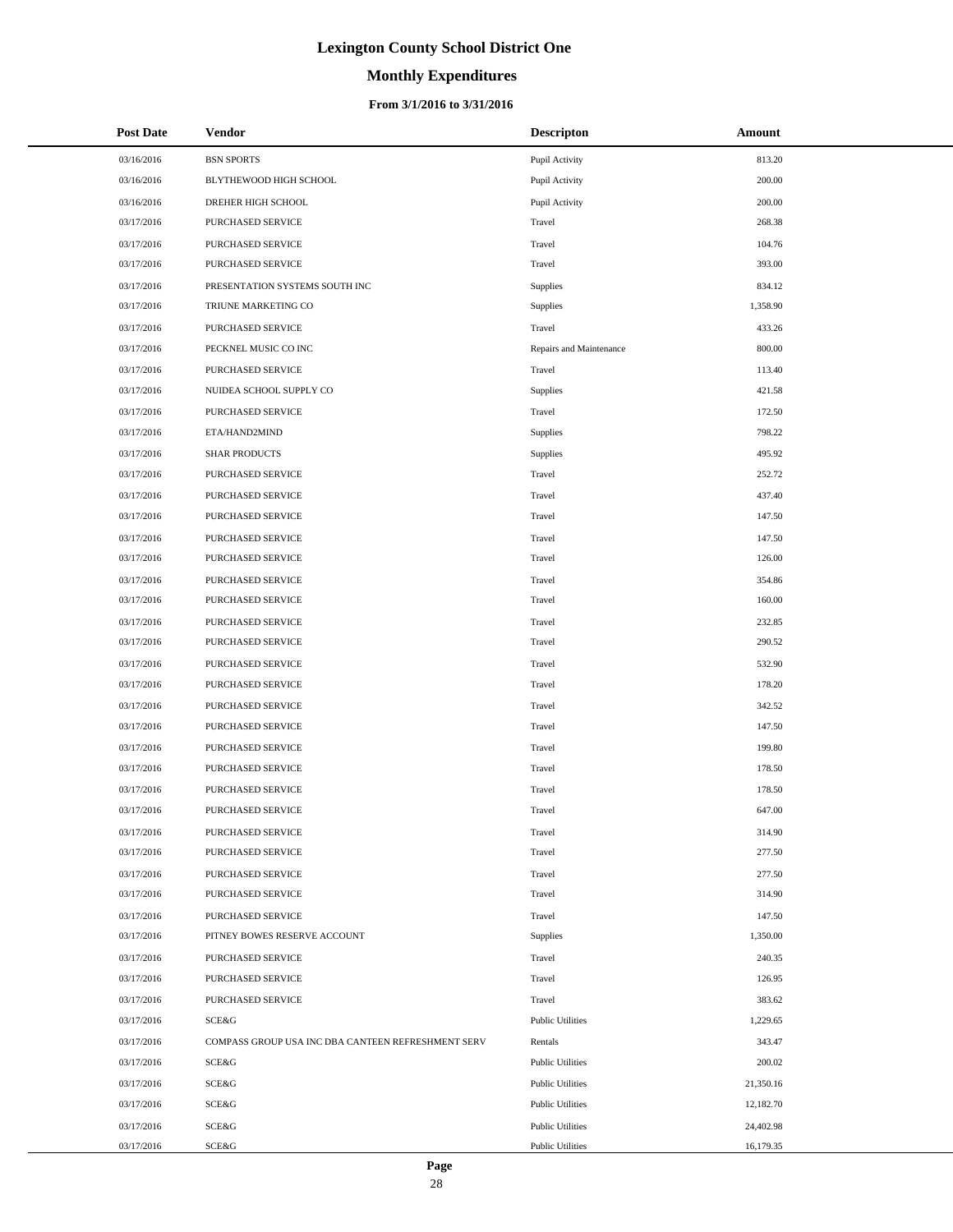# **Monthly Expenditures**

## **From 3/1/2016 to 3/31/2016**

| <b>Post Date</b> | <b>Vendor</b>                      | <b>Descripton</b>             | Amount    |
|------------------|------------------------------------|-------------------------------|-----------|
| 03/17/2016       | <b>SCE&amp;G</b>                   | <b>Public Utilities</b>       | 9,920.36  |
| 03/17/2016       | SCE&G                              | <b>Public Utilities</b>       | 9,962.30  |
| 03/17/2016       | <b>SCE&amp;G</b>                   | <b>Public Utilities</b>       | 45,710.06 |
| 03/17/2016       | COOK & BOARDMAN LLC                | Supplies-Maintenace           | 1,963.22  |
| 03/17/2016       | <b>SCE&amp;G</b>                   | <b>Public Utilities</b>       | 8,641.10  |
| 03/17/2016       | SCE&G                              | <b>Public Utilities</b>       | 10,172.02 |
| 03/17/2016       | <b>SCE&amp;G</b>                   | <b>Public Utilities</b>       | 20,632.91 |
| 03/17/2016       | <b>SCE&amp;G</b>                   | <b>Public Utilities</b>       | 10,700.03 |
| 03/17/2016       | <b>SCE&amp;G</b>                   | <b>Public Utilities</b>       | 3,192.01  |
| 03/17/2016       | SCE&G                              | <b>Public Utilities</b>       | 17,343.48 |
| 03/17/2016       | <b>SCE&amp;G</b>                   | <b>Public Utilities</b>       | 12,544.70 |
| 03/17/2016       | SCE&G                              | <b>Public Utilities</b>       | 10,687.34 |
| 03/17/2016       | <b>SCE&amp;G</b>                   | <b>Public Utilities</b>       | 13,783.47 |
| 03/17/2016       | SCE&G                              | <b>Public Utilities</b>       | 15,988.62 |
| 03/17/2016       | <b>SCE&amp;G</b>                   | <b>Public Utilities</b>       | 46,649.90 |
| 03/17/2016       | SCE&G                              | <b>Public Utilities</b>       | 15,097.13 |
| 03/17/2016       | <b>SCE&amp;G</b>                   | <b>Public Utilities</b>       | 301.86    |
| 03/17/2016       | PURCHASED SERVICE                  | Travel                        | 386.64    |
| 03/17/2016       | PURCHASED SERVICE                  | Travel                        | 383.40    |
| 03/17/2016       | PURCHASED SERVICE                  | Travel                        | 410.40    |
| 03/17/2016       | PURCHASED SERVICE                  | Travel                        | 206.82    |
| 03/17/2016       | PURCHASED SERVICE                  | Travel                        | 100.44    |
| 03/17/2016       | PURCHASED SERVICE                  | Travel                        | 597.78    |
| 03/17/2016       | PURCHASED SERVICE                  | Travel                        | 622.62    |
| 03/17/2016       | PURCHASED SERVICE                  | Travel                        | 389.02    |
| 03/17/2016       | PURCHASED SERVICE                  | Travel                        | 261.30    |
| 03/17/2016       | US DEPARTMENT OF HOMELAND SECURITY | Other Prof & Tech Service     | 2,050.00  |
| 03/17/2016       | PURCHASED SERVICE                  | Travel                        | 336.69    |
| 03/17/2016       | PURCHASED SERVICE                  | Travel                        | 174.85    |
| 03/17/2016       | NANCY K PERRY CHILDREN'S SHELTER   | <b>Instructional Services</b> | 375.00    |
| 03/17/2016       | PURCHASED SERVICE                  | Travel                        | 248.74    |
| 03/17/2016       | PURCHASED SERVICE                  | Travel                        | 147.50    |
| 03/17/2016       | PURCHASED SERVICE                  | Travel                        | 341.90    |
| 03/17/2016       | PURCHASED SERVICE                  | Travel                        | 172.50    |
| 03/17/2016       | PURCHASED SERVICE                  | Travel                        | 185.00    |
| 03/17/2016       | PURCHASED SERVICE                  | Travel                        | 686.07    |
| 03/17/2016       | <b>GS2 ENGINEERING INC</b>         | Building                      | 1,605.00  |
| 03/17/2016       | SENN BROTHERS INC                  | Produce                       | 405.11    |
| 03/17/2016       | SENN BROTHERS INC                  | Produce                       | 189.92    |
| 03/17/2016       | SENN BROTHERS INC                  | Produce                       | 419.41    |
| 03/17/2016       | SENN BROTHERS INC                  | Produce                       | 502.64    |
| 03/17/2016       | SENN BROTHERS INC                  | Produce                       | 390.47    |
| 03/17/2016       | SENN BROTHERS INC                  | Produce                       | 630.43    |
| 03/17/2016       | SENN BROTHERS INC                  | Produce                       | 204.74    |
| 03/17/2016       | SENN BROTHERS INC                  | Produce                       | 299.75    |
| 03/17/2016       | SENN BROTHERS INC                  | Produce                       | 495.85    |
| 03/17/2016       | SENN BROTHERS INC                  | Produce                       | 472.73    |
| 03/17/2016       | SENN BROTHERS INC                  | Produce                       | 602.63    |

 $\overline{a}$  $\overline{\phantom{a}}$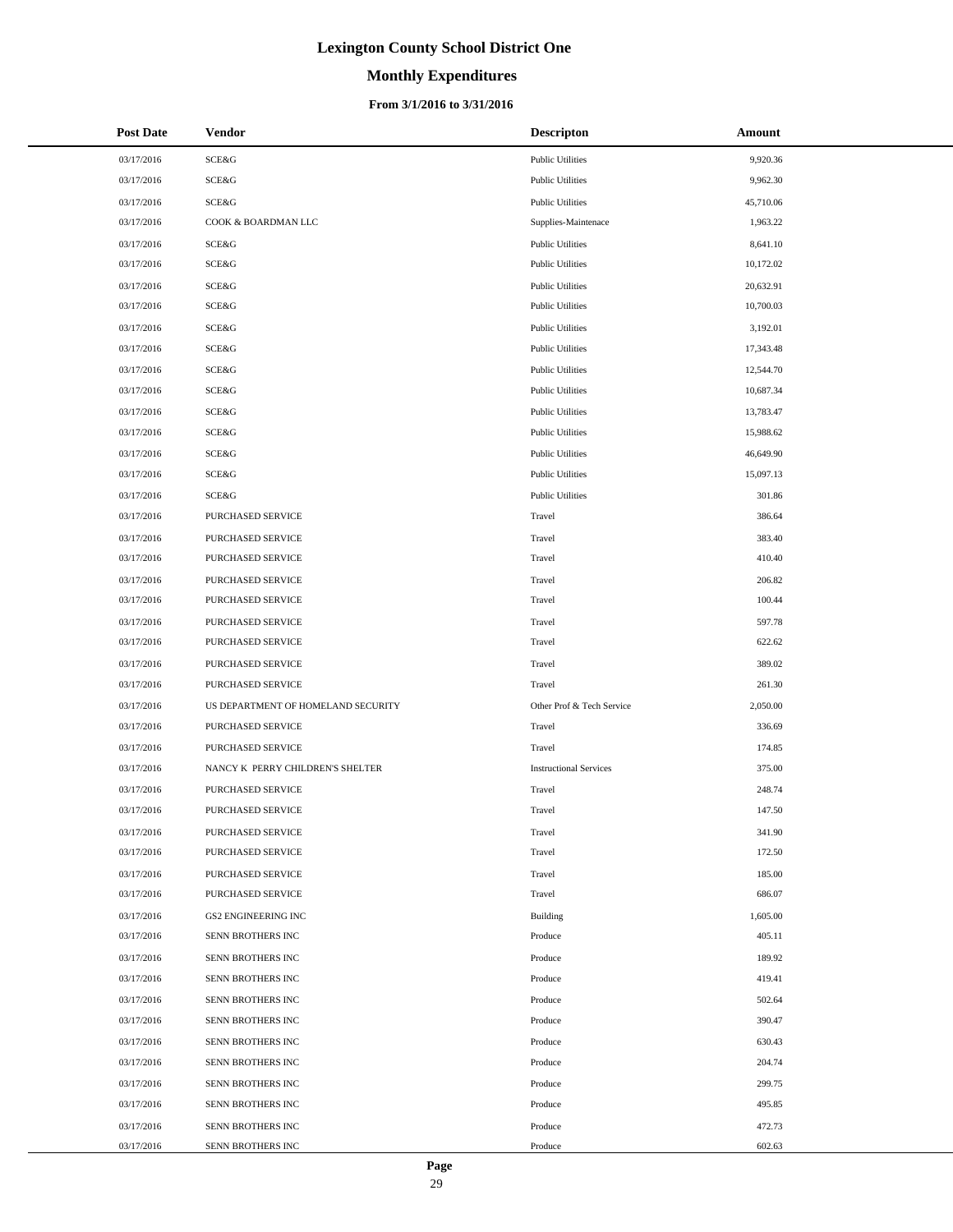# **Monthly Expenditures**

## **From 3/1/2016 to 3/31/2016**

| <b>Post Date</b> | Vendor                                          | <b>Descripton</b> | Amount   |
|------------------|-------------------------------------------------|-------------------|----------|
| 03/17/2016       | SENN BROTHERS INC                               | Produce           | 459.35   |
| 03/17/2016       | SENN BROTHERS INC                               | Produce           | 278.51   |
| 03/17/2016       | PURCHASED SERVICE                               | Travel            | 101.79   |
| 03/17/2016       | SENN BROTHERS INC                               | Produce           | 662.17   |
| 03/17/2016       | SENN BROTHERS INC                               | Produce           | 272.74   |
| 03/17/2016       | SENN BROTHERS INC                               | Produce           | 316.12   |
| 03/17/2016       | SENN BROTHERS INC                               | Produce           | 149.82   |
| 03/17/2016       | SENN BROTHERS INC                               | Produce           | 668.97   |
| 03/17/2016       | SENN BROTHERS INC                               | Produce           | 363.71   |
| 03/17/2016       | SENN BROTHERS INC                               | Produce           | 173.90   |
| 03/17/2016       | SENN BROTHERS INC                               | Produce           | 466.84   |
| 03/17/2016       | SENN BROTHERS INC                               | Produce           | 481.50   |
| 03/17/2016       | SENN BROTHERS INC                               | Produce           | 369.31   |
| 03/17/2016       | SENN BROTHERS INC                               | Produce           | 345.99   |
| 03/17/2016       | SENN BROTHERS INC                               | Produce           | 288.61   |
| 03/17/2016       | SENN BROTHERS INC                               | Produce           | 411.62   |
| 03/17/2016       | SENN BROTHERS INC                               | Produce           | 391.37   |
| 03/17/2016       | SC SCHOOL FOOD SERVICE PURCHASING ALLIANCE INC  | Dues and Fees     | 2,500.00 |
| 03/17/2016       | SENN BROTHERS INC                               | Produce           | 363.05   |
| 03/17/2016       | SENN BROTHERS INC                               | Produce           | 83.18    |
| 03/17/2016       | WEISSMAN THEATRICAL SUPPLY DBA DESIGN FOR DANCE | Pupil Activity    | 951.30   |
| 03/17/2016       | ATKINSON, BERNIE                                | Pupil Activity    | 145.00   |
| 03/17/2016       | CAUGHMAN, MICHAEL                               | Pupil Activity    | 120.00   |
| 03/17/2016       | COMBS, OBIE                                     | Pupil Activity    | 160.00   |
| 03/17/2016       | CRAPS, GREGG                                    | Pupil Activity    | 120.00   |
| 03/17/2016       | HALLIDAY, EDWARD F                              | Pupil Activity    | 120.00   |
| 03/17/2016       | PICKENS, CHARLIE W                              | Pupil Activity    | 160.00   |
| 03/17/2016       | RAYSOR, RANDY                                   | Pupil Activity    | 120.00   |
| 03/17/2016       | SISK, MICHAEL                                   | Pupil Activity    | 120.00   |
| 03/17/2016       | SNYDER, MICHAEL                                 | Pupil Activity    | 160.00   |
| 03/17/2016       | WARREN, ERICA BLAIR                             | Pupil Activity    | 120.00   |
| 03/17/2016       | WELLS, BARRY L                                  | Pupil Activity    | 120.00   |
| 03/17/2016       | WERTS IV, JOHN                                  | Pupil Activity    | 160.00   |
| 03/17/2016       | BILES , LOUIS WINSLOW                           | Pupil Activity    | 100.20   |
| 03/17/2016       | LOWER RICHLAND HIGH SCHOOL                      | Pupil Activity    | 150.00   |
| 03/17/2016       | PURCHASED SERVICE                               | Pupil Activity    | 127.50   |
| 03/17/2016       | REED, JOHN MARCUS                               | Pupil Activity    | 105.00   |
| 03/17/2016       | DAY, JAMES                                      | Pupil Activity    | 106.20   |
| 03/17/2016       | FLICKER, SCOTT                                  | Pupil Activity    | 103.50   |
| 03/17/2016       | FEAR, STEVE                                     | Pupil Activity    | 101.00   |
| 03/17/2016       | SHUMPERT, KENNETH R                             | Pupil Activity    | 101.00   |
| 03/17/2016       | ATOMIK CLIMBING HOLDS INC                       | Pupil Activity    | 546.79   |
| 03/17/2016       | RALLY FOR THE CURE                              | Pupil Activity    | 1,300.00 |
| 03/17/2016       | PURCHASED SERVICE                               | Travel            | 330.99   |
| 03/17/2016       | PURCHASED SERVICE                               | Travel            | 372.99   |
| 03/18/2016       | ANOTHER PRINTER                                 | Supplies          | 390.40   |
| 03/18/2016       | MANAGEDPRINT                                    | Supplies          | 128.40   |
| 03/18/2016       | TRADEWINDS ISLAND GRAND RESORTS                 | Travel            | 462.00   |

÷.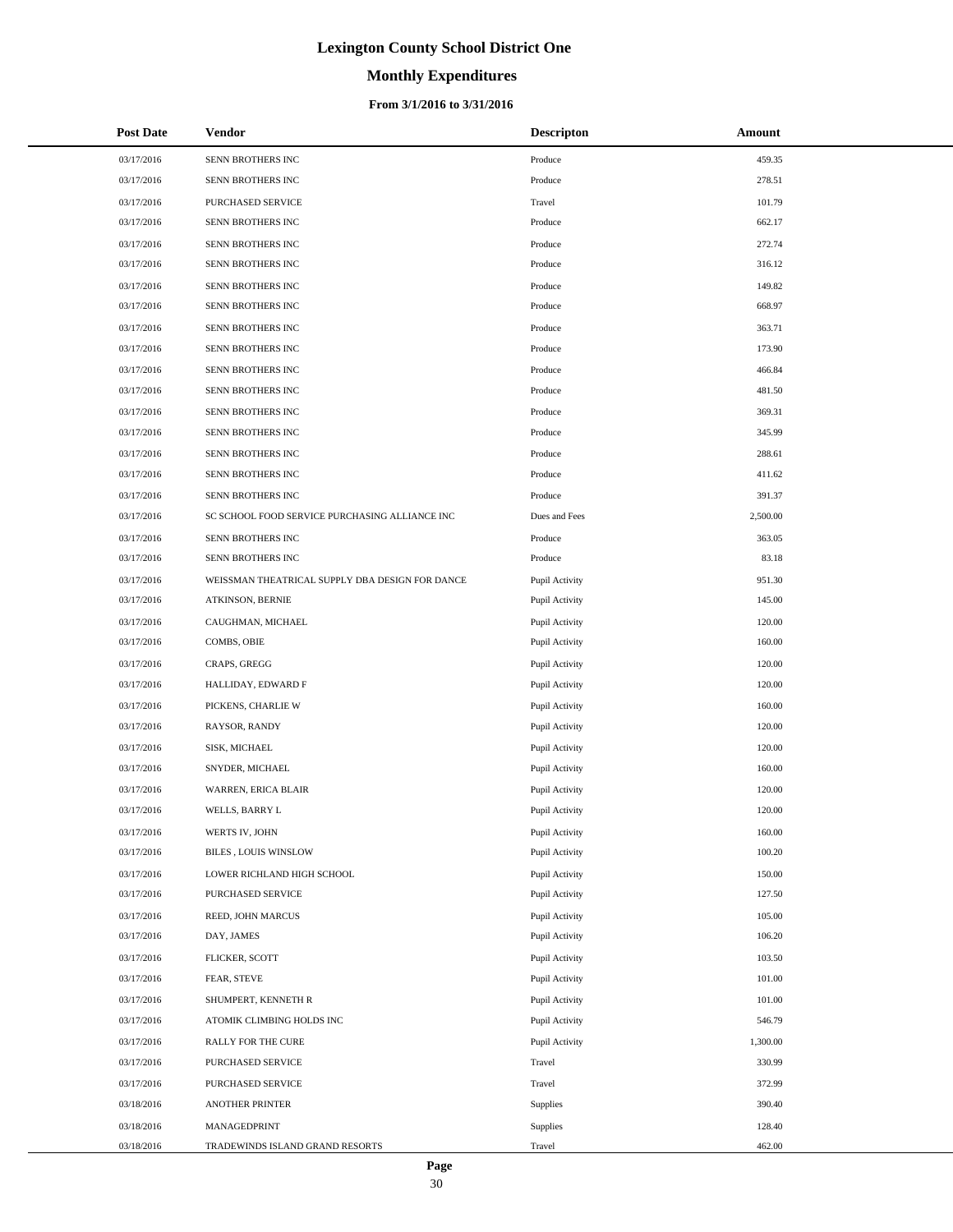# **Monthly Expenditures**

## **From 3/1/2016 to 3/31/2016**

| <b>Post Date</b> | <b>Vendor</b>                               | <b>Descripton</b>          | Amount    |
|------------------|---------------------------------------------|----------------------------|-----------|
| 03/18/2016       | SOLIANT HEALTH                              | Other Prof & Tech Service  | 6,990.00  |
| 03/18/2016       | FOLLETT SCHOOL SOLUTIONS INC                | <b>Library Books</b>       | 1,224.93  |
| 03/18/2016       | FOLLETT SCHOOL SOLUTIONS INC                | <b>Library Books</b>       | 6,455.60  |
| 03/18/2016       | TRADEWINDS ISLAND GRAND RESORTS             | Travel                     | 462.00    |
| 03/18/2016       | SIMPLY SOUTHERN CATERING LLC                | Other Objects              | 152.48    |
| 03/18/2016       | PURCHASED SERVICE                           | Travel                     | 390.10    |
| 03/18/2016       | <b>PURCHASED SERVICE</b>                    | Travel                     | 385.24    |
| 03/18/2016       | WATTS AND ASSOCIATES ROOFING INC            | Repairs and Maintenance    | 680.00    |
| 03/18/2016       | SURPLUS MATERIAL NETWORK INC                | Supplies-Maintenace        | 976.47    |
| 03/18/2016       | WATTS AND ASSOCIATES ROOFING INC            | Repairs and Maintenance    | 680.00    |
| 03/18/2016       | CITY ELECTRIC SUPPLY CO                     | Supplies-Maintenace        | 101.95    |
| 03/18/2016       | CITY ELECTRIC SUPPLY CO                     | Supplies-Maintenace        | 101.95    |
| 03/18/2016       | CHECKER YELLOW CAB CO INC                   | Pupil Transportation       | 13,521.00 |
| 03/18/2016       | WISEMAN, DARREN MARK                        | Other Prof & Tech Service  | 180.00    |
| 03/18/2016       | HINZ, BRIAN E                               | Other Prof & Tech Service  | 180.00    |
| 03/18/2016       | SPIVEY, STEPHEN J                           | Other Prof & Tech Service  | 120.00    |
| 03/18/2016       | BLACK, CALEB JAMES                          | Other Prof & Tech Service  | 180.00    |
| 03/18/2016       | HAIGLER III, THOMAS I                       | Other Prof & Tech Service  | 180.00    |
| 03/18/2016       | FRANKLIN, TIMOTHY WILLIAM                   | Other Prof & Tech Service  | 180.00    |
| 03/18/2016       | JUMPER, ROBIN P                             | Other Objects              | 1,380.30  |
| 03/18/2016       | RESOURCES FOR READING                       | Supplies                   | 1,644.50  |
| 03/18/2016       | SC DEPARTMENT OF REVENUE (SALES TAX RETURN) | Supplies                   | 104.65    |
| 03/18/2016       | DODGE LEARNING RESOURCES                    | <b>Supplies</b>            | 1,555.99  |
| 03/18/2016       | DAVIS FRAWLEY ATTORNEYS AT LAW              | <b>Legal Services</b>      | 637.45    |
| 03/18/2016       | SC BASKETBALL COACHES ASSOCIATION           | Pupil Activity             | 175.00    |
| 03/18/2016       | HILL, TERY L                                | Pupil Activity             | 111.90    |
| 03/18/2016       | SPARTANBURG HIGH SCHOOL                     | Pupil Activity             | 110.00    |
| 03/18/2016       | <b>BSN SPORTS</b>                           | Pupil Activity             | 502.82    |
| 03/18/2016       | BLYTHEWOOD HIGH SCHOOL                      | Pupil Activity             | 200.00    |
| 03/18/2016       | <b>BSN SPORTS</b>                           | Pupil Activity             | 208.62    |
| 03/18/2016       | PURCHASED SERVICE                           | Pupil Activity             | 127.50    |
| 03/18/2016       | <b>CAROLINA IDEAS</b>                       | Pupil Activity             | 541.42    |
| 03/21/2016       | FORMS AND SUPPLY INC (FSI)                  | <b>Supplies</b>            | 141.05    |
| 03/21/2016       | LAKESHORE LEARNING MATERIALS                | Supplies                   | 142.24    |
| 03/21/2016       | LEXIA LEARNING SYSTEMS INC                  | Software Renewal/Agreemen  | 417.30    |
| 03/21/2016       | FORMS AND SUPPLY INC (FSI)                  | Supplies                   | 150.40    |
| 03/21/2016       | <b>DELL COMPUTERS</b>                       | <b>Supplies</b>            | 3,092.84  |
| 03/21/2016       | <b>HEINEMANN</b>                            | Supplies                   | 1,838.10  |
| 03/21/2016       | HP INC                                      | <b>Technology Supplies</b> | 266.43    |
| 03/21/2016       | FORMS AND SUPPLY INC (FSI)                  | <b>Supplies</b>            | 258.60    |
| 03/21/2016       | FORMS AND SUPPLY INC (FSI)                  | <b>Supplies</b>            | 205.12    |
| 03/21/2016       | PIEDMONT FARM AND NURSERY SUPPLY CO         | Supplies                   | 748.30    |
| 03/21/2016       | SCHOOL SPECIALTY INC                        | <b>Supplies</b>            | 296.14    |
| 03/21/2016       | <b>SC DECA</b>                              | Pupil Transportation       | 875.00    |
| 03/21/2016       | THE UNIVERSITY OF SOUTH CAROLINA            | Travel                     | 195.00    |
| 03/21/2016       | SCHOOL SPECIALTY INC                        | <b>Supplies</b>            | 110.94    |
| 03/21/2016       | DELL COMPUTERS                              | <b>Supplies</b>            | 838.84    |
| 03/21/2016       | DELL COMPUTERS                              | Supplies                   | 1,398.21  |

 $\overline{a}$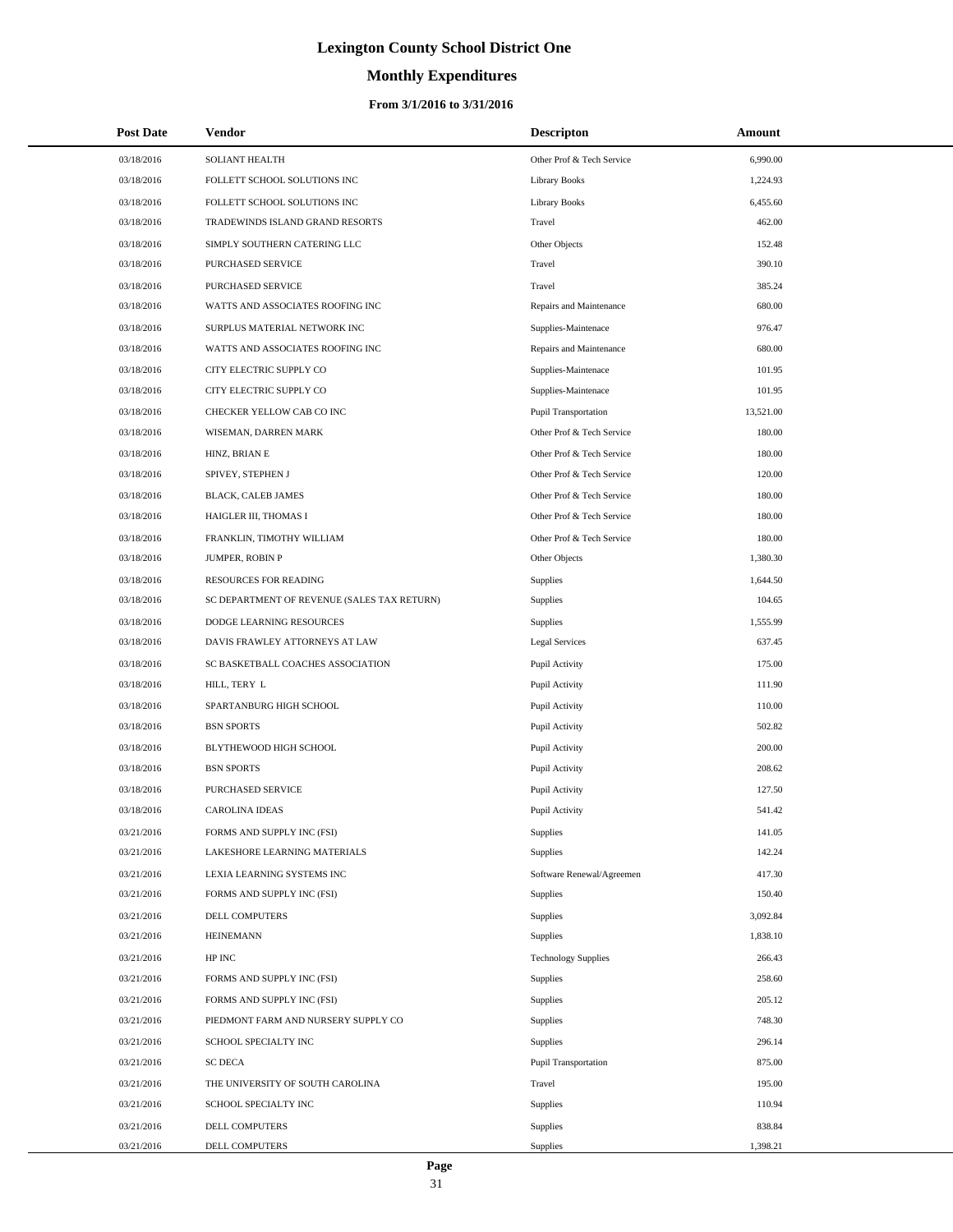# **Monthly Expenditures**

| <b>Post Date</b> | Vendor                                            | <b>Descripton</b>          | Amount    |  |
|------------------|---------------------------------------------------|----------------------------|-----------|--|
| 03/21/2016       | <b>SCHOOL HEALTH CORP</b>                         | Supplies                   | 243.97    |  |
| 03/21/2016       | SC DEPARTMENT OF REVENUE (SALES TAX RETURN)       | Supplies                   | $-0.35$   |  |
| 03/21/2016       | SCHOOL NURSE SUPPLY INC                           | Supplies                   | $-5.00$   |  |
| 03/21/2016       | DEMCO INC                                         | Supplies                   | 109.99    |  |
| 03/21/2016       | SC SCHOOL BOARD ASSOCIATION                       | Travel                     | 600.00    |  |
| 03/21/2016       | FORMS AND SUPPLY INC (FSI)                        | Supplies                   | 128.40    |  |
| 03/21/2016       | MIDCAROLINA ELEC COOP INC                         | <b>Public Utilities</b>    | 335.00    |  |
| 03/21/2016       | AW CANVAS AND UPHOLSTRY ISA GRIP RITE LLC         | Repairs and Maintenance    | 175.00    |  |
| 03/21/2016       | SHARPE SEPTIC TANK SERVICE                        | Repairs and Maintenance    | 270.00    |  |
| 03/21/2016       | <b>WW GRAINGER</b>                                | Supplies-Maintenace        | 240.93    |  |
| 03/21/2016       | KMB ELECTRIC CO INC                               | Repairs and Maintenance    | 1,050.00  |  |
| 03/21/2016       | MIDCAROLINA ELEC COOP INC                         | <b>Public Utilities</b>    | 31,358.00 |  |
| 03/21/2016       | WP LAW INC                                        | Supplies-Maintenace        | 104.68    |  |
| 03/21/2016       | <b>BARNES PROPANE</b>                             | Energy                     | 275.63    |  |
| 03/21/2016       | WATTS AND ASSOCIATES ROOFING INC                  | Repairs and Maintenance    | 680.00    |  |
| 03/21/2016       | KMB ELECTRIC CO INC                               | Repairs and Maintenance    | 2,400.00  |  |
| 03/21/2016       | SMITH AND JONES JANITORIAL SUPPLIES AND EQUIP INC | Supplies-Maintenace        | 478.83    |  |
| 03/21/2016       | <b>WP LAWINC</b>                                  | Supplies-Maintenace        | 223.91    |  |
| 03/21/2016       | <b>WW GRAINGER</b>                                | Supplies-Maintenace        | 380.39    |  |
| 03/21/2016       | ACE GLASS CO INC                                  | Repairs and Maintenance    | 388.67    |  |
| 03/21/2016       | ED SMITH LUMBER MILL INC                          | Supplies-Maintenace        | 101.65    |  |
| 03/21/2016       | ED SMITH LUMBER MILL INC                          | Supplies-Maintenace        | 101.65    |  |
| 03/21/2016       | SMITH AND JONES JANITORIAL SUPPLIES AND EQUIP INC | Supplies-Maintenace        | 369.80    |  |
| 03/21/2016       | SMITH AND JONES JANITORIAL SUPPLIES AND EQUIP INC | Supplies-Maintenace        | 231.12    |  |
| 03/21/2016       | DELL COMPUTERS                                    | <b>Technology Supplies</b> | 319.16    |  |
| 03/21/2016       | TREASTER, BENJAMIN F                              | Other Prof & Tech Service  | 180.00    |  |
| 03/21/2016       | MIXON, CHRISTOPHER DOUGLAS                        | Other Prof & Tech Service  | 120.00    |  |
| 03/21/2016       | HINZ, BRIAN E                                     | Other Prof & Tech Service  | 180.00    |  |
| 03/21/2016       | LONGSHORE, MARTY                                  | Other Prof & Tech Service  | 120.00    |  |
| 03/21/2016       | HAIGLER III, THOMAS I                             | Other Prof & Tech Service  | 180.00    |  |
| 03/21/2016       | SMITH, THOMAS ALVIN                               | Other Prof & Tech Service  | 180.00    |  |
| 03/21/2016       | <b>PURCHASED SERVICE</b>                          | Other Objects              | 275.00    |  |
| 03/21/2016       | CAMCOR                                            | Supplies                   | 832.03    |  |
| 03/21/2016       | <b>ACCUTECH INC</b>                               | <b>Technology Supplies</b> | 1,061.44  |  |
| 03/21/2016       | MOTOROLA SOLUTIONS                                | <b>Technology Supplies</b> | 703.95    |  |
| 03/21/2016       | TELCOM OF SOUTH CAROLINA INC                      | <b>Technology Supplies</b> | 485.35    |  |
| 03/21/2016       | DIGITAL OFFICE SOLUTIONS INC                      | Repairs and Maintenance    | 248.84    |  |
| 03/21/2016       | DIGITAL OFFICE SOLUTIONS INC                      | Repairs and Maintenance    | 635.33    |  |
| 03/21/2016       | DIGITAL OFFICE SOLUTIONS INC                      | Repairs and Maintenance    | 493.56    |  |
| 03/21/2016       | DIGITAL OFFICE SOLUTIONS INC                      | Repairs and Maintenance    | 849.16    |  |
| 03/21/2016       | DIGITAL OFFICE SOLUTIONS INC                      | Repairs and Maintenance    | 708.60    |  |
| 03/21/2016       | DIGITAL OFFICE SOLUTIONS INC                      | Repairs and Maintenance    | 119.77    |  |
| 03/21/2016       | DIGITAL OFFICE SOLUTIONS INC                      | Repairs and Maintenance    | 248.76    |  |
| 03/21/2016       | DIGITAL OFFICE SOLUTIONS INC                      | Repairs and Maintenance    | 682.57    |  |
| 03/21/2016       | DIGITAL OFFICE SOLUTIONS INC                      | Repairs and Maintenance    | 911.93    |  |
| 03/21/2016       | IBM CORPORATION                                   | <b>Technology Supplies</b> | 101.14    |  |
| 03/21/2016       | DIGITAL OFFICE SOLUTIONS INC                      | Repairs and Maintenance    | 271.12    |  |
| 03/21/2016       | DIGITAL OFFICE SOLUTIONS INC                      | Repairs and Maintenance    | 570.03    |  |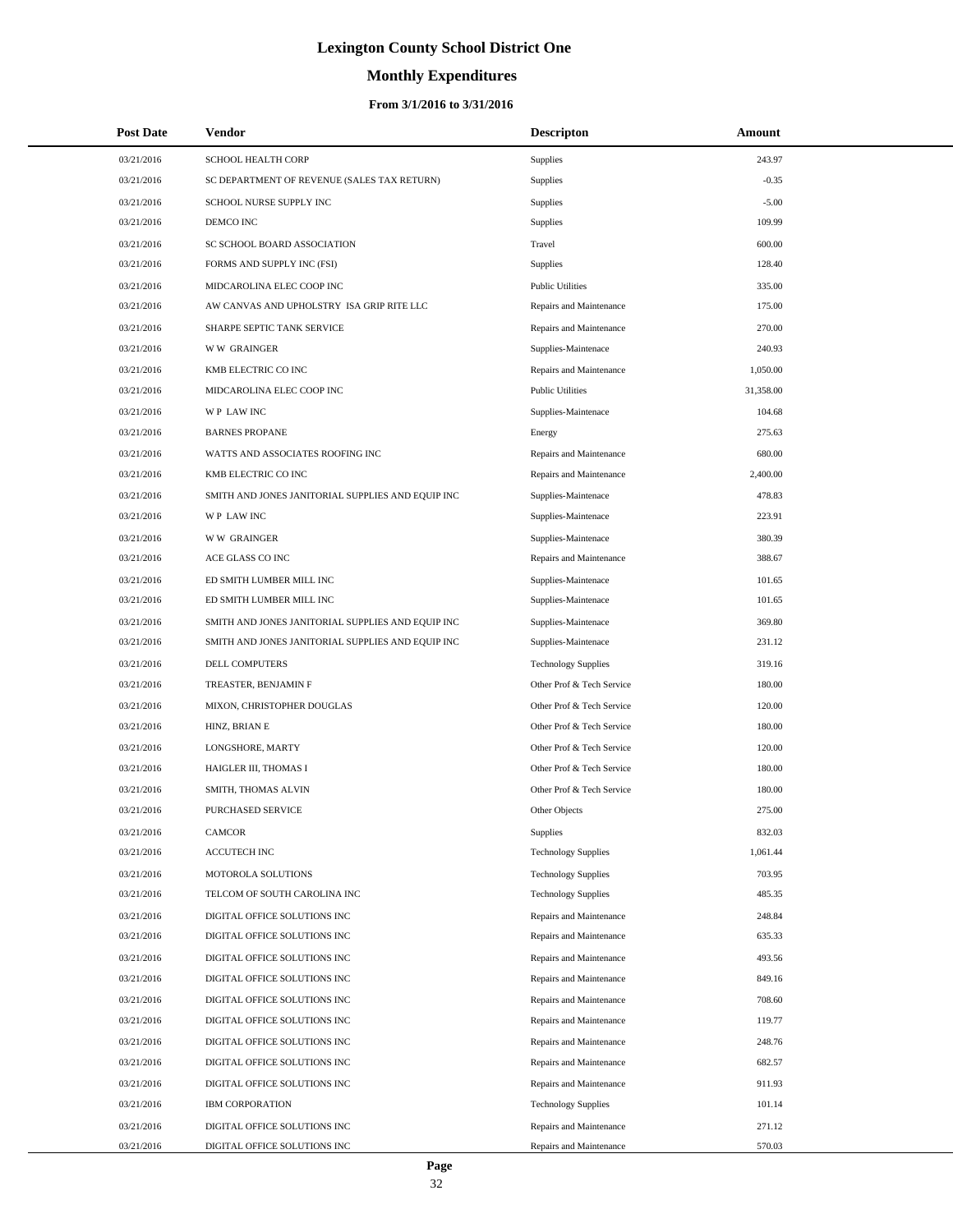# **Monthly Expenditures**

| <b>Post Date</b> | <b>Vendor</b>                                      | <b>Descripton</b>          | Amount   |
|------------------|----------------------------------------------------|----------------------------|----------|
| 03/21/2016       | DIGITAL OFFICE SOLUTIONS INC                       | Repairs and Maintenance    | 485.11   |
| 03/21/2016       | DIGITAL OFFICE SOLUTIONS INC                       | Repairs and Maintenance    | 386.20   |
| 03/21/2016       | DIGITAL OFFICE SOLUTIONS INC                       | Repairs and Maintenance    | 389.41   |
| 03/21/2016       | DIGITAL OFFICE SOLUTIONS INC                       | Repairs and Maintenance    | 864.38   |
| 03/21/2016       | DIGITAL OFFICE SOLUTIONS INC                       | Repairs and Maintenance    | 969.01   |
| 03/21/2016       | SCHOOL SPECIALTY INC                               | <b>Technology Supplies</b> | 2,932.57 |
| 03/21/2016       | COMPUTER DESIGN CONSULTING SERVICE LLC             | Printing and Binding       | 441.91   |
| 03/21/2016       | RIFTON EQUIPMENT                                   | Supplies                   | 2,317.50 |
| 03/21/2016       | SC DEPARTMENT OF REVENUE (SALES TAX RETURN)        | <b>Supplies</b>            | 162.23   |
| 03/21/2016       | DUST FREE PC LLC                                   | Supplies                   | 1,567.86 |
| 03/21/2016       | <b>SC DECA</b>                                     | Travel                     | 250.00   |
| 03/21/2016       | CAROLINA BIOLOGICAL SUPPLY CO                      | Supplies                   | 573.39   |
| 03/21/2016       | SCHOOL SPECIALTY INC                               | Supplies                   | 624.87   |
| 03/21/2016       | ALFRED WILLIAMS AND CO                             | Supplies                   | 617.93   |
| 03/21/2016       | <b>WW GRAINGER</b>                                 | Supplies                   | 2,637.55 |
| 03/21/2016       | <b>APPLE INC</b>                                   | Pupil Activity             | 212.93   |
| 03/21/2016       | SCANTRON CORP (FORMS SOFTWARE SCANNER)             | Pupil Activity             | 1,115.85 |
| 03/21/2016       | DELL COMPUTERS                                     | Pupil Activity             | 116.51   |
| 03/21/2016       | HART, MICHAEL JOSEPH                               | Pupil Activity             | 105.00   |
| 03/21/2016       | SMITH, BRIAN                                       | Pupil Activity             | 135.00   |
| 03/21/2016       | AZAD, KAMRAN                                       | Pupil Activity             | 105.00   |
| 03/21/2016       | COMBS, OBIE                                        | Pupil Activity             | 110.10   |
| 03/21/2016       | RIDDELL / ALL AMERICAN                             | Pupil Activity             | 887.57   |
| 03/21/2016       | T AND T SPORTS                                     | Pupil Activity             | 1,789.04 |
| 03/21/2016       | FRYE, AARON BRADLEY                                | Pupil Activity             | 130.00   |
| 03/21/2016       | GRAVES, GLENN C                                    | Pupil Activity             | 130.00   |
| 03/21/2016       | RAMIREZ, JESSE J                                   | Pupil Activity             | 130.00   |
| 03/21/2016       | SHOBERT, BRENT                                     | Pupil Activity             | 130.00   |
| 03/21/2016       | COMBS, OBIE                                        | Pupil Activity             | 104.70   |
| 03/21/2016       | WELLS, BARRY L                                     | Pupil Activity             | 100.20   |
| 03/21/2016       | MARTHERS, BRANNON W                                | Pupil Activity             | 135.00   |
| 03/21/2016       | COMBS, OBIE                                        | Pupil Activity             | 104.70   |
| 03/21/2016       | EGAN, DANIEL T                                     | Pupil Activity             | 104.70   |
| 03/21/2016       | PELION HIGH SCHOOL                                 | Pupil Activity             | 130.00   |
| 03/21/2016       | <b>GRIGGS, MICHAEL R</b>                           | Pupil Activity             | 120.00   |
| 03/21/2016       | MCLEOD, VERNON KEITH                               | Pupil Activity             | 120.00   |
| 03/21/2016       | MCCLARY, JONAIRE                                   | Pupil Activity             | 120.00   |
| 03/21/2016       | BARBER, DARYL SCOTT                                | Pupil Activity             | 135.00   |
| 03/22/2016       | CHICK FIL A LEXINGTON                              | Other Objects              | 384.11   |
| 03/22/2016       | SOUTHERN EDUCATIONAL SYSTEMS INC                   | <b>Technology Supplies</b> | 986.69   |
| 03/22/2016       | <b>HEINEMANN</b>                                   | <b>Supplies</b>            | 2,335.07 |
| 03/22/2016       | FORMS AND SUPPLY INC (FSI)                         | Supplies                   | 146.16   |
| 03/22/2016       | DELL COMPUTERS                                     | Supplies                   | 233.02   |
| 03/22/2016       | FORMS AND SUPPLY INC (FSI)                         | Supplies                   | 575.66   |
| 03/22/2016       | PERFECTION LEARING CORP                            | <b>Supplies</b>            | 259.33   |
| 03/22/2016       | STATE DEPARTMENT OF EDUCATION LEX DIST ONEBUS SHOP | Pupil Transportation       | 453.84   |
| 03/22/2016       | FORMS AND SUPPLY INC (FSI)                         | <b>Supplies</b>            | 486.74   |
| 03/22/2016       | THE URBAN GARDEN                                   | Supplies                   | 772.68   |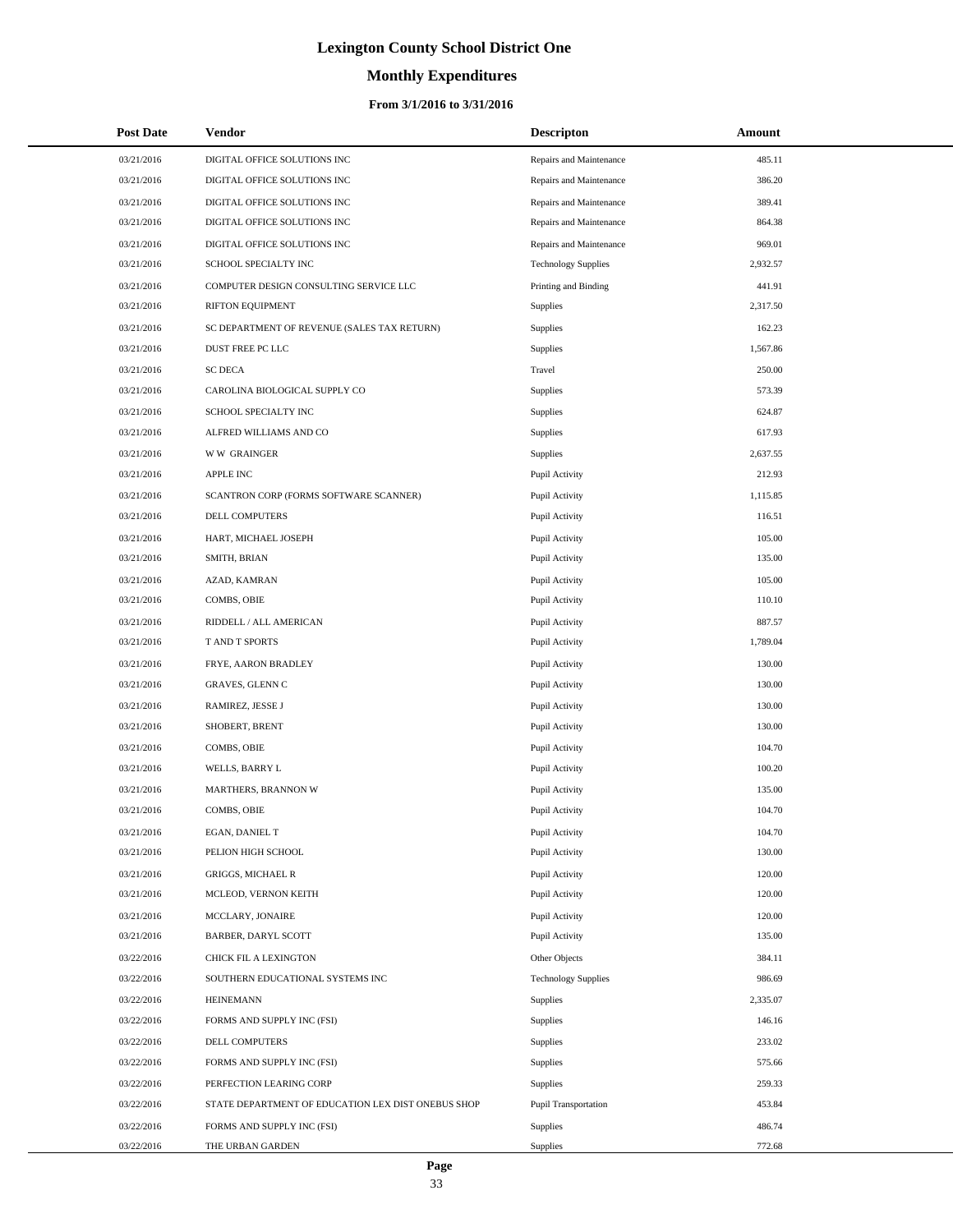# **Monthly Expenditures**

| <b>Post Date</b> | <b>Vendor</b>                                   | <b>Descripton</b>           | Amount    |
|------------------|-------------------------------------------------|-----------------------------|-----------|
| 03/22/2016       | LEXINGTON COUNTY SCHOOL DIST 1                  | Pupil Transportation        | 212.04    |
| 03/22/2016       | RAPTOR TECHNOLOGIES LLC                         | <b>Technology Supplies</b>  | 278.00    |
| 03/22/2016       | ED SMITH LUMBER MILL INC                        | <b>Supplies</b>             | 472.57    |
| 03/22/2016       | PRAXAIR DISTRIBUTION                            | Supplies                    | 221.62    |
| 03/22/2016       | TRAVEL VENTURES OF BAY COUNTY                   | Travel                      | 2,665.00  |
| 03/22/2016       | <b>CAMBIUM LEARNING GROUP</b>                   | Supplies                    | 106.95    |
| 03/22/2016       | FORMS AND SUPPLY INC (FSI)                      | Supplies                    | 126.20    |
| 03/22/2016       | PERFECTION LEARING CORP                         | Supplies                    | 309.17    |
| 03/22/2016       | BOATWRIGHT, GREGORY                             | Other Prof & Tech Service   | 150.00    |
| 03/22/2016       | <b>BURGESS, MAURICE</b>                         | Other Prof & Tech Service   | 200.00    |
| 03/22/2016       | FAKE-FLING, LAUREN                              | Other Prof & Tech Service   | 375.00    |
| 03/22/2016       | GILBERT, DIANE                                  | Other Prof & Tech Service   | 175.00    |
| 03/22/2016       | HARDENBERGH, NICOLE                             | Other Prof & Tech Service   | 125.00    |
| 03/22/2016       | MOSKOVITZ, ELISA M                              | Other Prof & Tech Service   | 125.00    |
| 03/22/2016       | RAYNER, LISA                                    | Other Prof & Tech Service   | 475.00    |
| 03/22/2016       | RICHARDSON, ANNE S                              | Other Prof & Tech Service   | 175.00    |
| 03/22/2016       | MEDSHORE AMBULANCE SVC GOLD CROSS AMBULANCE SVC | Other Prof & Tech Service   | 500.00    |
| 03/22/2016       | <b>JUNIOR LIBRARY GUILD</b>                     | Library Books               | 591.00    |
| 03/22/2016       | FOLLETT SCHOOL SOLUTIONS INC                    | <b>Library Books</b>        | 334.00    |
| 03/22/2016       | FOLLETT SCHOOL SOLUTIONS INC                    | <b>Library Books</b>        | 138.98    |
| 03/22/2016       | <b>EBSCO</b>                                    | Periodicals                 | 399.48    |
| 03/22/2016       | FOLLETT SCHOOL SOLUTIONS INC                    | <b>Library Books</b>        | 137.77    |
| 03/22/2016       | SOUTHERN REGIONAL EDUCATION BD (SREB)           | Travel                      | 750.00    |
| 03/22/2016       | LESESNE INDUSTRIES INC                          | Supplies                    | 105.40    |
| 03/22/2016       | FORMS AND SUPPLY INC (FSI)                      | Supplies                    | 575.66    |
| 03/22/2016       | CITY ELECTRIC SUPPLY CO                         | Supplies-Maintenace         | 481.50    |
| 03/22/2016       | <b>WW GRAINGER</b>                              | Supplies-Maintenace         | 187.81    |
| 03/22/2016       | CITY ELECTRIC SUPPLY CO                         | Supplies-Maintenace         | 410.38    |
| 03/22/2016       | <b>SUBURBAN PROPANE</b>                         | Energy                      | 757.52    |
| 03/22/2016       | ACE GLASS CO INC                                | Repairs and Maintenance     | 355.99    |
| 03/22/2016       | <b>GRAYBAR ELECTRIC CO INC</b>                  | Supplies-Maintenace         | 321.00    |
| 03/22/2016       | SANDLAPPER SOUND                                | Repairs and Maintenance     | 1,562.78  |
| 03/22/2016       | CITY ELECTRIC SUPPLY CO                         | Supplies-Maintenace         | 942.15    |
| 03/22/2016       | SHERWIN WILLIAMS                                | Supplies-Maintenace         | 451.43    |
| 03/22/2016       | CITY ELECTRIC SUPPLY CO                         | Supplies-Maintenace         | 531.79    |
| 03/22/2016       | <b>GRAYBAR ELECTRIC CO INC</b>                  | Supplies-Maintenace         | 1,157.91  |
| 03/22/2016       | SC DEPARTMENT OF ADMINISTRATION                 | Repairs and Maintenance     | 12,185.42 |
| 03/22/2016       | CHICK FIL A LEXINGTON                           | Other Objects               | 866.55    |
| 03/22/2016       | <b>DELL COMPUTERS</b>                           | <b>Technology Supplies</b>  | 332.52    |
| 03/22/2016       | <b>GRAYBAR ELECTRIC CO INC</b>                  | <b>Technology Supplies</b>  | 173.73    |
| 03/22/2016       | RAPTOR TECHNOLOGIES LLC                         | <b>Technology Supplies</b>  | 139.00    |
| 03/22/2016       | DIGITAL OFFICE SOLUTIONS INC                    | Repairs and Maintenance     | 482.97    |
| 03/22/2016       | DIGITAL OFFICE SOLUTIONS INC                    | Repairs and Maintenance     | 585.24    |
| 03/22/2016       | DIGITAL OFFICE SOLUTIONS INC                    | Repairs and Maintenance     | 499.40    |
| 03/22/2016       | TRAVEL VENTURES OF BAY COUNTY                   | <b>Pupil Transportation</b> | 2,876.50  |
| 03/22/2016       | SOUTHERN EDUCATIONAL SYSTEMS INC                | <b>Technology Supplies</b>  | 1,499.99  |
| 03/22/2016       | WILD REPTILE ADVENTURE LLC                      | Other Prof & Tech Service   | 300.00    |
| 03/22/2016       | WILD REPTILE ADVENTURE LLC                      | Other Prof & Tech Service   | 250.00    |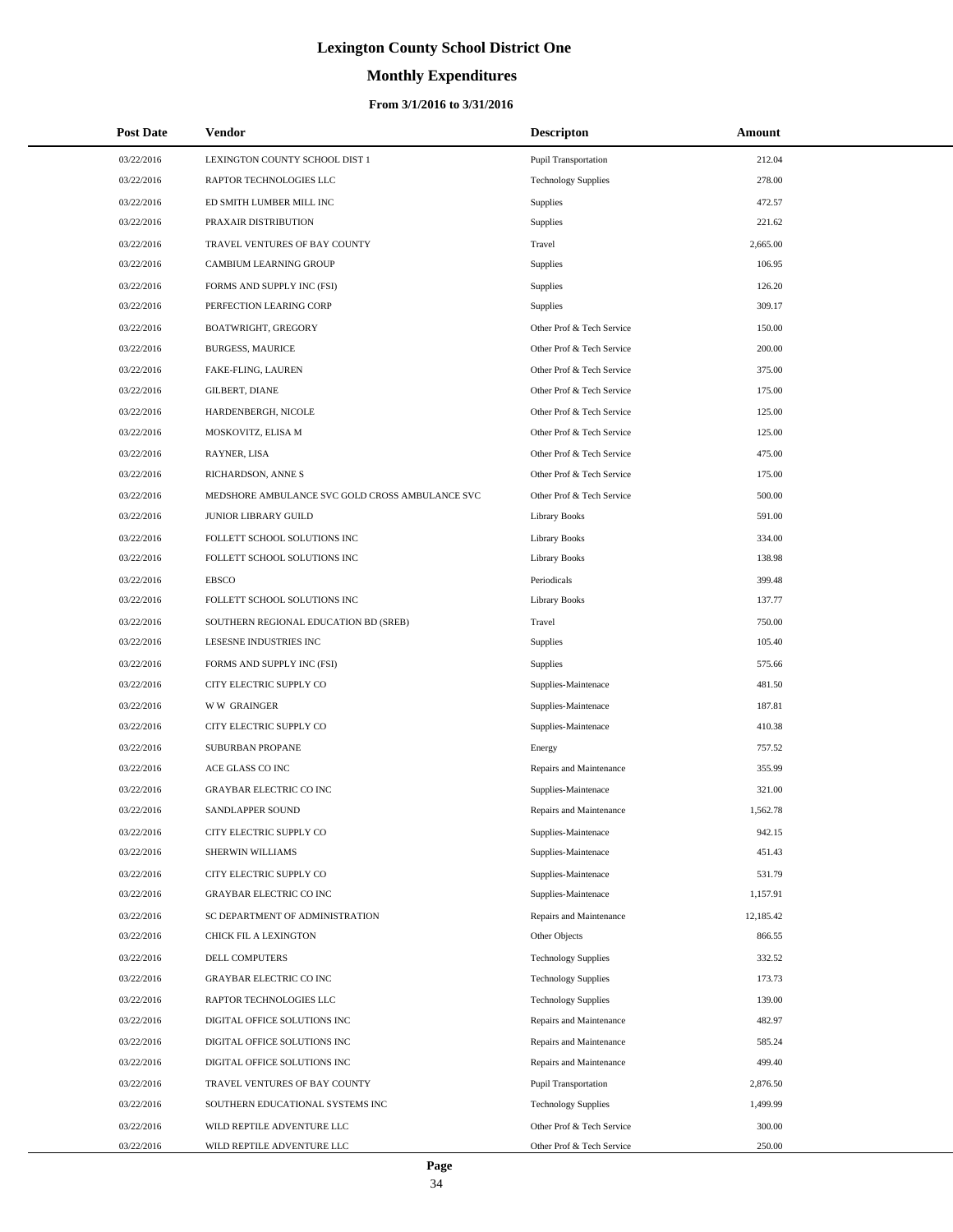# **Monthly Expenditures**

## **From 3/1/2016 to 3/31/2016**

| <b>Post Date</b> | <b>Vendor</b>                                      | <b>Descripton</b>           | Amount    |  |
|------------------|----------------------------------------------------|-----------------------------|-----------|--|
| 03/22/2016       | WILD REPTILE ADVENTURE LLC                         | Other Prof & Tech Service   | 300.00    |  |
| 03/22/2016       | <b>HEINEMANN</b>                                   | Supplies                    | 420.00    |  |
| 03/22/2016       | TROXELL COMMUNICATIONS INC                         | Supplies                    | 405.01    |  |
| 03/22/2016       | HANDWRITING WITHOUT TEARS BY JAN Z OLSEN OTR       | Supplies                    | 428.00    |  |
| 03/22/2016       | LEXINGTON COUNTY SCHOOL DIST 1                     | <b>Pupil Transportation</b> | 505.92    |  |
| 03/22/2016       | RUFUS ORNDUFF REF INC                              | Repairs and Maintenance     | 210.69    |  |
| 03/22/2016       | RUFUS ORNDUFF REF INC                              | Repairs and Maintenance     | 747.29    |  |
| 03/22/2016       | HERSHEYS ICE CREAM                                 | Food                        | 595.20    |  |
| 03/22/2016       | <b>HEINEMANN</b>                                   | Pupil Activity              | 632.56    |  |
| 03/22/2016       | STATE DEPARTMENT OF EDUCATION LEX DIST ONEBUS SHOP | Pupil Activity              | 123.38    |  |
| 03/22/2016       | FORMS AND SUPPLY INC (FSI)                         | Pupil Activity              | 4,733.15  |  |
| 03/22/2016       | EPS LITERACY AND INTERVENTION                      | Pupil Activity              | 249.00    |  |
| 03/22/2016       | <b>HEINEMANN</b>                                   | Pupil Activity              | 375.15    |  |
| 03/22/2016       | <b>SCHOOL SPECIALTY INC</b>                        | Pupil Activity              | 463.37    |  |
| 03/22/2016       | PRESENTATION SYSTEMS SOUTH INC                     | Pupil Activity              | 703.52    |  |
| 03/22/2016       | <b>SHAR PRODUCTS</b>                               | Pupil Activity              | 119.90    |  |
| 03/22/2016       | SCHOOL SPECIALTY INC                               | Pupil Activity              | 617.30    |  |
| 03/22/2016       | SCHOOL SPECIALTY INC                               | Pupil Activity              | 1,692.66  |  |
| 03/22/2016       | LEXINGTON COUNTY SCHOOL DIST 1                     | Pupil Activity              | 282.72    |  |
| 03/22/2016       | <b>BSN SPORTS</b>                                  | Pupil Activity              | 1,212.84  |  |
| 03/22/2016       | <b>BSN SPORTS</b>                                  | Pupil Activity              | 1,018.64  |  |
| 03/22/2016       | SCHOOL CUTS SCREENING AND EMBROIDERY               | Pupil Activity              | 240.75    |  |
| 03/23/2016       | <b>NCS PEARSON</b>                                 | Supplies                    | 24,333.42 |  |
| 03/23/2016       | PURCHASED SERVICE                                  | Travel                      | 160.00    |  |
| 03/23/2016       | PINE PRESS OF LEXINGTON INC                        | Printing and Binding        | 199.82    |  |
| 03/23/2016       | <b>JW PEPPER</b>                                   | Supplies                    | 210.60    |  |
| 03/23/2016       | PURCHASED SERVICE                                  | Travel                      | 328.74    |  |
| 03/23/2016       | PURCHASED SERVICE                                  | Travel                      | 118.80    |  |
| 03/23/2016       | SCHOOL SPECIALTY INC                               | Supplies                    | 104.42    |  |
| 03/23/2016       | HYATT REGENCY BETHESDA                             | Travel                      | 196.98    |  |
| 03/23/2016       | WILSON, BRENT                                      | Other Prof & Tech Service   | 225.00    |  |
| 03/23/2016       | WILSON, DONNA                                      | Other Prof & Tech Service   | 475.00    |  |
| 03/23/2016       | FOLLETT SCHOOL SOLUTIONS INC                       | <b>Library Books</b>        | 177.90    |  |
| 03/23/2016       | FOLLETT SCHOOL SOLUTIONS INC                       | <b>Library Books</b>        | 329.33    |  |
| 03/23/2016       | PURCHASED SERVICE                                  | Travel                      | 160.00    |  |
| 03/23/2016       | PURCHASED SERVICE                                  | Travel                      | 160.00    |  |
| 03/23/2016       | PURCHASED SERVICE                                  | Travel                      | 366.35    |  |
| 03/23/2016       | PURCHASED SERVICE                                  | Travel                      | 1,194.66  |  |
| 03/23/2016       | PURCHASED SERVICE                                  | Travel                      | 172.50    |  |
| 03/23/2016       | CULLUM SERVICES INC                                | Repairs and Maintenance     | 478.24    |  |
| 03/23/2016       | <b>CK SUPPLY</b>                                   | Supplies-Maintenace         | 1,390.14  |  |
| 03/23/2016       | GRAYBAR ELECTRIC CO INC                            | Supplies-Maintenace         | 738.30    |  |
| 03/23/2016       | CITY ELECTRIC SUPPLY CO                            | Supplies-Maintenace         | 254.66    |  |
| 03/23/2016       | CULLUM SERVICES INC                                | Repairs and Maintenance     | 426.39    |  |
| 03/23/2016       | SIMPLEXGRINNELL                                    | Repairs and Maintenance     | 505.53    |  |
| 03/23/2016       | CULLUM SERVICES INC                                | Repairs and Maintenance     | 1,752.84  |  |
| 03/23/2016       | SIMPLEXGRINNELL                                    | Repairs and Maintenance     | 1,300.05  |  |
| 03/23/2016       | CITY ELECTRIC SUPPLY CO                            | Supplies-Maintenace         | 254.66    |  |

 $\overline{a}$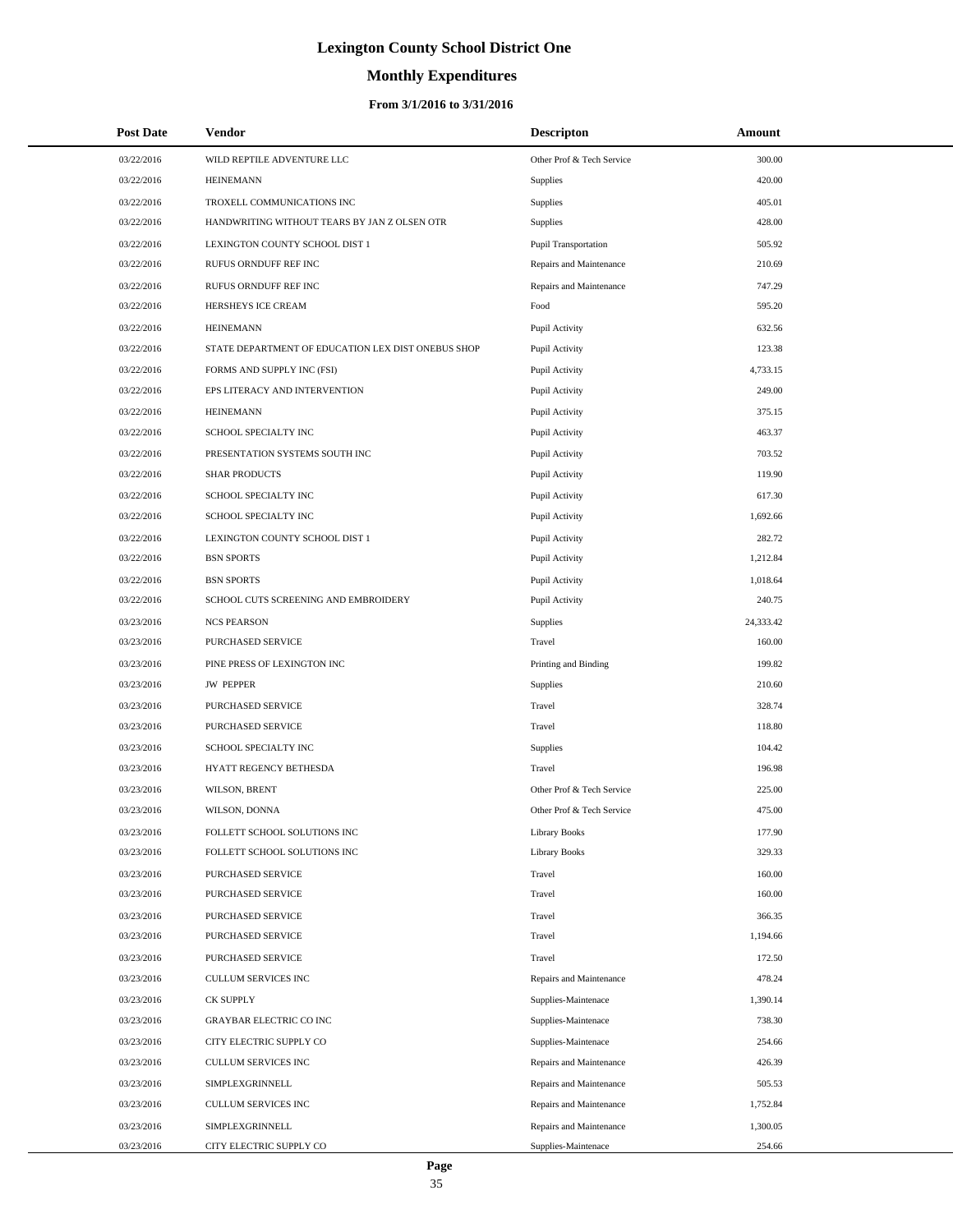# **Monthly Expenditures**

| <b>Post Date</b> | <b>Vendor</b>                                      | <b>Descripton</b>              | Amount    |
|------------------|----------------------------------------------------|--------------------------------|-----------|
| 03/23/2016       | HINZ, BRIAN E                                      | Other Prof & Tech Service      | 180.00    |
| 03/23/2016       | <b>BARRETT, S LEE</b>                              | Other Prof & Tech Service      | 120.00    |
| 03/23/2016       | TAYLOR, MICHAEL HAMPTON                            | Other Prof & Tech Service      | 180.00    |
| 03/23/2016       | NICHOLSON, BRITTANY CAPRICE                        | Other Prof & Tech Service      | 180.00    |
| 03/23/2016       | RICCIARDI, CHRISTOPHER                             | Other Prof & Tech Service      | 180.00    |
| 03/23/2016       | HART, MICHAEL JOSEPH                               | Other Prof & Tech Service      | 180.00    |
| 03/23/2016       | PURCHASED SERVICE                                  | Travel                         | 227.70    |
| 03/23/2016       | PURCHASED SERVICE                                  | Travel                         | 118.80    |
| 03/23/2016       | SUNGARD PUBLIC SECTOR INC                          | Software Renewal/Agreemen      | 1,979.40  |
| 03/23/2016       | US POSTAL SERVICE CMRSPOC                          | Supplies                       | 20,000.00 |
| 03/23/2016       | CDWG ACCT 305089                                   | <b>Technology Supplies</b>     | 1,277.58  |
| 03/23/2016       | DIGITAL OFFICE SOLUTIONS INC                       | Repairs and Maintenance        | 544.19    |
| 03/23/2016       | <b>LENOVO US</b>                                   | <b>Technology Supplies</b>     | 2,247.00  |
| 03/23/2016       | HYATT REGENCY BETHESDA                             | Travel                         | 160.02    |
| 03/23/2016       | PINE PRESS OF LEXINGTON INC                        | Supplies                       | 193.49    |
| 03/23/2016       | PINE PRESS OF LEXINGTON INC                        | Supplies                       | 2,000.00  |
| 03/23/2016       | <b>MEAD &amp; HUNT INC</b>                         | Building                       | 2,787.50  |
| 03/23/2016       | <b>HEINEMANN</b>                                   | Pupil Activity                 | 2,835.09  |
| 03/23/2016       | WARDS NATURAL SCIENCE EST LLC                      | Pupil Activity                 | 162.21    |
| 03/23/2016       | PURCHASED SERVICE                                  | Pupil Activity                 | 330.06    |
| 03/23/2016       | ROGERS, MATTHEW                                    | Pupil Activity                 | 120.00    |
| 03/23/2016       | MIXON, CHRISTOPHER DOUGLAS                         | Pupil Activity                 | 120.00    |
| 03/23/2016       | PURCHASED SERVICE                                  | Pupil Activity                 | 103.50    |
| 03/24/2016       | PURCHASED SERVICE                                  | Travel                         | 101.25    |
| 03/24/2016       | HAMPTON INN TRAVELERS REST                         | Pupil Transportation           | 434.37    |
| 03/24/2016       | HAMPTON INN TRAVELERS REST                         | Travel                         | 287.35    |
| 03/24/2016       | LAQUINTA INN AND SUITES                            | Pupil Transportation           | 587.40    |
| 03/24/2016       | LAQUINTA INN AND SUITES                            | Travel                         | 293.70    |
| 03/24/2016       | TRAVEL VENTURES OF BAY COUNTY                      | Travel                         | 2,611.75  |
| 03/24/2016       | MCGRAW HILL EDUCATION INC                          | Supplies                       | 118.50    |
| 03/24/2016       | FOLLETT SCHOOL SOLUTIONS INC                       | <b>Library Books</b>           | 1,195.08  |
| 03/24/2016       | PURCHASED SERVICE                                  | Travel                         | 255.42    |
| 03/24/2016       | MCNAIR LAW FIRM PA                                 | Legal Services                 | 2,261.00  |
| 03/24/2016       | PURCHASED SERVICE                                  | Travel                         | 106.65    |
| 03/24/2016       | ADVANCED DISPOSAL SERVICES SOUTH CAROLINA LLC      | Other Property Services        | 101.60    |
| 03/24/2016       | COMPASS GROUP USA INC DBA CANTEEN REFRESHMENT SERV | Supplies                       | 653.08    |
| 03/24/2016       | COMPASS GROUP USA INC DBA CANTEEN REFRESHMENT SERV | Supplies-Maintenace            | 109.60    |
| 03/24/2016       | ADVANCED DISPOSAL SERVICES SOUTH CAROLINA LLC      | Other Property Services        | 883.64    |
| 03/24/2016       | ADVANCED DISPOSAL SERVICES SOUTH CAROLINA LLC      | Other Property Services        | 461.24    |
| 03/24/2016       | ADVANCED DISPOSAL SERVICES SOUTH CAROLINA LLC      | Other Property Services        | 616.94    |
| 03/24/2016       | ADVANCED DISPOSAL SERVICES SOUTH CAROLINA LLC      | Other Property Services        | 616.94    |
| 03/24/2016       | ADVANCED DISPOSAL SERVICES SOUTH CAROLINA LLC      | Other Property Services        | 616.94    |
| 03/24/2016       | ADVANCED DISPOSAL SERVICES SOUTH CAROLINA LLC      | Other Property Services        | 772.59    |
| 03/24/2016       | SHERWIN WILLIAMS                                   | Supplies-Maintenace            | 239.64    |
| 03/24/2016       | ADVANCED DISPOSAL SERVICES SOUTH CAROLINA LLC      | Other Property Services        | 305.59    |
| 03/24/2016       | ADVANCED DISPOSAL SERVICES SOUTH CAROLINA LLC      | Other Property Services        | 616.94    |
| 03/24/2016       | ADVANCED DISPOSAL SERVICES SOUTH CAROLINA LLC      | Other Property Services        | 461.24    |
| 03/24/2016       | ADVANCED DISPOSAL SERVICES SOUTH CAROLINA LLC      | <b>Other Property Services</b> | 461.24    |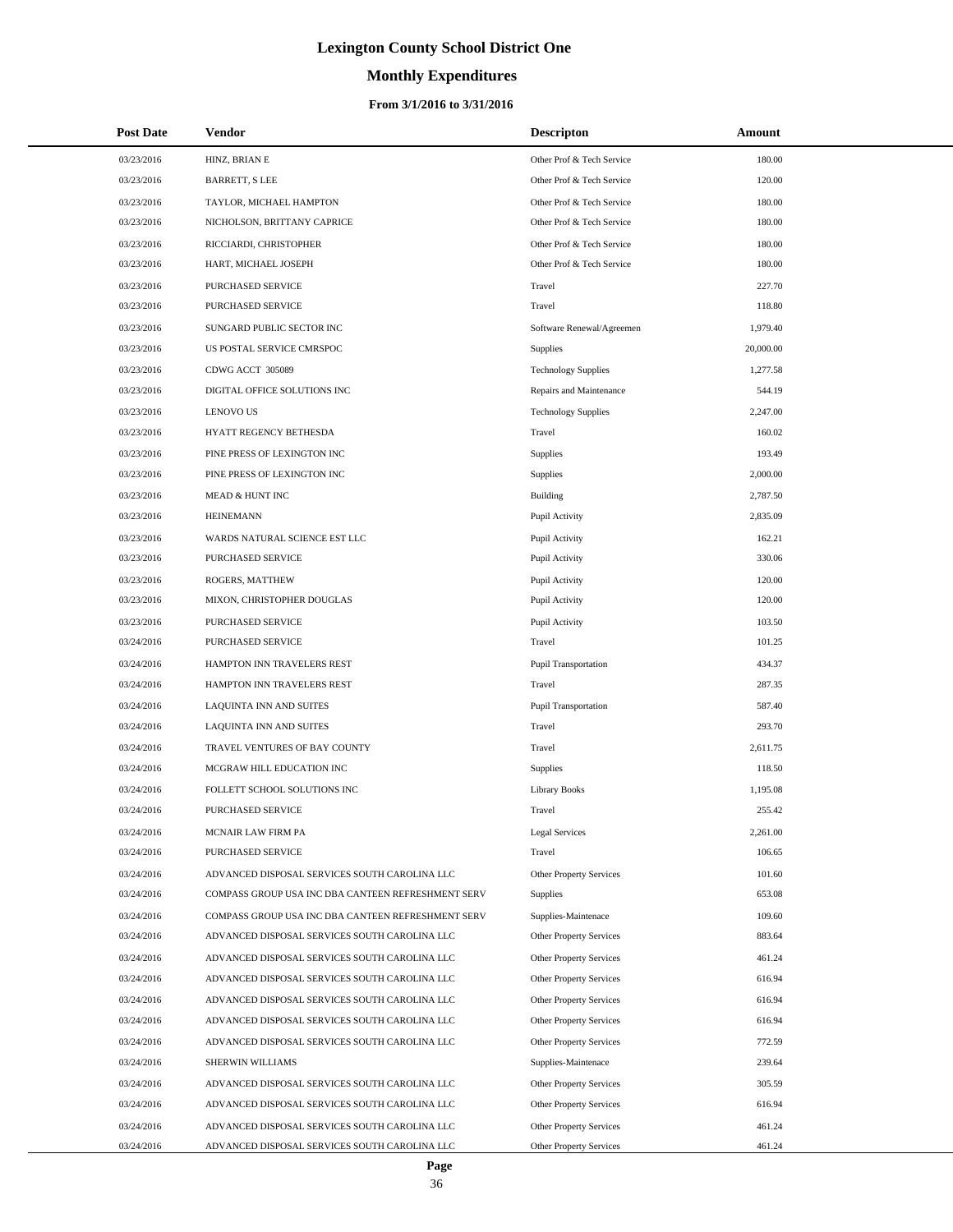# **Monthly Expenditures**

## **From 3/1/2016 to 3/31/2016**

| <b>Post Date</b> | <b>Vendor</b>                                      | <b>Descripton</b>              | Amount   |
|------------------|----------------------------------------------------|--------------------------------|----------|
| 03/24/2016       | OSWALD WHOLESALE LUMBER INC                        | Supplies-Maintenace            | 1,836.12 |
| 03/24/2016       | ADVANCED DISPOSAL SERVICES SOUTH CAROLINA LLC      | Other Property Services        | 305.59   |
| 03/24/2016       | ADVANCED DISPOSAL SERVICES SOUTH CAROLINA LLC      | Other Property Services        | 461.24   |
| 03/24/2016       | ADVANCED DISPOSAL SERVICES SOUTH CAROLINA LLC      | Other Property Services        | 572.29   |
| 03/24/2016       | ADVANCED DISPOSAL SERVICES SOUTH CAROLINA LLC      | Other Property Services        | 616.94   |
| 03/24/2016       | ADVANCED DISPOSAL SERVICES SOUTH CAROLINA LLC      | Other Property Services        | 616.94   |
| 03/24/2016       | ADVANCED DISPOSAL SERVICES SOUTH CAROLINA LLC      | Other Property Services        | 461.24   |
| 03/24/2016       | ADVANCED DISPOSAL SERVICES SOUTH CAROLINA LLC      | Other Property Services        | 461.24   |
| 03/24/2016       | ADVANCED DISPOSAL SERVICES SOUTH CAROLINA LLC      | Other Property Services        | 461.24   |
| 03/24/2016       | ADVANCED DISPOSAL SERVICES SOUTH CAROLINA LLC      | <b>Other Property Services</b> | 461.24   |
| 03/24/2016       | ADVANCED DISPOSAL SERVICES SOUTH CAROLINA LLC      | Other Property Services        | 617.00   |
| 03/24/2016       | ADVANCED DISPOSAL SERVICES SOUTH CAROLINA LLC      | Other Property Services        | 461.24   |
| 03/24/2016       | ADVANCED DISPOSAL SERVICES SOUTH CAROLINA LLC      | Other Property Services        | 461.24   |
| 03/24/2016       | ADVANCED DISPOSAL SERVICES SOUTH CAROLINA LLC      | <b>Other Property Services</b> | 461.24   |
| 03/24/2016       | ADVANCED DISPOSAL SERVICES SOUTH CAROLINA LLC      | Supplies-Maintenace            | 856.00   |
| 03/24/2016       | ADVANCED DISPOSAL SERVICES SOUTH CAROLINA LLC      | Other Property Services        | 461.24   |
| 03/24/2016       | ADVANCED DISPOSAL SERVICES SOUTH CAROLINA LLC      | <b>Other Property Services</b> | 461.24   |
| 03/24/2016       | ADVANCED DISPOSAL SERVICES SOUTH CAROLINA LLC      | Other Property Services        | 461.24   |
| 03/24/2016       | ADVANCED DISPOSAL SERVICES SOUTH CAROLINA LLC      | Other Property Services        | 461.24   |
| 03/24/2016       | ADVANCED DISPOSAL SERVICES SOUTH CAROLINA LLC      | <b>Other Property Services</b> | 461.24   |
| 03/24/2016       | ADVANCED DISPOSAL SERVICES SOUTH CAROLINA LLC      | Other Property Services        | 461.24   |
| 03/24/2016       | ADVANCED DISPOSAL SERVICES SOUTH CAROLINA LLC      | Other Property Services        | 461.24   |
| 03/24/2016       | ADVANCED DISPOSAL SERVICES SOUTH CAROLINA LLC      | Other Property Services        | 461.24   |
| 03/24/2016       | CARVAJAL, PABLO ARMANDO                            | Other Prof & Tech Service      | 180.00   |
| 03/24/2016       | WILFONG, MICHAEL BRIAN                             | Other Prof & Tech Service      | 120.00   |
| 03/24/2016       | YOUNG, MATTHEW                                     | Other Prof & Tech Service      | 120.00   |
| 03/24/2016       | SMITH, THOMAS ALVIN                                | Other Prof & Tech Service      | 180.00   |
| 03/24/2016       | MCMANUS, JOHN-PATRICK A.                           | Other Prof & Tech Service      | 180.00   |
| 03/24/2016       | MILLER, KAAREN ELIZABETH                           | Other Prof & Tech Service      | 180.00   |
| 03/24/2016       | <b>CREATING MEMORIES PHOTOGRAPHY</b>               | Other Objects                  | 175.00   |
| 03/24/2016       | COMPASS GROUP USA INC DBA CANTEEN REFRESHMENT SERV | Supplies                       | 100.47   |
| 03/24/2016       | DIGITAL OFFICE SOLUTIONS INC                       | Repairs and Maintenance        | 2,496.30 |
| 03/24/2016       | PURCHASED SERVICE                                  | Travel                         | 118.26   |
| 03/24/2016       | PARTY REFLECTIONS INC                              | Rentals                        | 908.43   |
| 03/24/2016       | TRAVEL VENTURES OF BAY COUNTY                      | Pupil Transportation           | 6,680.20 |
| 03/24/2016       | NANCY K PERRY CHILDREN'S SHELTER                   | <b>Instructional Services</b>  | 367.50   |
| 03/24/2016       | AIKIDO ACADEMY OF SELF DEFENSE                     | Other Prof & Tech Service      | 450.00   |
| 03/24/2016       | <b>LENOVO US</b>                                   | <b>Technology Supplies</b>     | 749.00   |
| 03/24/2016       | TEACHING STRATEGIES INC                            | Supplies                       | 260.95   |
| 03/24/2016       | <b>HEINEMANN</b>                                   | Travel                         | 478.00   |
| 03/24/2016       | PURCHASED SERVICE                                  | Travel                         | 149.85   |
| 03/24/2016       | <b>STAGE ACCENTS</b>                               | Pupil Activity                 | 1,894.67 |
| 03/24/2016       | GOODWIN, BELTON                                    | Pupil Activity                 | 108.30   |
| 03/24/2016       | PIEDMONT BOTTLING PARTNERSHIP                      | Pupil Activity                 | 302.75   |
| 03/25/2016       | PURCHASED SERVICE                                  | Travel                         | 141.75   |
| 03/25/2016       | <b>SC DECA</b>                                     | <b>Pupil Transportation</b>    | 375.00   |
| 03/25/2016       | PURCHASED SERVICE                                  | Travel                         | 214.38   |
| 03/25/2016       | PURCHASED SERVICE                                  | Travel                         | 388.80   |

÷.